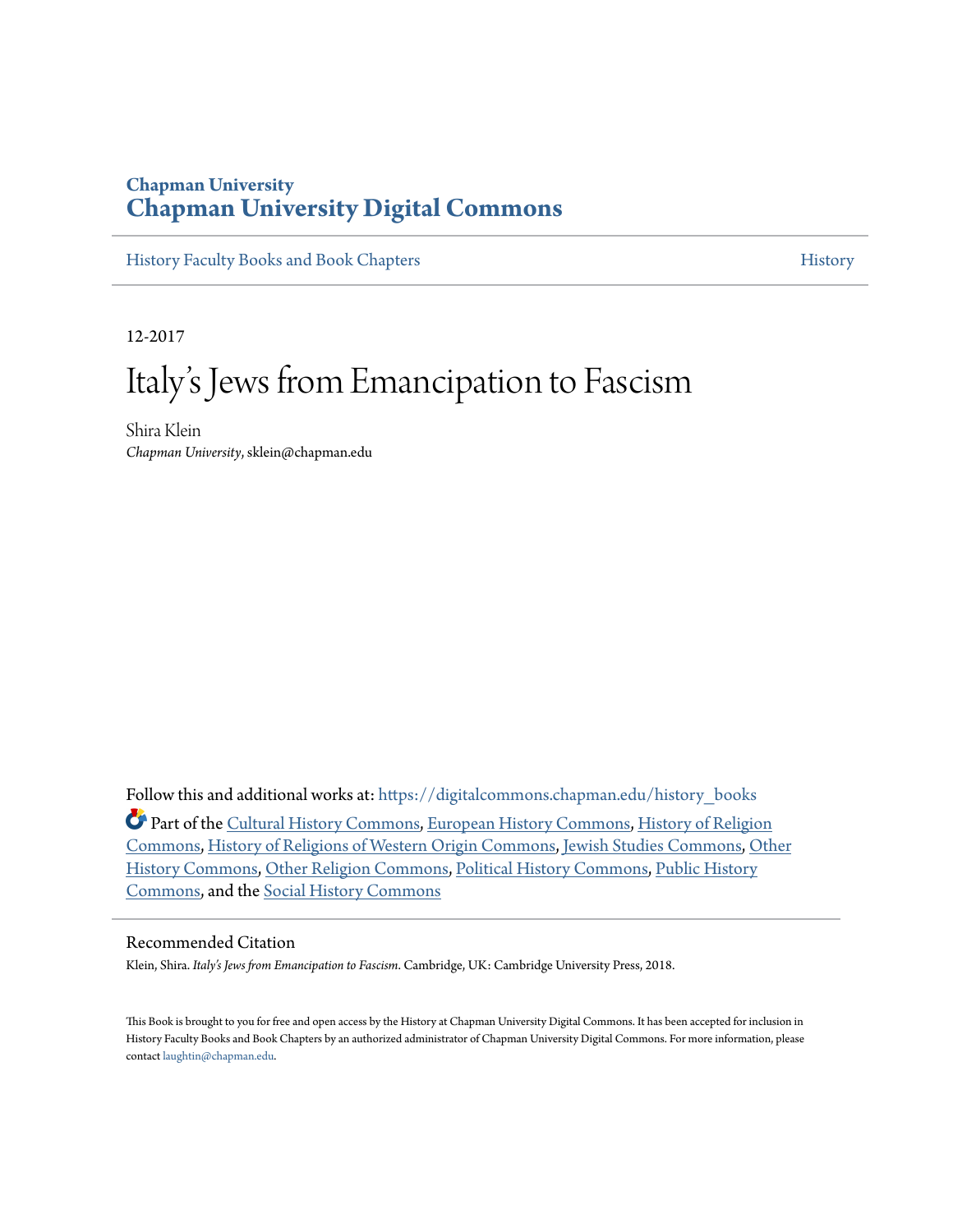## Italy's Jews from Emancipation to Fascism

Shira Klein

*Chapman University, California*

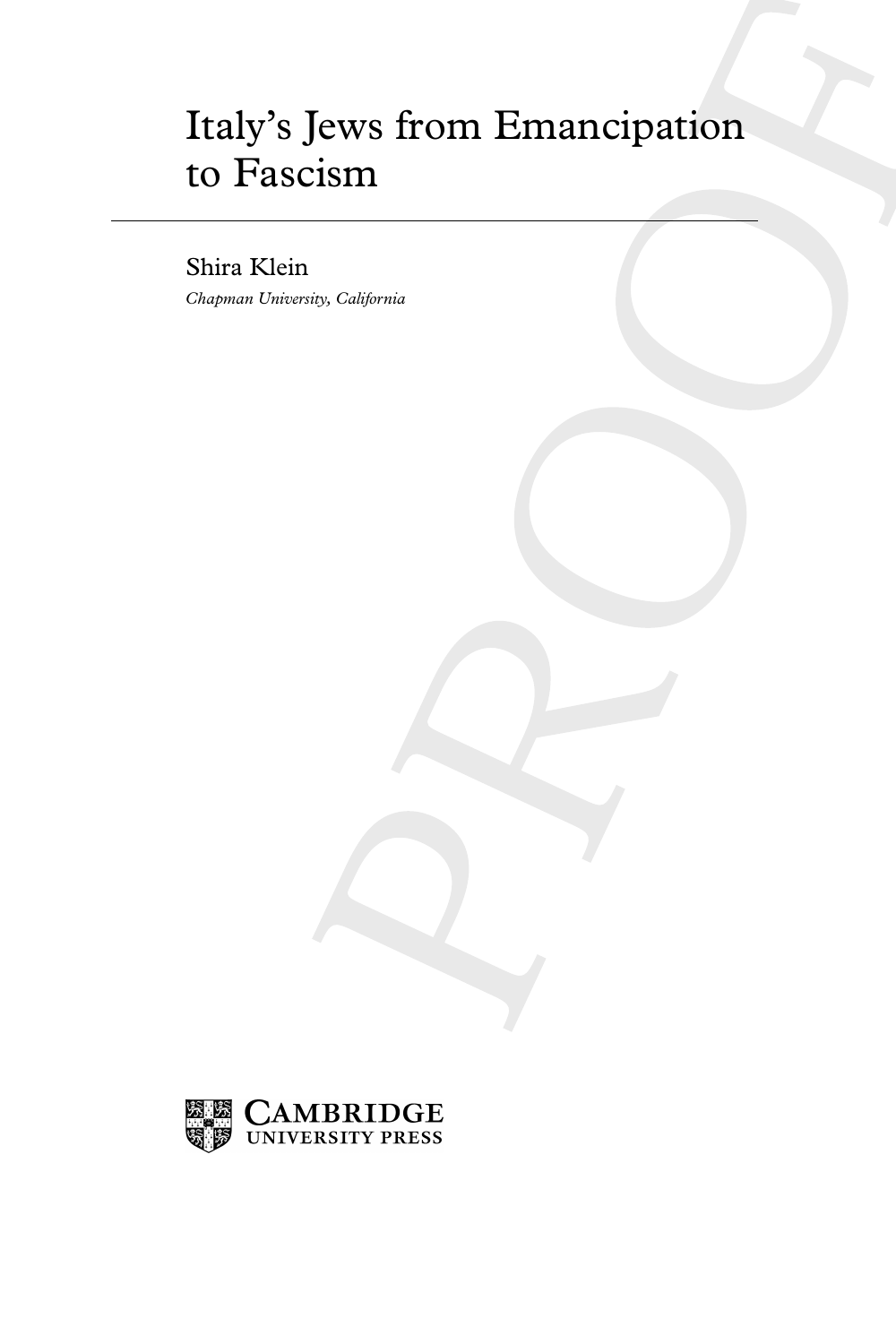#### **CAMBRIDGE UNIVERSITY PRESS**

University Printing House, Cambridge CB2 8BS, United Kingdom

One Liberty Plaza, 20th Floor, New York, NY 10006, USA

477 Williamstown Road, Port Melbourne, VIC 3207, Australia

314–321, 3rd Floor, Plot 3, Splendor Forum, Jasola District Centre, New Delhi - 110025, India

79 Anson Road, #06-04/06, Singapore 079906

Cambridge University Press is part of the University of Cambridge.

It furthers the University's mission by disseminating knowledge in the pursuit of education, learning, and research at the highest international levels of excellence.

www.cambridge.org Information on this title: www.cambridge.org/9781108424103 DOI: 10.1017/9781108539739

-<sup>C</sup> Shira Klein 2018

This publication is in copyright. Subject to statutory exception and to the provisions of relevant collective licensing agreements, no reproduction of any part may take place without the written permission of Cambridge University Press.

First published 2018

Printed in the United Kingdom by TJ International Ltd. Padstow Cornwall

*A catalogue record for this publication is available from the British Library*

ISBN 978-1-108-42410-3 Hardback

Cambridge University Press has no responsibility for the persistence or accuracy of URLs for external or third-party internet websites referred to in this publication and does not guarantee that any content on such websites is, or will remain, accurate or appropriate.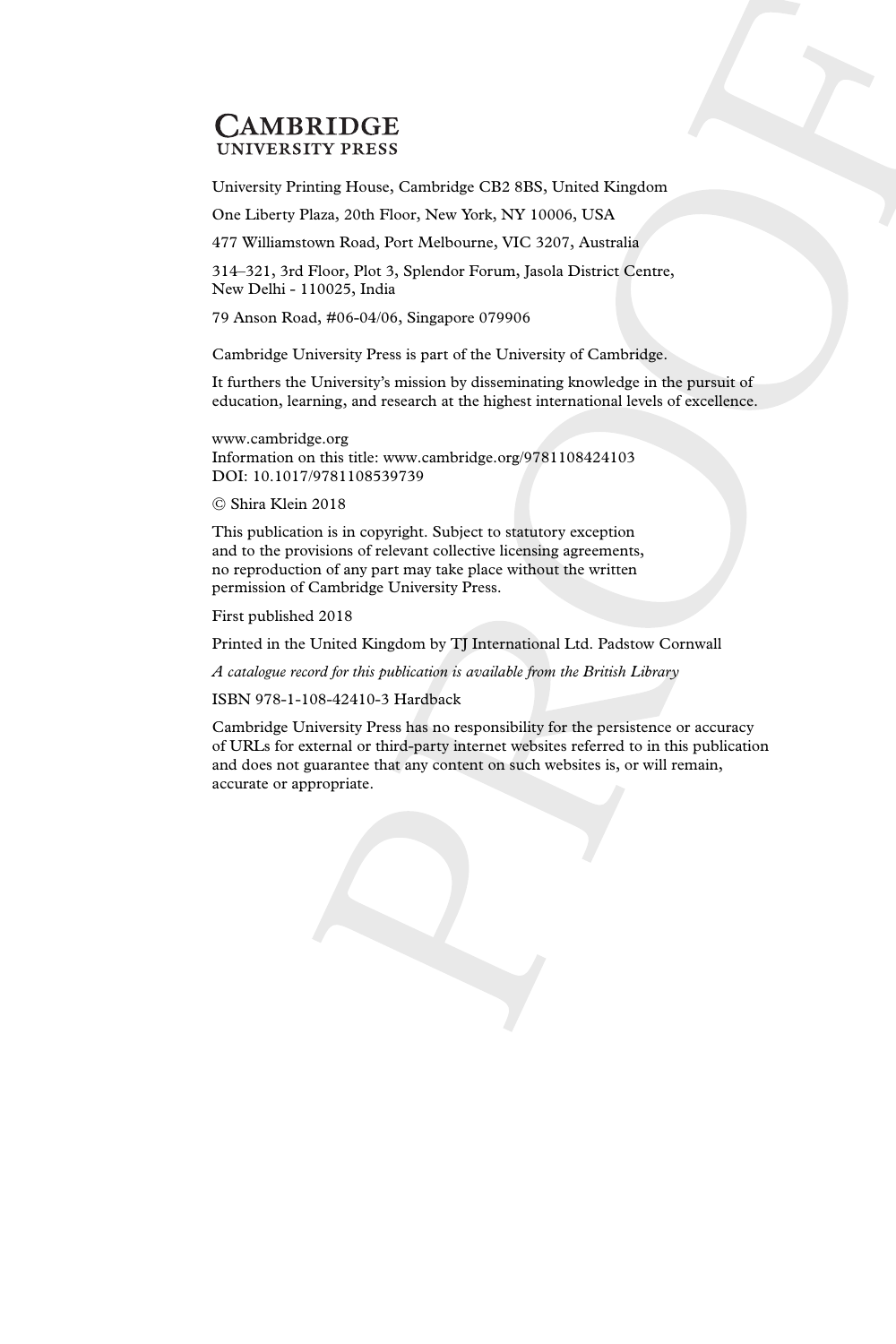Sixteen-year-old Dan Vittorio Segre grimaced as the sweat trickled down his back. It was September 4, 1939, and his ship had docked just hours ago in the port of Jaffa, in Palestine. Standing in wait for a taxi, he cursed his choice of clothing. His navy blue jacket had made so much sense back in Italy. So had his gray flannel trousers, shirt with cufflinks and detachable linen collar, and his elegant silk tie. He had been especially proud of his hat, made of rich brown felt. Now, standing in the blinding Palestinian sun, enveloped by dust and bustling bodies, Segre did something he would rarely have done in his hometown of Saluzzo, in the Piedmont region of Italy. He got rid of his hat, peeled off his jacket. He undid his collar and tie, and turned up the sleeves of his shirt. "I felt undressed, dirty, defenseless," he remembered years later, "immersed in the still air of surroundings made up of sand, noise, shoving, and shadows."<sup>1</sup>

Segre, like several hundred other Italian Jews, had fled to Palestine in the wake of the racial laws. He and others could scarcely believe the scorching Palestinian summer, where temperatures could climb up to forty degrees Celsius in the shade. The weather would not be their only shock, however. The Jewish culture of Palestine differed in every possible respect from their Italian upbringing. The Zionists who set the tone in 1930s and 1940s Palestine were not the Zionists Italian Jews had known in the peninsula. Jews in Palestine glorified socialism. They promoted simplicity and egalitarianism, spurned manners and propriety. There, heroes were not lawyers or doctors or professors; they were farmers and builders clad in shabby work clothes. "They wanted to appear poorer and rougher than my father's peasants," remembered Segre.

Italian Jews could not ignore the vast differences between Italian and Zionist culture. Did they accept the radical changes demanded by Zionist rhetoric? For the most part, no Italian Jews clung to their Italian past. They imported their native traditions into Palestine. They recreated the jobs they had had in Italy, with much difficulty. They opted for city life despite the expense it entailed. They replicated the same food, music, even clothing – despite the hot summers – that they had enjoyed in Italy.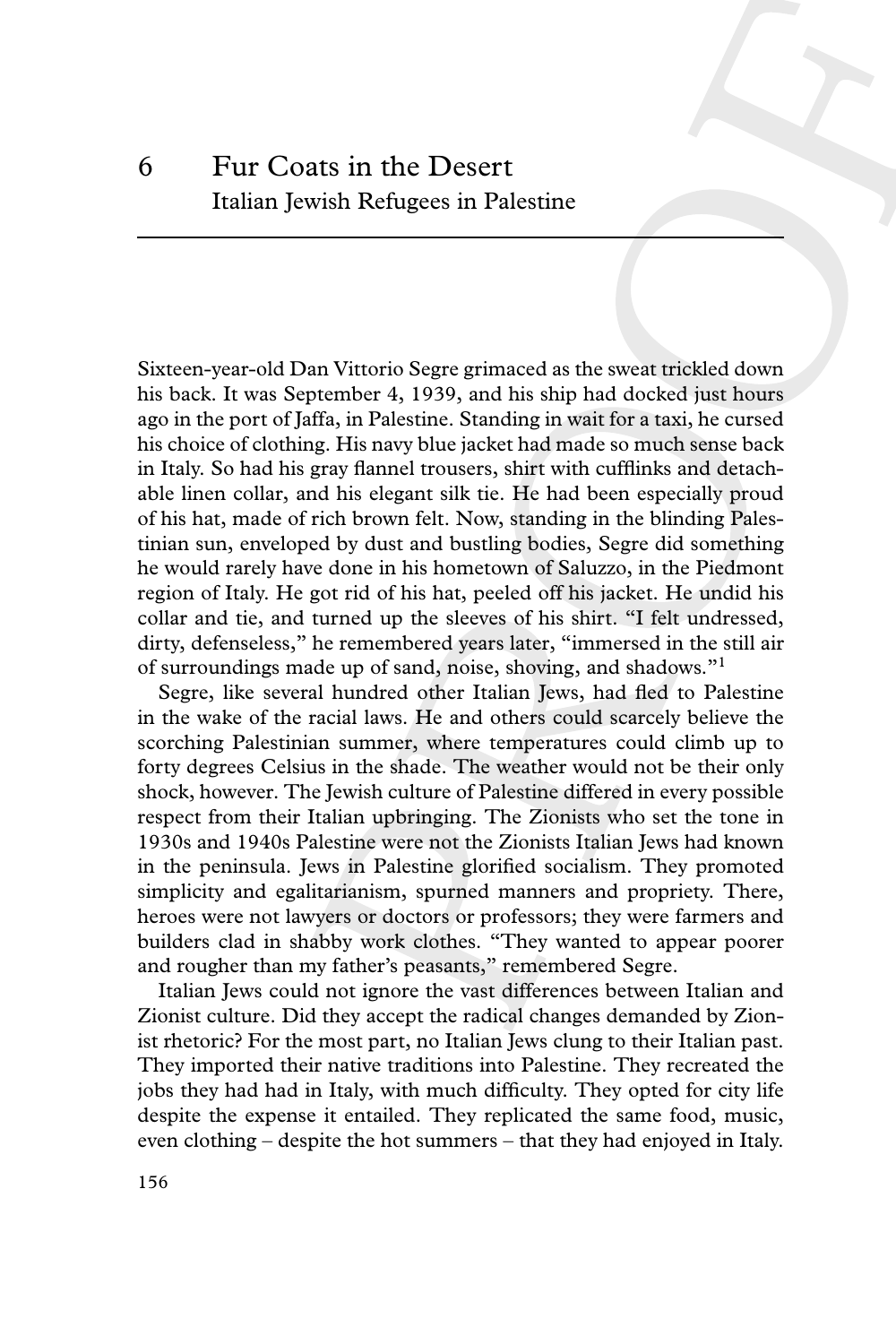At the same time that they replicated their Italian culture in Palestine, however, they also became outspoken Zionists. The gap between what Italian Jews said and what they did was typical of Palestine's Jews, who were in their majority "urban Zionists," to use Hizky Shoham's term.<sup>2</sup> Most Jews in Palestine preached egalitarianism and rural life, but in fact led urban bourgeois lifestyles. Italian Jews embodied this paradox: only a minority of them traded middle-class city life for a totally rural existence and erased all trace of their Italian upbringing, as demanded by Zionist ideals. These were the exception, though. In a sea of Zionist rhetoric, most of the refugees clung to their island of Italianness.

#### **A New Culture**

Italian Jews in Palestine encountered a radically different culture from Italy. The majority of Jews in 1930s and 1940s Palestine promoted Zionist ideals. They maintained that all Jews should immigrate to the "Land of Israel" (Eretz Israel). They used the term "Diaspora" (*galut* or *gola*) in a derogatory manner to refer to Jewish life outside of Palestine. Instead of "immigration," *hagira*, they used the term *aliya*, or "ascent," to reflect the necessity of leaving the Diaspora. Immigrants to Palestine were approvingly called *olim*, or "ascenders." Zionists in Palestine believed that *olim* should come for one reason: to live the Zionist dream by settling in the Land of Israel.<sup>3</sup> The Jewish population of Palestine was known as the Yishuv, literally "Settlement." Zionists in Palestine thought that the Jewish nation should speak Hebrew and perceived all other languages as shameful competition.<sup>4</sup>

Italian Jewish newcomers arrived with profoundly different ideals. Some were Zionist, but of a different brand than the one predominating in Palestine. Italian Zionists had never urged their supporters to go to Palestine, but merely helped others, particularly eastern European Jews, who chose to go there. Prior to immigration, Italian Zionists had seen nothing wrong with living in Italy or anywhere else in the "Diaspora." To the contrary, they were Italian patriots. Take Umberto Nahon and Vittoria Pisa, who arrived in Palestine in 1939, following the racial laws. While still in Italy, Nahon had presided over the Italian Zionist Federation, while Pisa had organized tourist trips to Palestine on behalf of the Federation.<sup>5</sup> Both were Zionist by Italian standards, but neither would likely have moved to Palestine if not for the racial laws.

Italian Jews were scarcely the ideology-driven "olim" venerated by Zionists in Palestine. They went to Palestine to escape persecution, not motivated by ideology. Migration statistics show this clearly: in the decades before the racial laws, only several dozen Italian Jews had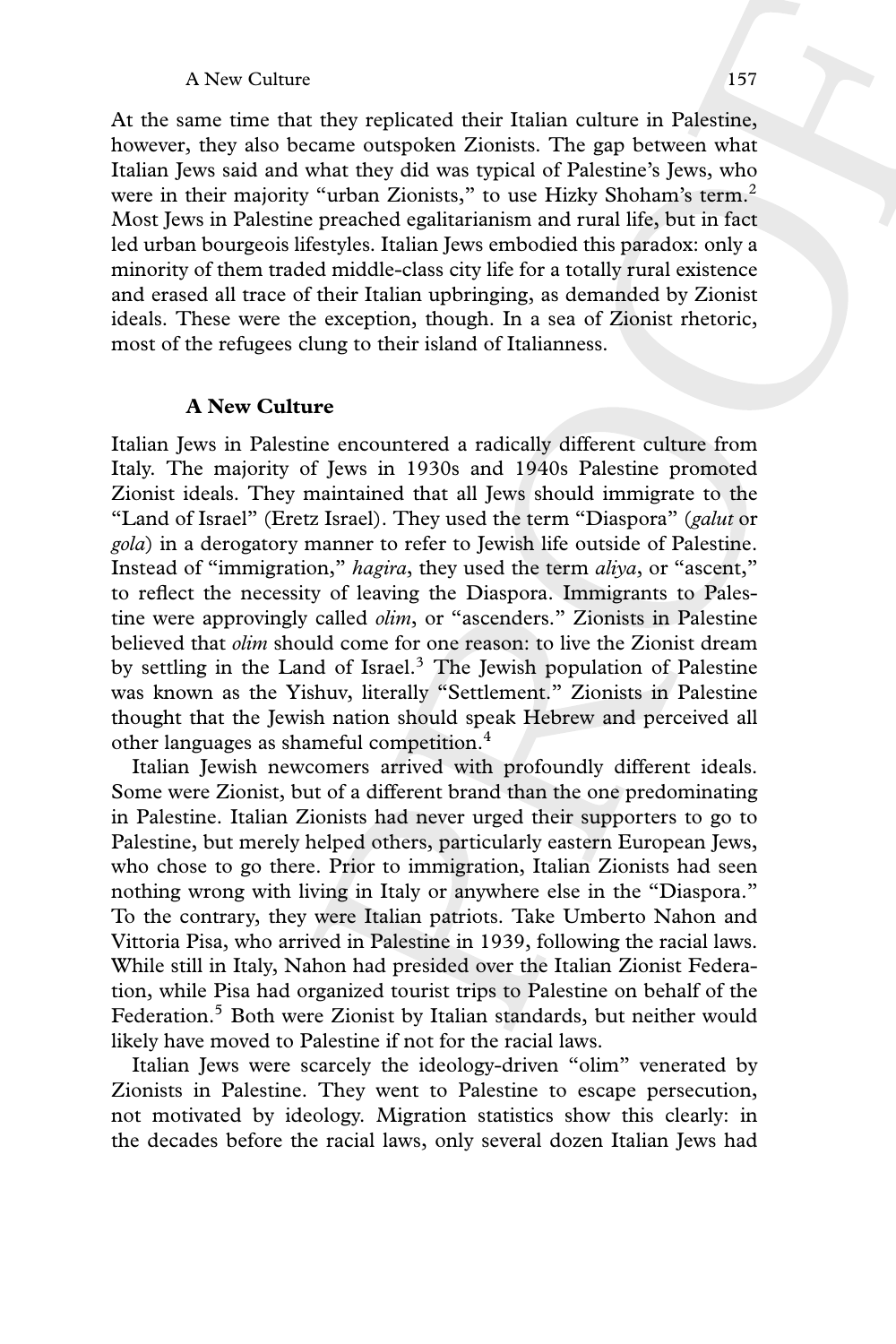immigrated to Palestine, compared to about 400 arrivals just after the racial laws. Max Varadi from Florence considered himself a Zionist and when he left, in 1940, he went to Palestine. But he would never have left Italy in the first place if not for the anti-Jewish laws. "I felt wonderful in Italy," he reflected later. "Everything worked so that I would stay in Italy."<sup>6</sup> Similarly, Bruno and Erna Ascoli subscribed to the Zionistleaning newspaper *Israel*. But they never thought of leaving Milan, where Bruno was a successful insurance agent who enjoyed one promotion after another. Only when the racial laws ended his career did the couple and their four daughters go to Palestine.<sup>7</sup> As is typical of refugee migrations, the Italian Jewish movement to Palestine was rushed:. some 72 percent of the migrants took less than six months to prepare for departure.<sup>8</sup>

Moreover, some Italian refugees to Palestine did not consider themselves Zionist at all. A survey found that only 40 percent of the newcomers had subscribed to the Italian Zionist Federation.<sup>9</sup> Tina Genazzani from Florence, who immigrated in 1939 at the age of forty, had little interest in Jewish nationalism. Italy was everything to her, "the beginning and the end," as her son explained.<sup>10</sup> Renzo Guastalla from Milan "had never had any particular interest in Zionism," his wife remembered, $<sup>11</sup>$ </sup> and in spite of his first name, Sion Segre Amar from Turin considered himself more of an anti-Fascist than a Jewish nationalist.<sup>12</sup> Luciano and Valerio Bassan, who left Rome at the ages of seventeen and twenty, had also grown up in a household of non-Zionists. Their father professed his love for the three things he held most dear: his family, the Jewish God, and the Italian fatherland. Jewish nationalism had no place in his heart.<sup>13</sup>

Most Italian Jews arrived in Palestine not speaking Hebrew.<sup>14</sup> Some could read biblical Hebrew from their *maggiorità religiosa* and from synagogue services, but none had a handle on the modern spoken language. Livio Campi, who left Trieste at the age of sixteen, hadn't the faintest idea that Hebrew could be used outside of religious books. "When I came to Eretz [Israel]," he recalled, "there was a newspaper in the toilet [for wiping]. I remember thinking they were using paper from the Bible, because I hadn't seen Hebrew letters except in the Bible. I was terribly shocked."<sup>15</sup>

The new arrivals from Italy also held different political opinions from Jews living in Palestine. Zionists in Palestine – even if they lived in a city – promoted socialism and agriculture. To build up the nation, they believed, Jews had to engage in a struggle to conquer land and labor from its Arab residents. This could only happen if a Jewish socialist proletariat would settle the land, take up manual labor, and lead egalitarian lives in agricultural settlements.16 Zionism therefore glorified *halutzim*, the name for self-styled Jewish pioneers who established collective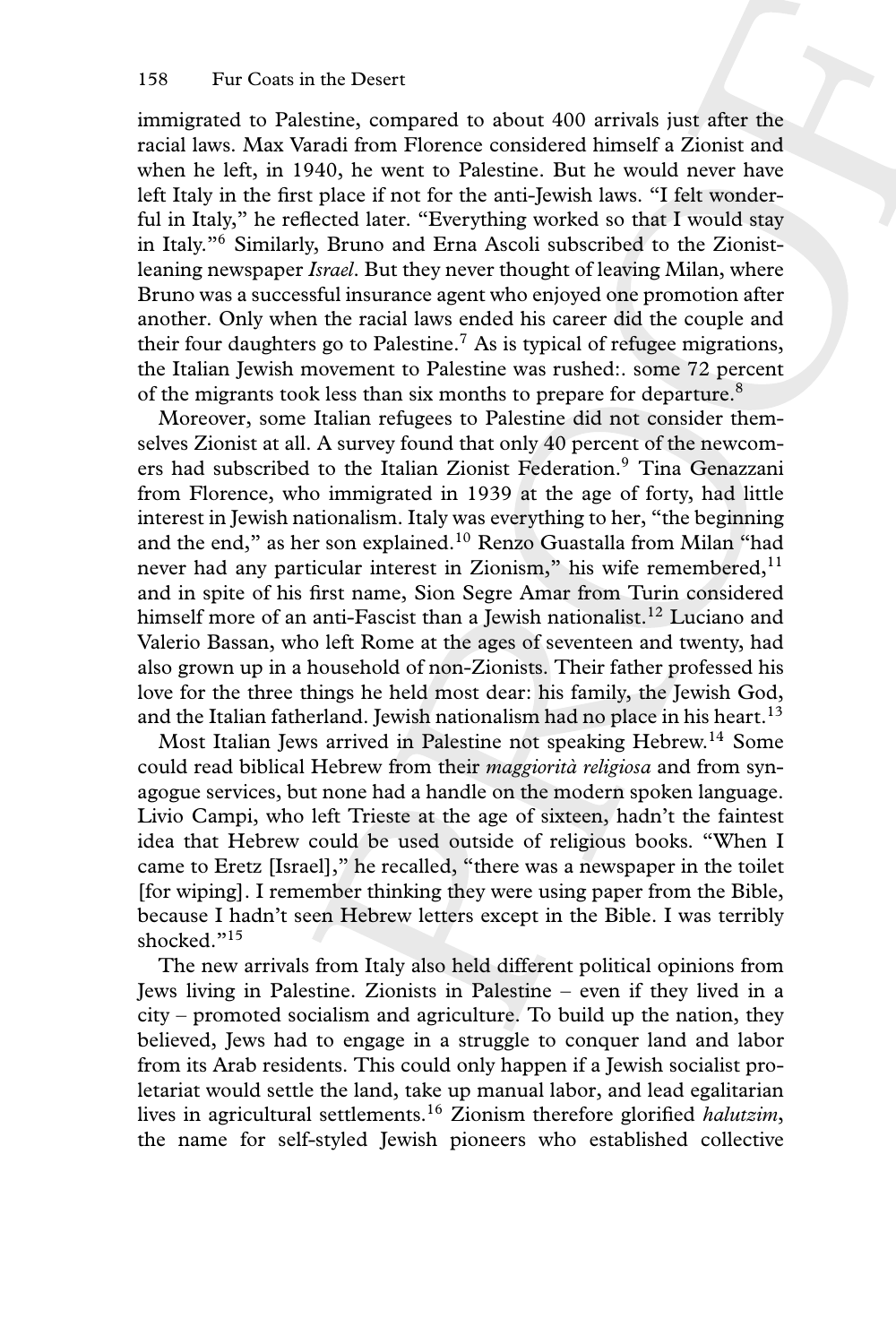settlements – *kibbutzim* and *moshavim*. This ideological elite worked the land, shared living quarters, and raised their children in communal homes.<sup>17</sup> Agriculture enjoyed immense prestige among Jews in Palestine, and Zionist authorities invested in urban settlement only a fraction of the resources they devoted to farming establishments.18 As for urban life and white-collar professions, the Zionist elite considered them "bourgeois" and associated them with the hated "Diaspora." They derided middleclass etiquette and elegant dress. They liked rough manners, informal khaki clothes, and folk dances like the Romanian *horah*, an egalitarian circle dance.

Italian Jews arrived in Palestine with a profoundly different attitude to rural life. They were unmistakably urban. Some 80 percent of the refugees came from Italy's largest cities and the rest, with few exceptions, came from sizable towns. About 20 percent came from Rome, 18 percent from Milan, 18 percent from Florence, 16 percent from Trieste, and 8 percent from Turin.<sup>19</sup> Most had had office jobs before immigrating, and none had worked in agriculture. Before leaving Italy, 65 percent of male family heads over the age of twenty-two had been professionals – lawyers, doctors, chemists, engineers, business owners, and civil servants.20 Those who did own a farm in Italy, like the Di Cori and De Angelis families in Rome, employed peasant labor. The idea of middle-class children becoming peasants was unthinkable in Italy's rigid class-system. "Like all Jewish parents, my parents aspired for me to learn an academic profession," recalled Bruno Di Cori.<sup>21</sup>

Italian Jews came to Palestine with no interest whatsoever in socialism. Like most middle-class Italians, they had been more likely to back the Fascist regime than its socialist adversaries. Dan Vittorio Segre, who arrived at sixteen, recalled that certain refugees in Givat Brenner had been in the GUF, the Fascist University Youth group. He called his early years "My Jewish-Fascist Childhood."<sup>22</sup> Giorgio Voghera, who arrived in 1938 from Trieste, noted in his wartime diary that "most of [the Italian refugees] had been enthusiastic Fascists."23 Refugee Sion Segre Amar from Turin had participated in socialist, anti-Fascist activism before leaving Italy, but he was an exception rather than the rule.<sup>24</sup> The idea of collective, rough, egalitarian life came as a shock to Italian Jews; before immigrating, they had enjoyed any number of class-based privileges, employed servants, and considered etiquette extremely important.

The ethnic-religious fabric of Palestine also differed tremendously from that in Italy. Before leaving the peninsula, Jews had had non-Jewish friends, neighbors, and coworkers. They had interacted with non-Jews on a daily basis. In Palestine, however, Jews had little contact with others. The 900,000 Muslim and Christian Arabs in late 1930s Palestine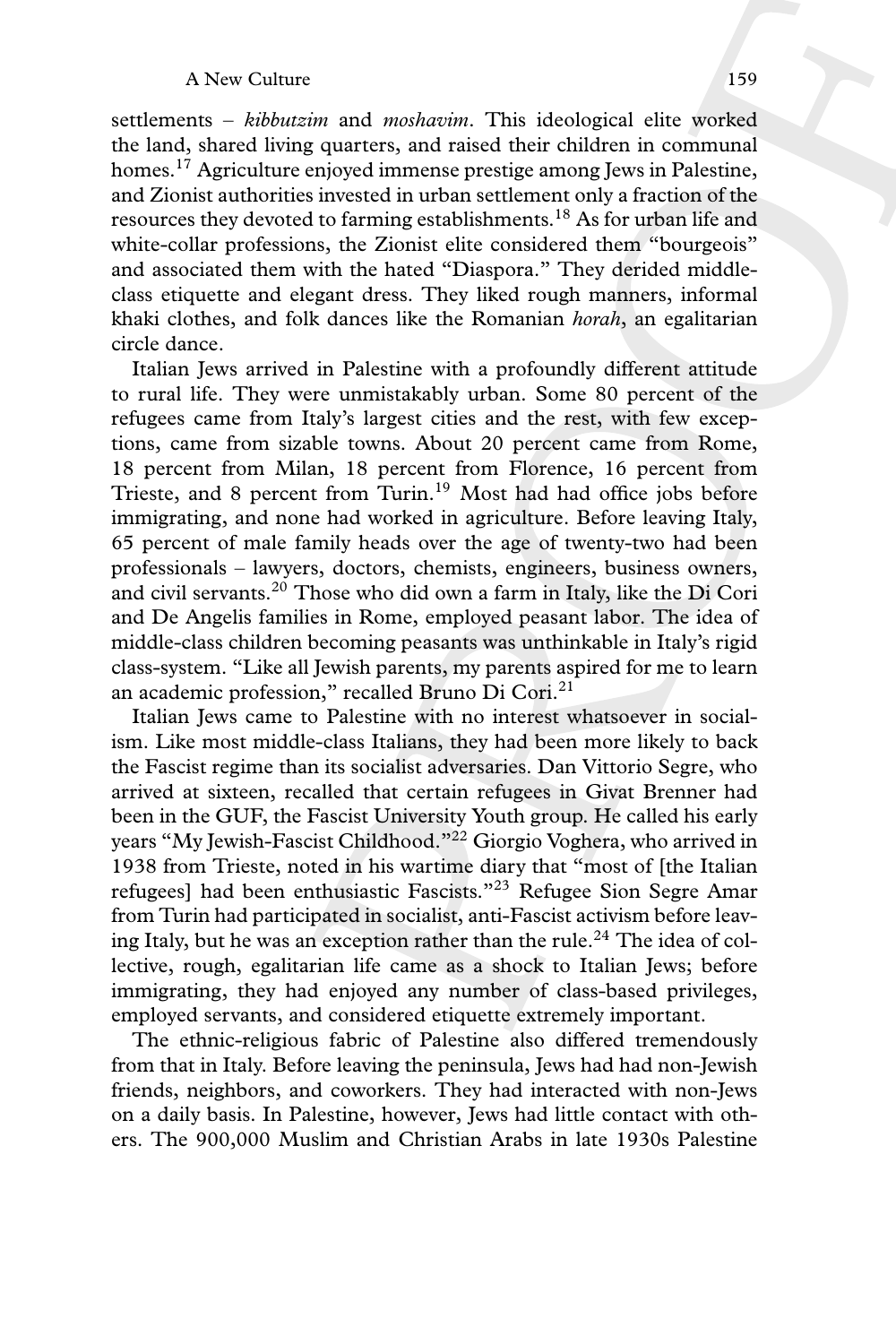lived separately from the country's 470,000 Jews. About 70 percent of all Arabs lived in rural villages and small towns, where few or no Jews lived; Jews in rural areas had their own settlements.<sup>25</sup> Arabs in the cities lived in closer proximity to Jews, but in different neighborhoods.<sup>26</sup> The Arab Revolt, which broke out in 1936 and lasted three years, led to more segregation, as Jews sought the safety of non-Arab neighborhoods. The two groups became less likely to frequent the same markets, cafés, movie theaters, and other public spaces.<sup>27</sup> By the late 1930s each group had its own education system, with Jewish schools teaching in Hebrew and Arab schools in Arabic.<sup>28</sup> Palestinian Arabs tended to work apart from their Jewish counterparts, in part because they had different jobs, and because Zionist leaders disapproved of them working together.<sup>29</sup> Therefore the new Italian refugees had few opportunities to talk to non-Jews. A handful of refugees had Arab neighbors or clients, such as the Passigli family in Ramat Gan who lived next door to an Arab family, or the Di Cori family, whose restaurant in Tel Aviv offered meals to Arab customers.30 Giorgio Voghera, who settled in Kibbutz Givat Brenner, occasionally came across a young Arab shepherd who led his sheep to graze near the kibbutz lands. $31$  These exceptions aside, Italian Jewish newcomers did not interact with Arabs.

The Italian newcomers absorbed the new Zionist culture from a number of sources, first and foremost from the local leadership and its institutions. Jews in British-ruled Palestine had a free hand in self-governance, and their institutions all imparted Zionist values. They had their own parliamentary assembly (Asefat Hanivharim), in which Zionist parties made up the vast majority.<sup>32</sup> The Zionist Organization and the Jewish Agency were responsible for policy-making, while a Jewish National Council (Vaad Leumi) oversaw Jewish health care and social welfare. A General Federation of Laborers (Histadrut) guaranteed rights for Jewish workers, while the Haganah (literally "defense") acted as a Jewish military.

Italian Jewish children learned to be Zionist at school. Education was overseen by the Jewish National Council. Lessons in Hebrew and in Jewish history emphasized the "Land of Israel" and paid little if any attention to the history of the Jewish Diaspora.<sup>33</sup> Some teenagers, like sixteenyear-old Bruno Di Cori in Tel Aviv, received weekly agriculture lessons as part of their school curriculum. The teacher called him a "bourgeois," recalled Bruno, and "didn't especially like city children."<sup>34</sup>

Italian Jews also absorbed Zionist ideals from Palestine's Jewish media and public culture. The English-language *Palestine Post*, read by some refugees on a daily basis, preached the duty of learning Hebrew. Articles stressed the importance of the Jewish homeland and the need to shed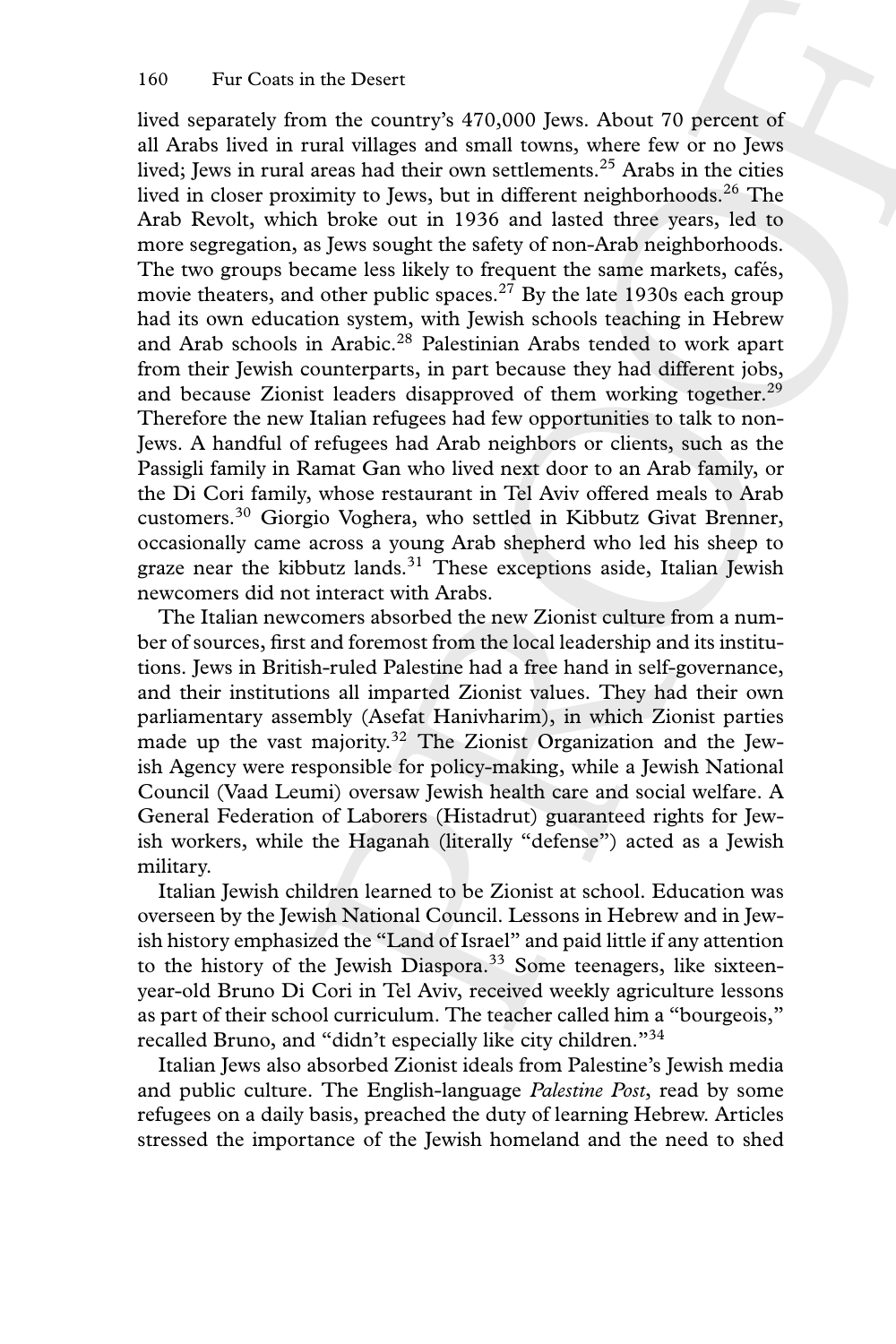ties with the Diaspora.<sup>35</sup> It featured news items and opinion pieces commending *halutzim*, with titles like "Pioneer of the Land," or "Anniversary of Jewish Pioneer Youth."<sup>36</sup> Hebrew-language newspapers transmitted the same messages to immigrants who learned the language, as did the radio.<sup>37</sup> The musical play "There Are the Lights," broadcast in celebration of Hanukkah in 1939, said that just as the Hanukkah lamp's *shamash* lit eight small flames, so Palestine illuminated the weak lights of the diaspora.38 Street signs in Palestine featured the names of Zionist activists.<sup>39</sup> The centrally located Eliezer Ben Yehuda Street in Tel Aviv, for instance, memorialized the reviver of spoken Hebrew.<sup>40</sup> Zionist rhetoric found its way into popular culture and daily life: a coffee-shop in Haifa called itself "Café Pioneer," screenwriters wrote an opera entitled "The Pioneers," and a theatrical production called "The Earth" told the story of Hebrew farmers at work.<sup>41</sup> Street posters and postcards showed ruddy-cheeked young farmers toiling happily in the field.<sup>42</sup>

Italian Jewish refugees also learned about Zionism from eastern European Jews, the largest group of Jews in Palestine. They had generally arrived earlier and had a better grasp of Hebrew. Although most lived in towns and cities and enjoyed urban lifestyles reminiscent of those they had left behind in Eastern Europe, they considered it their right and duty to educate the newcomers to eschew the Diaspora. When Dan Vittorio Segre got off the boat in Jaffa, a Russian taxi driver in khaki shorts gave him his first lesson in Jewish nationalism. "You must turn your back firmly on the past. There is no way back for the Jews [from Europe]," said the driver. "Zionism should cut the cultural and spiritual links with it, and put an end to the mentality of the Diaspora."<sup>43</sup>

The Zionist message was evident in Eastern European Jews' disdain for German Jews. Much like Italian Jews, most German Jews had been middle-class, urban, non-socialist professionals before fleeing Hitler, and great believers in manners and propriety. Once in Palestine, they came under attack for this lifestyle.<sup>44</sup> Italian Jews noticed that the Germans seemed to get everything wrong. "It is said that the German Jews are not convinced nationalist Jews," Voghera wrote in his diary.<sup>45</sup> Bruno Di Cori from Rome discovered the derogatory name *yekim* or *yekes* that eastern European Jews called Germans. "The 'yekim' ... acted as members of the petite bourgeoisie," he was told. "Their behavior and culture was well known. Some said that the term '*yekim'* stood for 'slow-witted Jews [*Yehudi ksheh havanah*] . . . "<sup>46</sup> When forty-five German and ten Italian teenagers took part in a shared Youth Aliya program in Givat Brenner, kibbutz old-timers reprimanded the Germans for learning Hebrew too slowly.<sup>47</sup> By observing the criticism of German Jews, Italian refugees understood what was expected of them.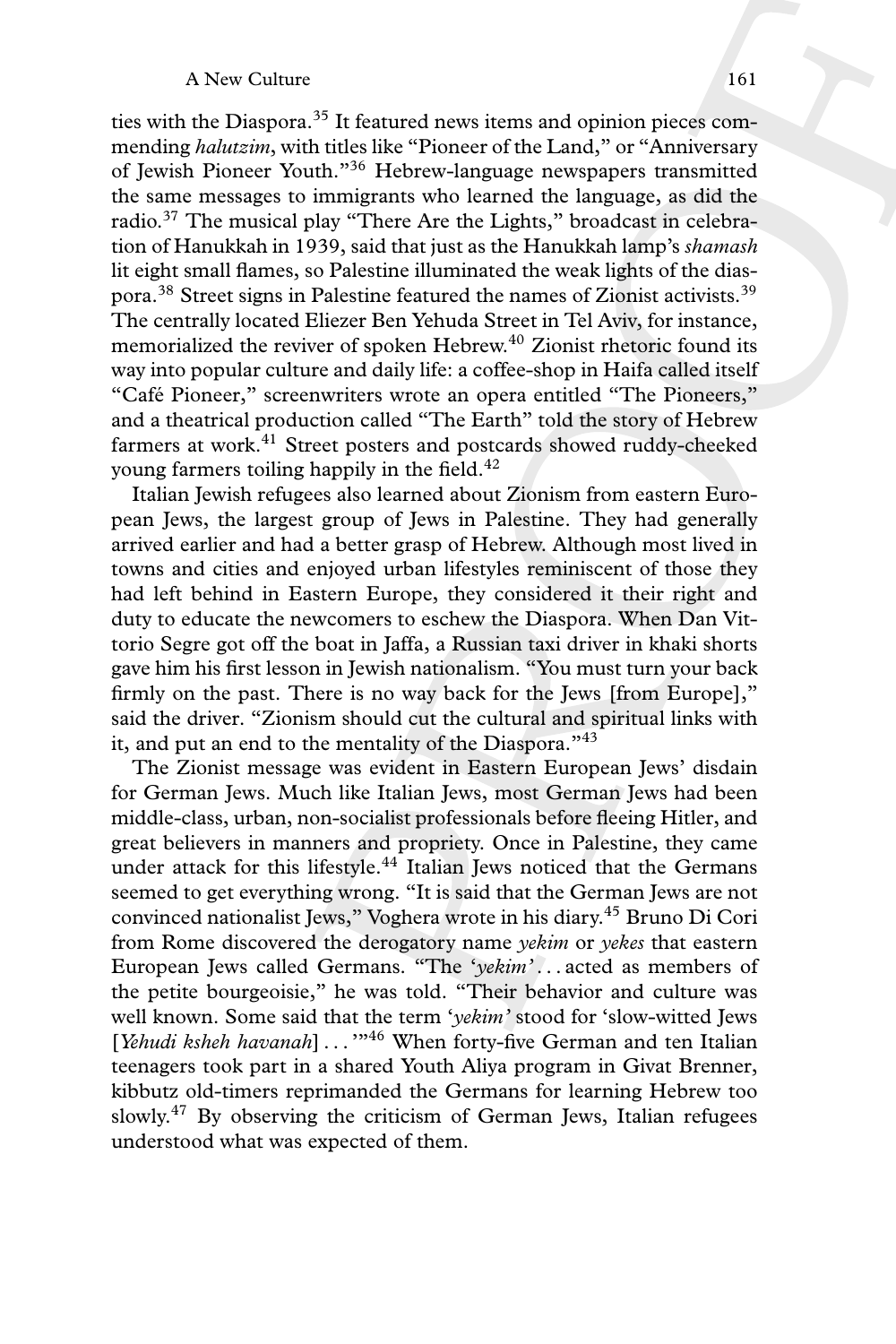A handful of Italian Jews who had moved to Palestine before the racial laws formed another influence on the newcomers.<sup>48</sup> Foremost among these old-timers was Enzo Sereni from Rome. Sereni enjoyed the reputation of being something of a leader of Italian Jews in Palestine.<sup>49</sup> A convinced socialist, he had joined Kibbutz Givat Brenner in 1927 and adopted a Hebrew name, Chaim. He found Italian Jews' "bourgeois and Philistine spirit," as he put it, both "abominable" and "repulsive." To him the *horah* folk dance was "the very wind of Zion," and he preferred the countryside to the city, where he believed Jews lived as "prisoners in a desert of stone."<sup>50</sup> After 1938, Sereni frequently met with Italian newcomers, hoping to make them more like himself.<sup>51</sup> He tried to convince them to join his kibbutz. "A normal people can't be created without workers and farmers," he told Beppe Artom from Turin soon after the latter's arrival in 1939.<sup>52</sup>

Sereni believed it his right and duty to convert Italian refugees into socialists and farmers. "What did you think, that you would come to Eretz Israel to continue your life as nabobs?" he jeered at Sion and Giorgina Amar from Turin who settled in Tel Aviv. "Yes, for you the city is better," he mocked them. "You'll always be able to be a money changer on [a street] corner . . . You have what it takes." When Sion was not persuaded, Sereni threatened him. "If you refuse to come to a kibbutz, I'll find [Giorgina] another husband who is worth the pain ... You'll find yourself without a penny and you'll be forced to work as a porter just to give your miserable wife and daughter something to eat . . . Then you'll cry for the kibbutz. But don't come sniveling to me on that day. Run, hide behind your dreams."<sup>53</sup>

Marcello Savaldi was another veteran immigrant who took to educating the newcomers. Savaldi had left Milan for Givat Brenner a mere several months before the racial laws, but those months gave him the elevated status of one who had come out of true Zionist convictions and not because of the racial laws. He too Hebraized his name, to Malkiel. At the age of twenty-six he had formed a firm opinion of the newcomers. "There is a quantity of people coming here," he wrote to a friend in 1940, "who don't understand . . . that here, every single person must renew himself and his life completely, if we are truly to construct a home for the Jewish people." He scorned Italian Jewish refugees for preferring the city to kibbutz life. "They install themselves in the cities," he lamented, "and search all the ways to reach the most lavish and quick earnings, to continue the life they led before coming here." Even refugees who joined the kibbutz did not escape scathing criticism for what he considered their "bourgeois" behavior and appearance. He branded them as "unripe," "unsuitable," "un-adaptable," and "scratched elements."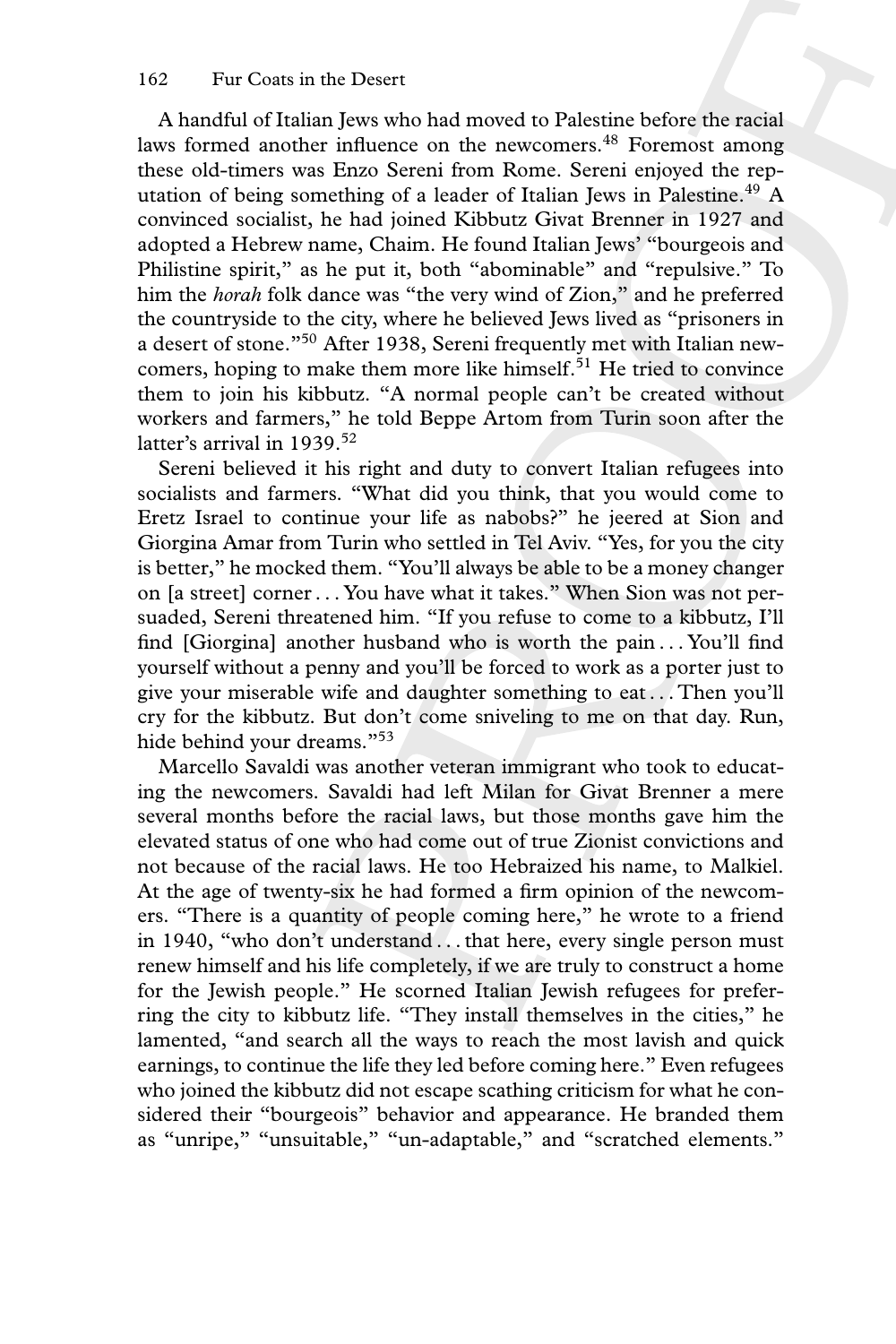Nothing escaped his notice, not even the European hairstyle of one Italian Jewish teenager. "The lock on her forehead certainly doesn't help her enter our atmosphere," he grumbled.<sup>54</sup>

Italian old-timers were both ashamed of the newcomers and determined to set them on the right path to Zionist fulfillment. Twenty-fiveyear-old Elvira Eckert, who had arrived from Gorizia just before the racial laws, considered the new refugees spoiled and overly immersed in Italian culture. "Can you believe these new Italians?" she wrote to Savaldi. "I've lost the few illusions I had about them. I especially don't believe their seriousness of intention, when they . . . wait for us to prepare a kibbutz for them . . . with pasta and a warm bath at the ready, and a nice sign saying "Welcome," perhaps even . . . with a translation into Italian."<sup>55</sup> Another veteran immigrant, Leo Levi from Casale, pushed the newcomers toward socialism and bade them leave behind their classbased culture. "[Levi] made pointed remarks about my feudal attitude," recalled Dan Vittorio Segre, who arrived in 1939.<sup>56</sup> Despite their small number, these veterans tried hard to influence the new arrivals. They viewed themselves as the newcomers' guides and sought to mold them into model Zionists.

#### **Stubborn Italians**

Had Italian Jews done all they were asked, they would have changed their ways profoundly and lost all attachment to Italy. Zionism preached agricultural life, while Italian Jews came from cities. It praised farming, while they had worked in white-collar jobs. It lauded simplicity and roughness, while they were refined. But the fact is that Italian refugees did *not* change their ways once they came to Palestine. They clung to their Italian habits. They worked as hard as they could to replicate the lives they had enjoyed in the peninsula. In a sense, they brought Italy to Palestine.

That Italian Jews managed to keep so much of their native culture owed to the paradoxical nature of Jewish society in Palestine. A glaring gap existed between rhetoric and practice in Jewish Palestine. Thus, while Zionist culture idealized "olim" who went to Palestine purely out of Zionist aspirations, most Jews – Italian Jews included – had immigrated to Palestine for a combination of reasons, including the desire for better livelihoods and to escape persecution.<sup>57</sup> Although Jews in Palestine strongly advocated the use of Hebrew, most – including Italian Jews – privately preferred their mother tongues to Hebrew.<sup>58</sup> Agricultural settlements enjoyed immense prestige in Palestine, but only a small minority of Jews in Palestine actually lived in them. In the late 1930s only a quarter of the Jewish population lived in the countryside, and only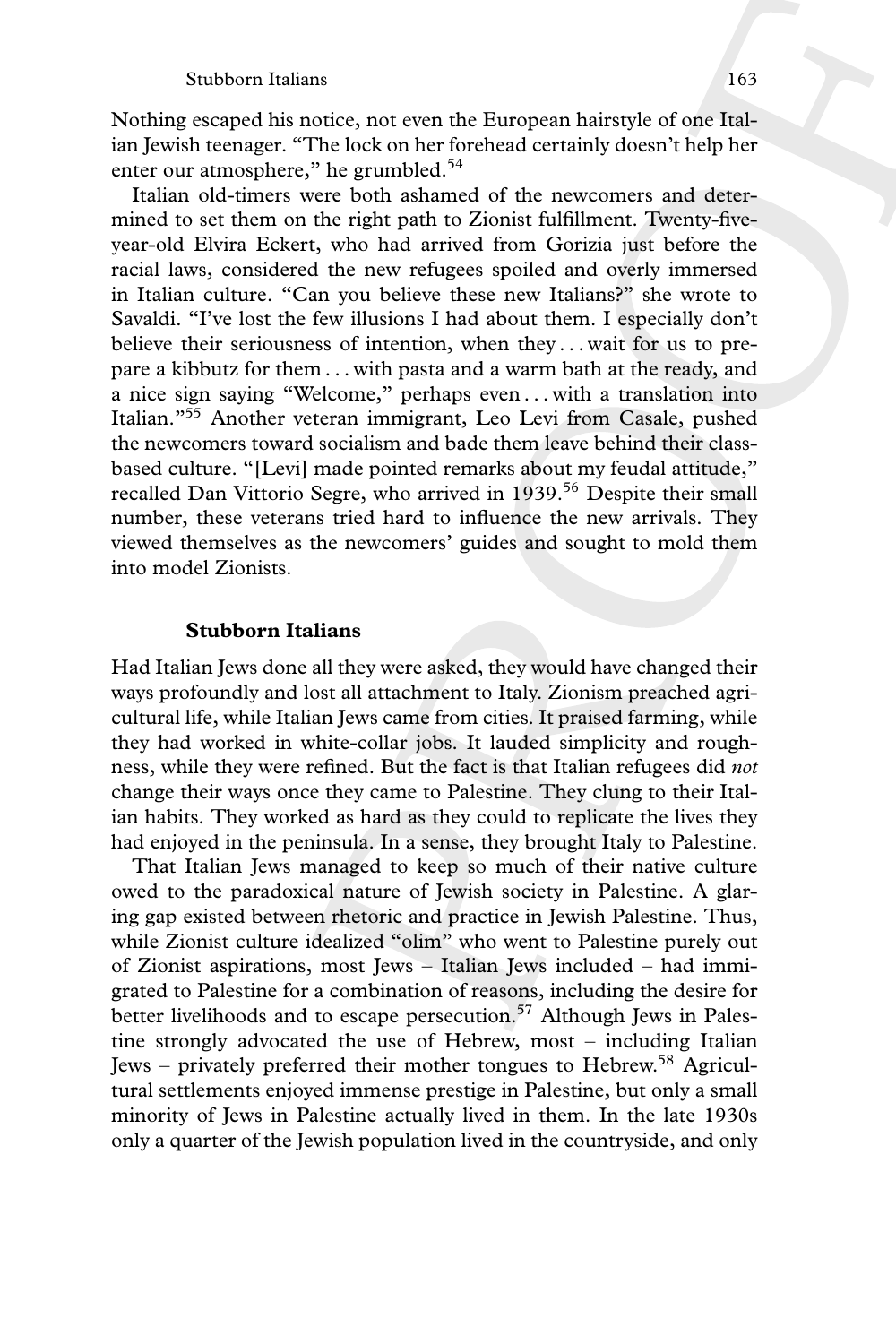7.5 percent resided on a kibbutz.<sup>59</sup> The rest – among them those from Italy – lived in cities, especially Tel Aviv, Jerusalem, and Haifa. Although most Jews in Palestine belonged to the working class rather than to the white-collar strata of Italian Jews, they steered clear from agriculture. Their types of occupation, primarily manufacture, commerce, and trade, bore some resemblance to those of the Italian newcomers.<sup>60</sup>

Italian Jews' ability to ignore Zionist ideals stemmed from the fact that most other Jews in Palestine strayed from those values as well. Palestinian Jews may have celebrated egalitarian simplicity, but few practiced it. True, kibbutz members lived frugally. Men and women in kibbutzim wore khaki pants, ate simply, and slept in tents or huts.<sup>61</sup> They shared everything from mealtimes to child-rearing, even showers (though these were separate for men and women). But most Jews in 1930s and 1940s Palestine were not remotely close to such a lifestyle. Most cherished their privacy, owning or renting apartments in towns. European manners were important enough in Palestine that town dwellers filed complaints about rude bus drivers. The majority of Palestine's Jews ate like Europeans, with diets high in meat, flour, and even pasta.<sup>62</sup> They dressed like Europeans, in clothes imported from Western Europe. Shops sold shoes from Belgium and Austria, velvet from Paris, and woolen fabrics from Scotland. Customers had a choice of tailored coats and waistcoats, bags, gloves, and hats, as well as afternoon and evening dresses following the latest European fashions.<sup>63</sup> Therefore when the newcomers preserved their Italian ways, they were not so very different from other Jews in Palestine.

Above all, Italian Jews in Palestine clung to their urban way of life. As many as 285 Italian Jewish refugees, or 77 percent of the total, chose city life, including Jerusalem, Ramat Gan, Haifa, and above all Tel Aviv, where 48 percent of the town dwellers chose to live (see Appendix C, Tables 5 and 7).<sup>64</sup> Urban life was rarely the economical choice, as country rentals were cheaper than city apartments, and kibbutzim guaranteed employment, food, and lodging. Yet Italian Jews, showing a distaste of country life typical of urban Italians, chose to live in the city.<sup>65</sup>

Tel Aviv attracted the largest group of Italian Jews because it was the closest thing to a European city they could find. By 1937, the city had 3000 shops, 200 restaurants and cafés, 100 hotels and boarding houses, and 40 banks.<sup>66</sup> Catering to European immigrants, Tel Aviv coffee shops sold cream cakes and Viennese coffee.<sup>67</sup> Beach-goers wore bathing suits mimicking the latest European fashions, and Tel Aviv night life included ballroom dancing, cabaret shows, and jazz music. $68$  By the 1940s, the city offered European standards of health services and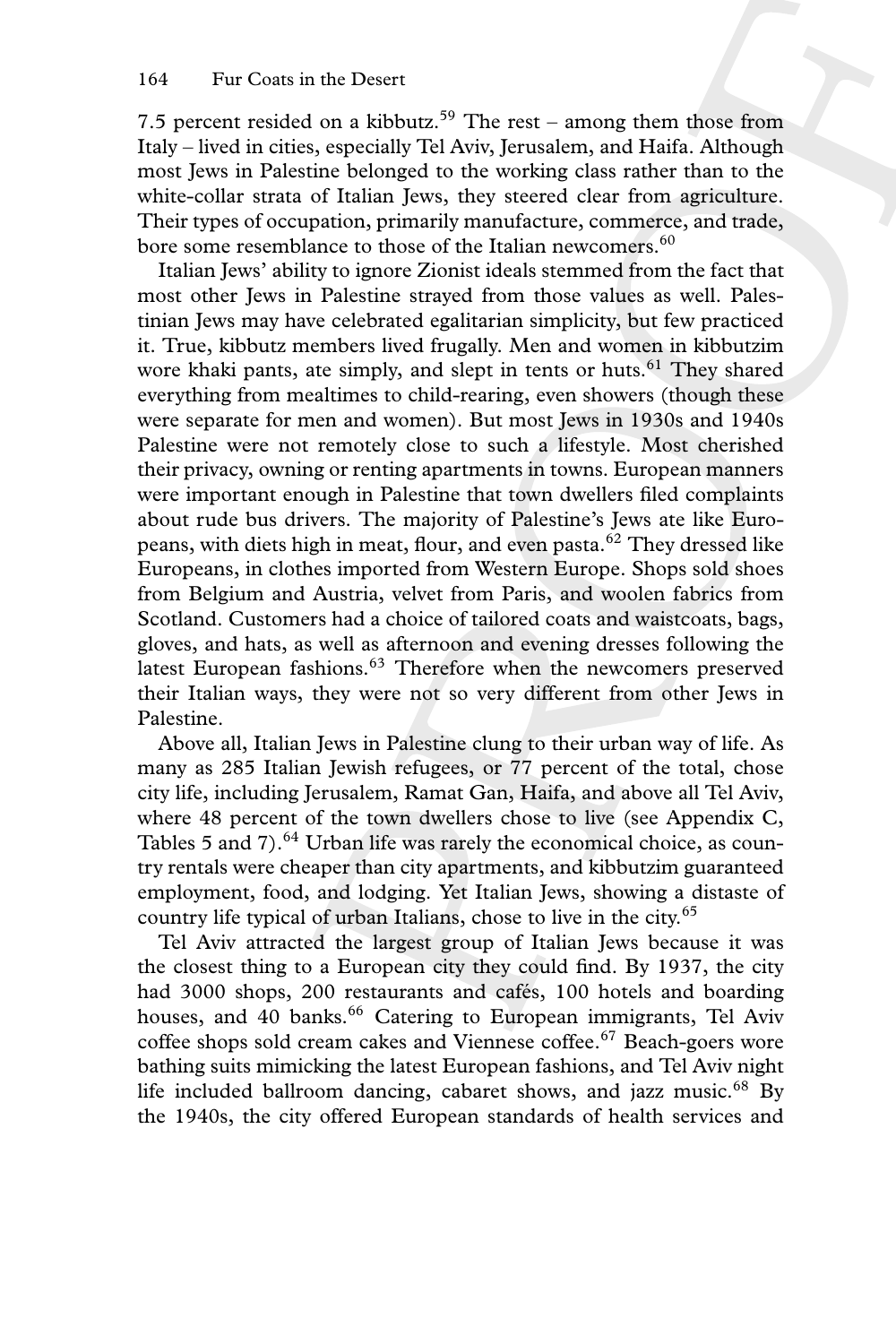sanitation, with European-style water closets.<sup>69</sup> Automobiles and buses had mostly replaced horse-driven carts.<sup>70</sup>

City life was also a way to keep Italian Jewish families intact. Unlike labor migrations, consisting mostly of young single men, this refugee migration was made up of families, with high proportions of women, children, and elderly people.71 Elderly refugees especially had no desire to make radical lifestyle changes at their age. As for refugees with young children, they did not like the idea of shared child-rearing. Bruno Di Cori's family decided against kibbutz life after visiting Givat Brenner when they first arrived in Palestine. "We were used to an independent lifestyle," recalled Bruno. "I, for one, was accustomed to a warm and loving family life and was not attracted to the idea of leaving my parents and moving to live with many other youths."<sup>72</sup> Sion Segre Amar chose Tel Aviv after seeing married couples on a kibbutz share their huts with other people because of housing shortages. "I don't like making love in the presence of [another]," Amar threw at Enzo Sereni, when the latter tried to bully him into joining Givat Brenner. "I leave that to you."<sup>73</sup>

Some Italian Jewish parents chose city life because they did not want their children becoming farmers. Tina Genazzani from Florence settled with her family in Tel Aviv for that reason. "I can't, I absolutely can't, adapt to [the idea of] making my boys cattle-raisers or even worse, and I will do anything for it not to be so," she wrote to a relative in Italy in late 1939. "Let me never see them work the land. I am not and never will be party to this new mentality."<sup>74</sup> When her older son, sixteen-year-old Franco, was forced to attend an agricultural school in order to receive a Youth Aliya visa, she filled with despair. "Today my boy is a handsome young man, a perfect type of *Halutz*, of wide chest, tanned face, fierce and satisfied with his work," she wrote to another family member. "But what has happened to the dreams of his mamma, to the golden future that I had dreamed for him?" Franco joined the agricultural school despite her feelings. "She would sit and cry all the time and had lots of migraines," recalled her younger son Enzo.<sup>75</sup>

Florentine Gualtiero Cividalli in Tel Aviv also questioned the value of an agricultural upbringing for his children. "[Is] a new life, much closer to nature, preferable?" he asked himself. "Would it be better [for them] to try a more direct training in agricultural or manual labor?" He decided against it and sent his children to urban schools instead. "I am afraid," he admitted in his diary, "that . . . there is a certain immoderate spirit [in Palestine]. I want my children to know of the nobility of work . . . But I also want them to conserve an independence of spirit, and an ambition toward broader wisdom."76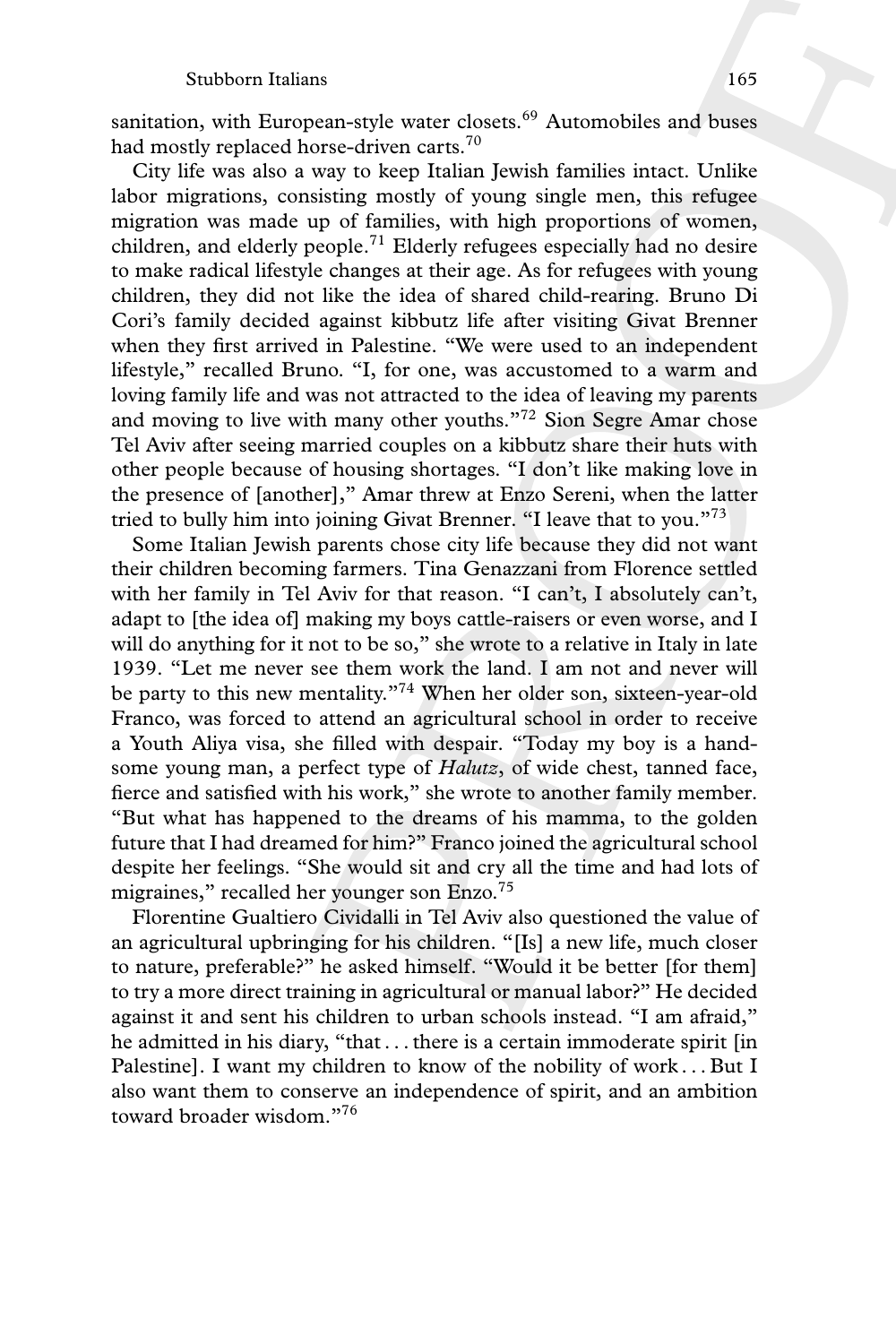Most Italian Jews in Palestine stuck to the type of work they had done in Italy. In 1940, only 18 percent of male Italian family heads in Palestine engaged in agriculture or manual work. Even this modest figure shrank as time went by and the men gave up on this type of labor.<sup>77</sup> Refugees clung to their white-collar professions as much as they could. They opted for medicine, law, engineering, industry management, and business. The Servadios, who had run a tanning factory in Pistoia, built a similar plant together with the Ottolenghis in the town of Netanya. The Ben Zimra brothers had operated a finance company in Livorno. Once in Palestine, they entered as share-holders in the Servadio tannery and opened a store to sell the manufactured hides.<sup>78</sup> Angelo Artom, who had owned a pharmacy in Turin, founded a pharmaceutical factory in Tel Aviv together with other Italian refugees.<sup>79</sup> The Florentine doctor Alessandro Fiano continued to work as a pediatrician and the Triestine doctor Silvio Colbi resumed his career as a dentist.<sup>80</sup>

Italian refugees who could not replicate their exact profession aimed for as close a match as possible. They consistently preferred office work and commerce to farming. When in 1939 a dozen Italian Jews set up the Association of Italian Immigrants (Irgun Olei Italia), a mutual-aid organization, newcomers asked for its help "especially [in finding] office work."<sup>81</sup> Rodolfo Di Cori, a retired army general who had spent the 1930s working as a clothes merchant in Rome, turned to agriculture only as a last resort. First he opened an Italian restaurant in Tel Aviv, which served pasta and other Italian dishes. When that failed, he took on work as a school cook. Next he tried to sell chickpeas, then fish, then tea, then steel wool, and finally chicory seeds, but had no success. Eventually he resigned himself to growing poultry in the countryside, only to watch miserably as avian flu killed off all his chickens.<sup>82</sup>

Italian Jews clung to their former professions even at the price of unemployment and poverty. Palestine had little need for white-collar professionals, whose number had grown exponentially with the arrival of German Jewish refugees several years earlier; over the course of the 1930s Palestine witnessed a growth of 209 percent in the number of physicians, surgeons, and dentists, 114 percent in the supply of architects and engineers, 72 percent in the number of people employed in arts, and 32 percent in educators.<sup>83</sup> Jewish doctors had immigrated in such large numbers that the British introduced a quota law limiting the annual number of medical licenses.<sup>84</sup>

Italian Jews' aversion to agricultural work, therefore, often left them jobless. The Association of Italian Immigrants recorded that out of 133 family heads, 41 (30 percent) had no work or only temporary jobs. $85$  At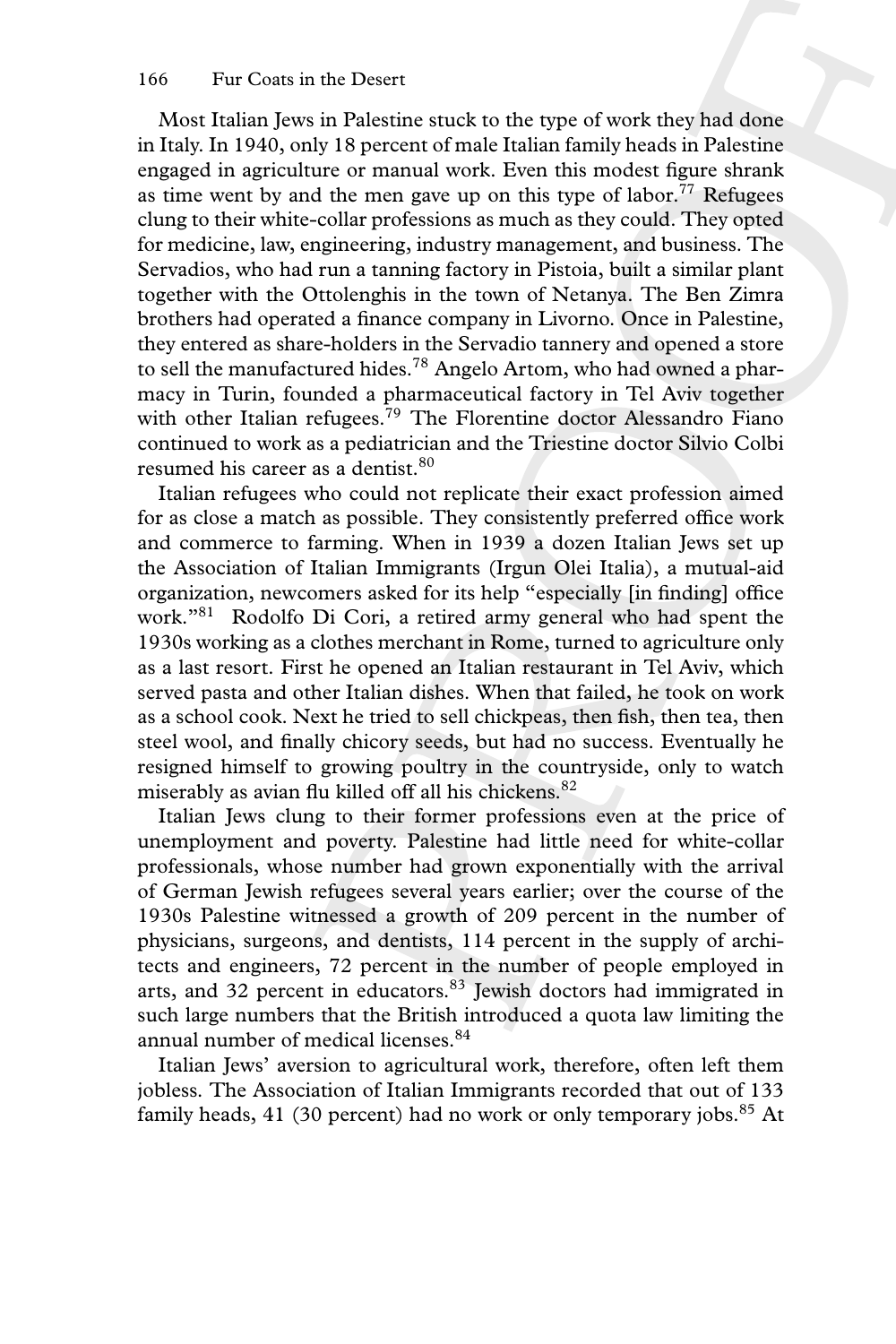twenty-six, Renzo Toaff from Livorno, who had studied medicine before the racial laws, refused to join a kibbutz and devote himself to agricultural work. "I couldn't see any reason to give up something in which I'd invested both effort and excitement," he later explained. For months he had barely enough money to buy food and consequently lost eleven kilos (twenty-four pounds).86 Engineer Gualtiero Cividalli, a forty-year-old father of five, found no work for months. When a job finally came up, it had 600 applicants. Still, Cividalli preferred lengthy unemployment in Tel Aviv to farming. "This life of mine today," he acknowledged in his diary, "is perhaps mad. Eating day by day into the money that we managed to bring here . . . is careless . . . But I don't believe myself adapted to agricultural work."<sup>87</sup> Forty-three-year-old Umberto Genazzani, an experienced pediatrician from Florence, applied to the British Mandate authorities for five years running before receiving his doctor's license. While he waited he tried his hand at commerce, selling first insurance and then Venetian glass. He steered clear from agriculture.<sup>88</sup>

Italian Jewish men, women, and children similarly preferred to hold on to their Italian daily-life customs. Families continued to dress in the same style they had done in Italy. The photo albums of the Passigli family depict them in pressed skirts, stockings, ironed shirts, and elegant cardigans outside their home in Ramat Gan. They had no use for khaki.<sup>89</sup> Gina Segre shipped her luxurious fur coat with her from Milan.<sup>90</sup> Italian Jewish refugee women sported carefully styled chignons on their heads, just as they had in Italy.<sup>91</sup>

Refugees also imported their hobbies to Palestine. They brought with them their musical world, a far cry from the Romanian folk-music the kibbutzim liked so much. Bruno Di Cori delighted in records of Neapolitan songs he had brought from Rome, while Marco Pietri spent his spare time on the kibbutz listening to Beethoven, as he had done in his hometown Fiume.<sup>92</sup> Carla Bentovim from Ferrara never missed a concert of the Palestine Orchestra (later the Israel Philharmonic).<sup>93</sup> Giorgio Voghera from Trieste passed his Saturdays on the kibbutz reading Dante's *Divine Comedy*. Rodolfo Di Cori tried to find a hunting club he could join, an unlikely pastime in the Middle East.<sup>94</sup> Some retained the eating habits they had growing up with in Italy. Rodolfo continued to eat pasta, while Tina Genazzani prepared *polpettone*, an Italian dish made with ground meat.<sup>95</sup> Dan Vittorio Segre found any excuse to visit Mrs. Levi to taste her *grissini*, a delicate type of bread typical of Piedmont, where both were from.<sup>96</sup>

Italian Jews in Palestine designed their houses to look like the ones they had left behind. They did so with the help of large shipments of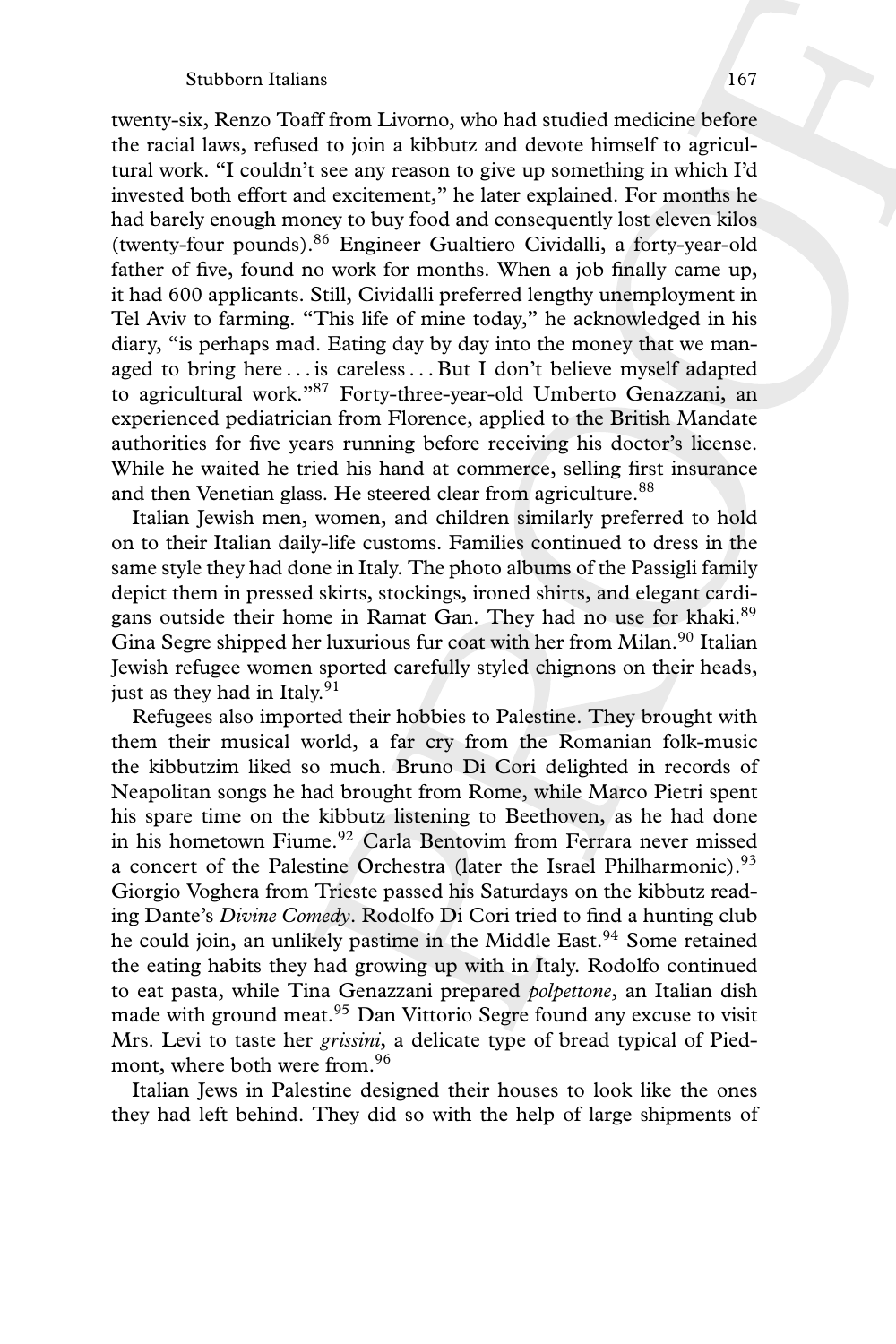their Italian belongings, for the Fascists allowed the export of personal property as long as it did not include money or valuables. The refugees transported enormous containers filled with heavy, elegant furniture, which they used to recreate lavish sitting rooms in their new homes. Emma Benaim from Florence did not travel light. Her baggage included a cupboard, a desk, several armchairs and upright chairs, a bench, some little tables, a mattress, a carpet, and some paintings.<sup>97</sup> The Ascoli family transplanted their library of Italian classics as well as all their furniture from Italy to Palestine.<sup>98</sup> Elsa Ravenna Glass from Trieste had her piano and all her dishes shipped over, while Marcella Zevi from Rome – pregnant when she immigrated – brought a baby cot made of delicate organdy, gauze, and lace.<sup>99</sup> Dan Vittorio Segre described the apartments of fellow Italians in Ramat Gan. "In their homes," he wrote, "full of solid furniture, bibelots, miniatures, lace runners, and fine tablecloths, there prevailed the same ordered and cautious atmosphere one would find in Venice or Florence."<sup>100</sup>

Many immigrants continued to speak Italian, long after they settled in. A survey conducted several decades after their arrival, in the 1970s, found that almost half the respondents still used Italian at home, and almost 60 percent still read Italian books. $101$  They had frequent opportunities to speak their native language, as their concentration in Tel Aviv and Jerusalem enabled them to see one other frequently. Erna Ascoli met every Monday with three fellow refugee women. They began these meetings soon after arriving, and continued this habit for decades. Although they gathered to improve their Hebrew reading skills, they used Italian for social chatter.<sup>102</sup> The arrival of hundreds of new immigrants from Italy in the post–World War II period also expanded the opportunity for older immigrants to use their mother tongue.<sup>103</sup> As the Italian community in Israel grew, so did their institutions, providing more places and events in which Italian Jews could speak Italian. In 1952, Italian immigrants who had arrived in Palestine in the wake of the racial laws set up an Italian synagogue in Jerusalem. There, they met up on holidays and spoke in Italian.<sup>104</sup> Throughout the 1950s, the Association of Italian Immigrants held congresses and conferences for Italian-speaking immigrants.<sup>105</sup>

#### **Temporary Converts: Italian Kibbutzniks**

Only a minority of Italian Jewish refugees embraced the socialist-Zionist rhetoric in its entirety. Initially, eighty-six refugees (23 percent) abandoned their previous lives and became egalitarian laborers on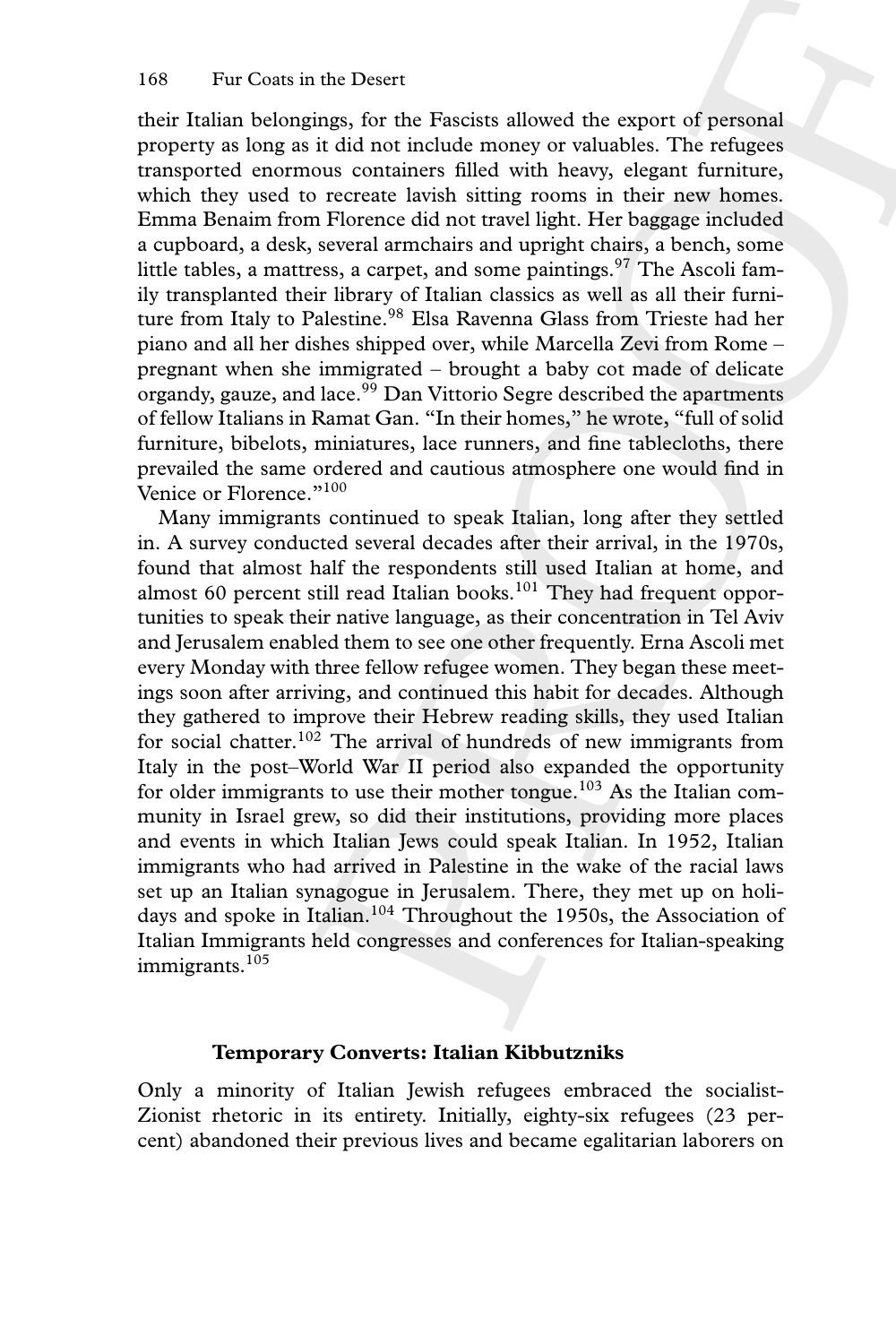kibbutzim. But some of these passionate individuals eventually left the kibbutz and returned to their previous ways of life. By the 1950s, no more than fifty-five individuals (14.5 percent) and possibly fewer remained in kibbutz settlements.<sup>106</sup>

The case of an Italian Youth Aliya group at Givat Brenner illustrates how Italian Jews could shift from utter ignorance about kibbutz life, to a fervent embrace of that lifestyle, and finally to disenchantment with kibbutz ways and eventual departure. In 1939, eight boys and two girls aged fifteen to seventeen immigrated to Palestine without their parents and settled in Kibbutz Givat Brenner.<sup>107</sup> These youths had had little or no Zionist education; they went to Palestine because their parents wanted them far from any racial discrimination. Livio and Claudio Campi from Trieste had a Jewish father and a Christian mother and attended both church and synagogue. They probably had little if any exposure to Zionism. After the racial laws their father registered them for Youth Aliya for the simple reason that they could no longer go to school in Italy.<sup>108</sup> Livio and other Youth Aliya members attended a three-week camp in Italy, including a crash-course in Zionist history and a taste of manual labor on a Tuscan farm. None of this prepared the youths for what was to come. When they arrived in Givat Brenner, one observer noted, they were "astonished to learn that the essential work . . . [was] agricultural work."<sup>109</sup>

Once on the kibbutz, adolescents underwent intensive reeducation. Their guide was Malkiel Savaldi, considered by all an "old-timer." Savaldi and other kibbutz members urged them to turn their backs on Italy, on urban and middle-class life, and on their families. Renaming was first on the agenda. "You are in the land of Israel now," Savaldi informed them the day they arrived, "and you cannot [have] . . . names like Celeste, Giulio, Gino, Riccardo." He gave them new names, some of which sounded nothing like the Italian. Aldo became Shmuel, Gino became Malachi. There were two Riccardos in the group; one was renamed Amos, the other Avraham. Celeste, a common Italian name for girls meaning both "sky blue" and "celestial," was renamed Tchelet, which is the Hebrew word for "light blue" (and rarely used as a name). Only their last names remained untouched by Savaldi, who had kept his own, too. Kibbutz old-timers chided the teenagers for constantly writing to their families in Italy, arguing it showed an unhealthy dependence on the "Diaspora." Eventually the kibbutz refused to pay the cost of the youths' airmail letters to their parents.<sup>110</sup> Kibbutz veterans urged the teenagers to learn Hebrew as fast as possible, and forget their Italian. Suits and dresses quickly disappeared, replaced by khaki shirts and shorts.<sup>111</sup>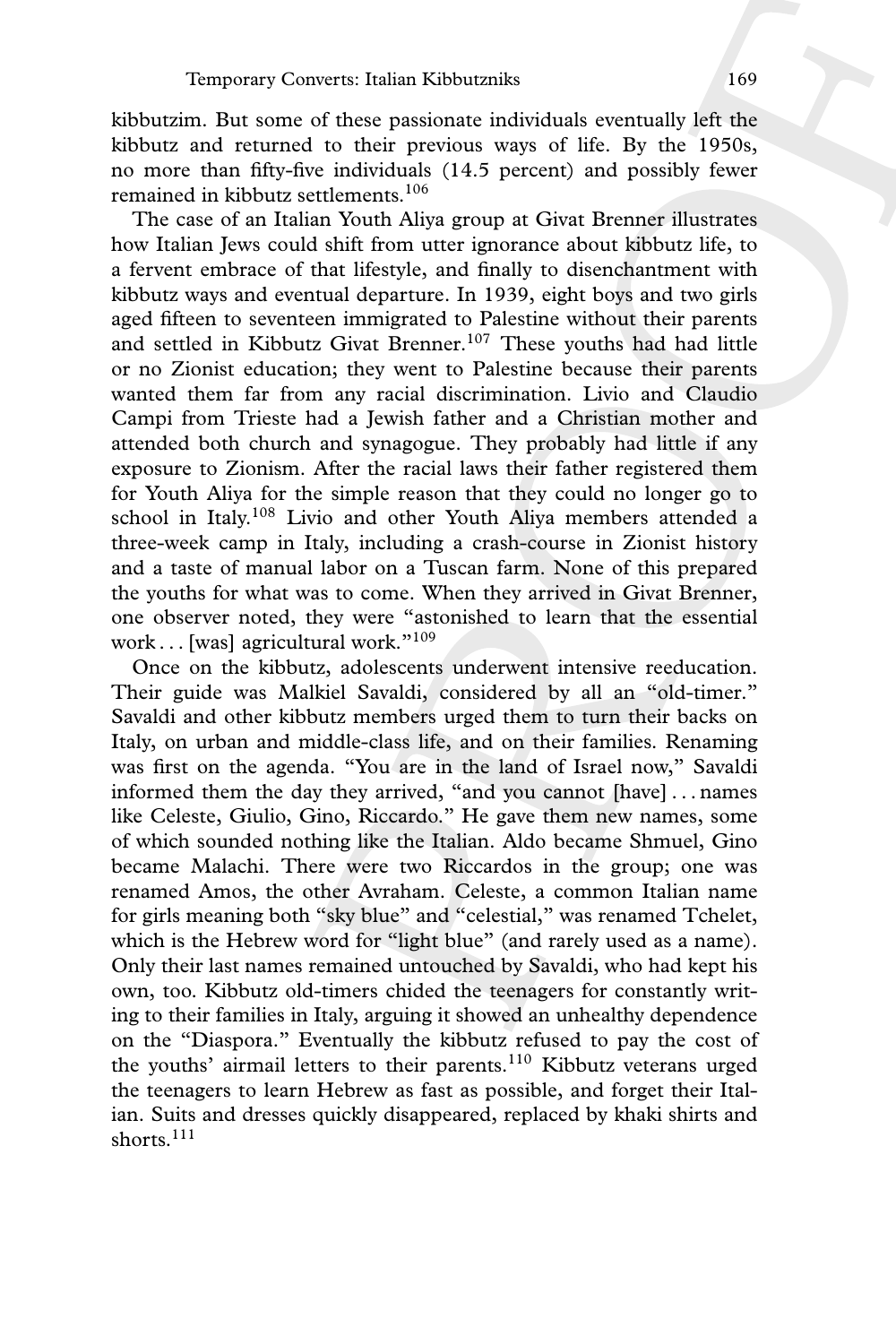A new daily routine stamped out their Italian education. In Italy, most of the teenagers had lived in their parents' houses in the city.<sup>112</sup> They had gone to school in the morning, and prepared their homework in the afternoon. From the moment they arrived in the kibbutz, they slept in tents with other teenagers and spent most their time performing manual labor. Their day began before sunrise, as seventeen-year-old Reuven (previously Renato) Volterra from Rome described in 1941. "When the guard Meir comes to one of the tents, the hour is still early and dawn has not yet risen," he began. "With his arrival begins the workday . . . Wearing work clothes and still tired from sleep, the comrades gather in the cafeteria . . . each one finds the comrade he will work with, and we leave for the field." At noon they lunched, bathed in communal showers, and gathered in study rooms for three hours of classes.<sup>113</sup> After dinner they attended kibbutz committees and assemblies and then went to bed.

The teenagers worked in agriculture, construction, and with livestock. On a typical day, Volterra picked tomatoes in the vegetable garden with twenty other boys and girls, Malachi (Gino) Rietti labored in the henhouse and picked cucumbers in the field, and Mordechai (Marco) Cohen picked fruit in the orchard.114 As David (Claudio) Campi described, "In agriculture we worked in the vegetable garden, fruit tree garden, vineyard, and hen house. In artisanship we worked in the locksmith's workshop and the carpentry."<sup>115</sup>

Whereas in Italy Jewish children spent the better part of their day in school, the kibbutz favored labor over education. The youths only began their studies at two thirty in the afternoon after spending the entire morning at work, and even then, schooling was unlike any of their classes in Italy. Studies involved two hours of Hebrew, followed by lessons in "Homeland" and "Hebrew Literature." Classes in "Hebrew History" meant Jewish history, but only the period in which Jews (or Israelites) had lived in the area later defined as Palestine, namely, from biblical times until the early centuries ce. The survey then skipped the Middle Ages and the Early Modern Age, because in both those periods most Jews had lived in the Diaspora. It resumed in the late nineteenth century, when Jewish nationalism began. $116$ 

The youths in the kibbutz were taught socialism, of which they knew absolutely nothing. Like most Italian teenagers, they had belonged to Fascist youth movements, which branded socialism as the enemy of the state.117 As Yoel (Giulio) De Angelis admitted in 1941 at the age of seventeen, "terms like 'socialism, workers' movement, party,'...rang new and strange."<sup>118</sup> At eighteen, Neapolitan Amos (Riccardo) Sacerdoti "learned things that . . . were foreign and even contrary to our opinions."<sup>119</sup> They began to read socialist theory as soon as their Hebrew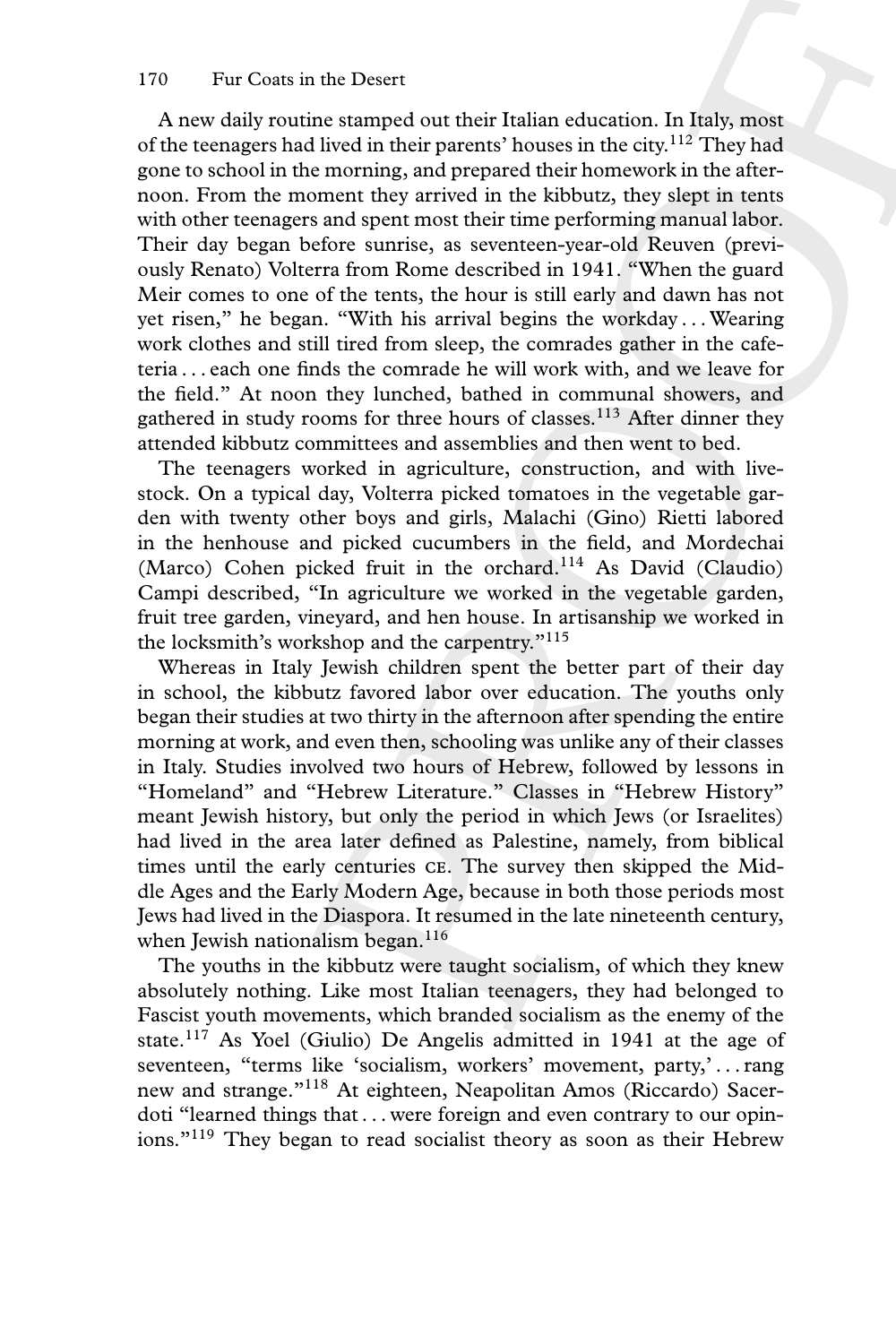was good enough.<sup>120</sup> During evening assemblies they listened to kibbutz members discuss equality and socialism, $121$  and on joyful occasions danced the *horah*. 122

After several months of learning Hebrew, working in the fields, and taking lessons, the teenagers changed visibly. They began to speak of kibbutz members as "comrades" (*haverim*) and of Palestine as "the Land of Israel" or just "the Land." They called their group a "society" (*hevrah*) of committed socialist members. They tried to emulate old-timers and native-born Jews. "Native [Palestinians] . . . have become a goal for us: we want to be like them," declared Yoel De Angelis. "The aim of our life now is to undergo a 'Land-of-Israel-ization.'"<sup>123</sup> Sixteen-year-old Enrica Kron from Trieste agreed. "The dream, our common dream," she wrote in 1941, "is . . . to be old-timers."124 Malachi Rietti described himself and his friends as "good and normal" because they aspired to "set up a society based on a Zionist and socialist idea." He called the group's training in manual labor a "big success" because they had learned to "value the ability to work and adapt to each branch and project." $125$ At seventeen, Avraham (Riccardo) Honigsfeld from Fiume counted as "normal" only "people whose base is in agriculture and industry." If a member chose to leave the group, that signaled "serious crisis" because it hindered the group's "normal development."<sup>126</sup> The teenagers had become expert at kibbutz lingo.

In good Zionist fashion, the youths reviled their previous homes as a "bourgeois" mistake. Reuven Volterra declared his preference for "the bread and soup" of the kibbutz to "the fat and seasoned meals abroad," and pledged that he and his friends would "transform . . . from diasporic Jews to 'Eretz Israelis.'"<sup>127</sup> David Campi also faulted his parents when he wrote, "We used to be children of bourgeois people who aspired to make it . . . And what have we become . . . ? Workers, whose main part of life is labor."<sup>128</sup>

The youths changed their very memory of emigration. Avraham Honigsfeld wrote in 1941 that he had come to Palestine out of a "mad desire to come to Eretz Israel to build and be built, to build a country for their people who [previously] wandered from place to place."<sup>129</sup> So indoctrinated had he become, that he forgot the real reason he and others like him had come. The racial laws, and little else, had propelled parents to send their children to Palestine. The youths' first day in Palestine was a sober one. Yet by 1941 Mordechai Cohen insisted that as soon as the group arrived in the kibbutz, they "immediately burst into song and hora."<sup>130</sup>

But difficulties abounded. Enrica Kron from Trieste, who immigrated at the age of sixteen, admitted how hard she found kibbutz life. "I have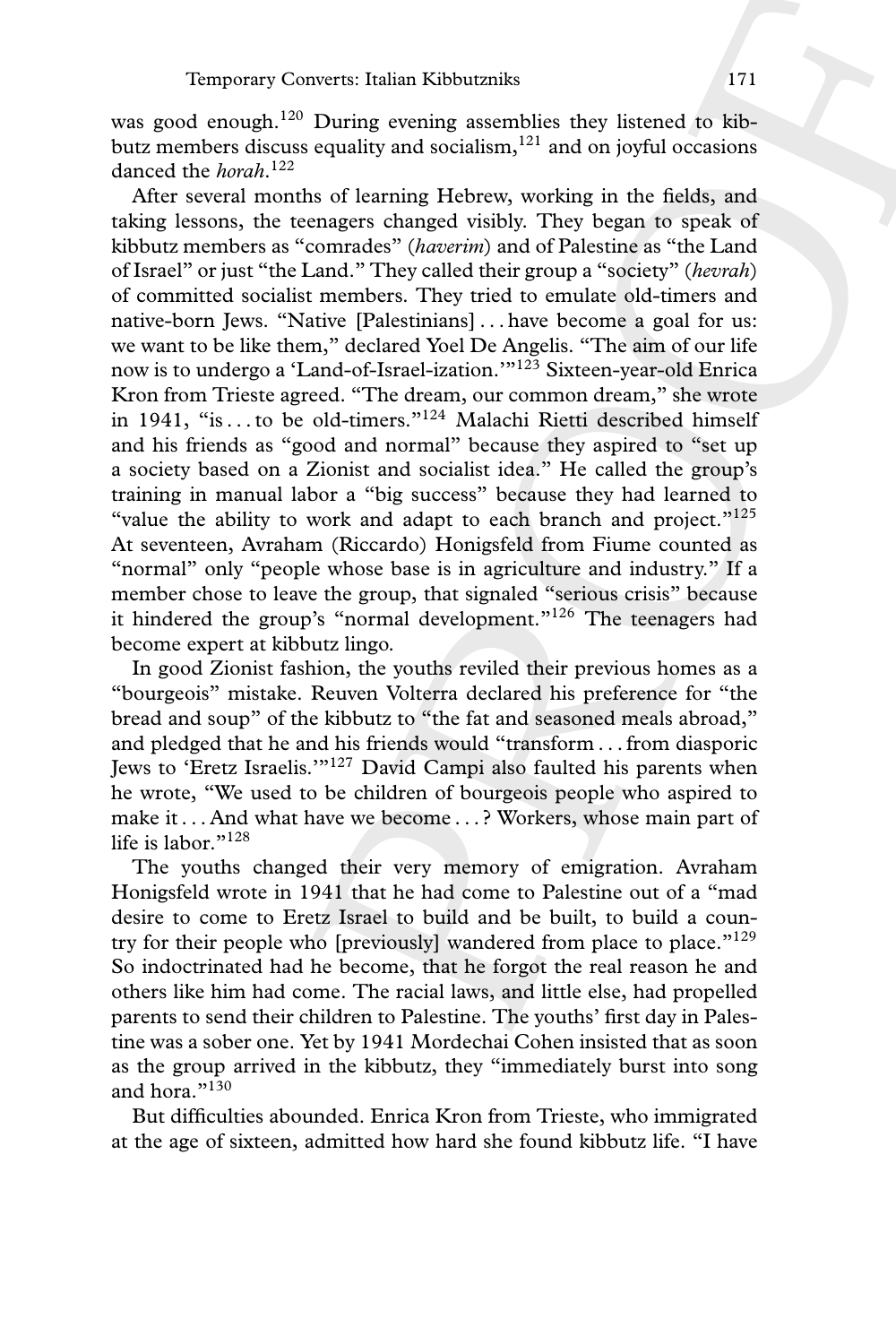been here seven months in the kibbutz," she wrote, "and it has not been an easy thing. Many times I didn't overcome the difficulties, I wanted to leave and run away."<sup>131</sup> In spite of the "mad desire" for the land he claimed to have had, Honigsfeld confessed in 1941 that he had almost given up: "[One] hot and suffocating day [when] the sweat came down drop by drop . . . I suddenly threw down the hoe and sat on the edge of the pit that I had just dug, my feet dangling . . . A moment passes. A [kibbutz] member who works near me asks me why I've sat down. I don't answer; pretend I did not hear him. 'Why?' I ask myself, 'why should I sweat? There are towns in the Land of Israel where I could manage as a clerk or something similar.'"<sup>132</sup> He quickly checked himself with the slogans he had internalized: "Many went to the towns and looked for the good life, [but] they didn't consider that the Land cannot be built without agriculture . . . they thought others would do the physical work." He vowed he would never be like those urban folk, but clearly he didn't find kibbutz life easy.<sup>133</sup>

The teenagers found it difficult to speak only Hebrew, as kibbutz old-timers demanded of them. Eighteen-year-old Nurit (Nora) Ravenna from Trieste, who had arrived with another Youth Aliyah group, complained in 1941 about her fading Italian. "I don't know enough Hebrew and no longer manage in Italian," she despaired, "So precisely at this moment when so much is happening to me and I would like to be able to express it ..., I must push everything further and further inside."<sup>134</sup> Rietti expressed similar anguish when he wrote, "I feel myself illiterate . . . there is no content in what I write, I don't know how to express my feelings."135

The youngsters missed their families terribly, and wrote regularly to their parents despite discouragement from the kibbutz. When communication slowed down as Italy entered the war in May 1940, and stopped altogether with the German invasion in 1943, they feared for their loved ones. "The uncertainty regarding our families' fate made it very difficult," remembered Enrica Kron.<sup>136</sup> Yoel De Angelis missed the comforts of his previous life, particularly "napkins and many other small conveniences," as he admitted in 1940 to a friend in Italy.<sup>137</sup> Nurit Ravenna could not shrug off her nostalgia for Italy. "If I were an old-timer in the land," she wrote, "I could say that the memory of Italy is hazy, that Italian culture and customs are distant from me, and that I am Eretz-Israeli, and only to the Land am I tied. But it is not so . . . I am still an Italian."

In the long run, the youths' Italian backgrounds won out over the kibbutz's intensive reeducation. Their doubts and difficulties overcame their shiny declarations of commitment. One by one, most of the young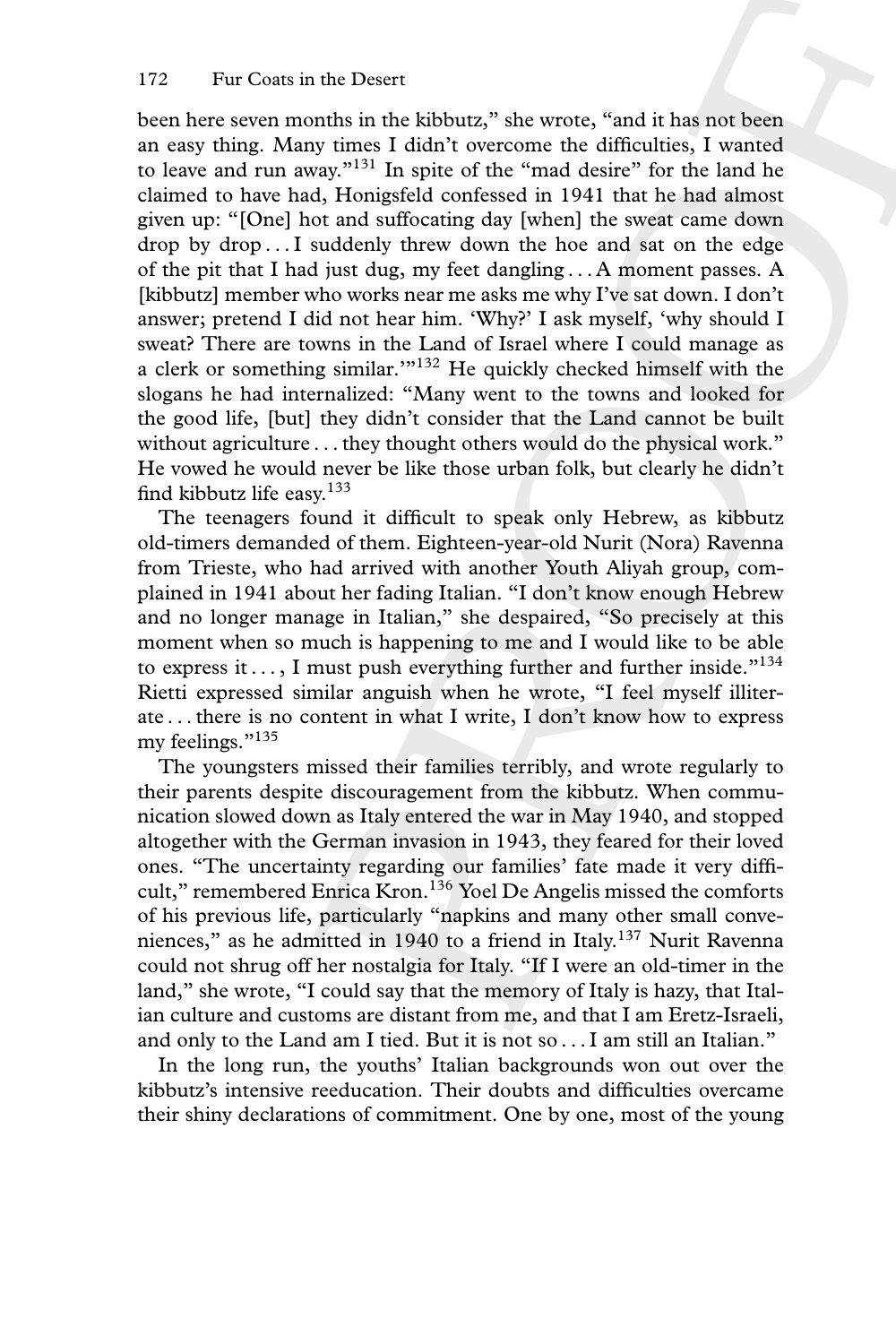Italians left the kibbutz. Zionist zeal ultimately gave way to career ambitions and personal desires. Avraham Honigsfeld left the kibbutz to find a spouse. After getting married he worked in income tax in Tel Aviv, and soon after returned to Italy with his wife and readopted his Italian name, Riccardo.138 In 1944 Enrica Kron moved with her husband to Haifa, where she worked at first as a hospital cook and later as a bank clerk.<sup>139</sup> Mordechai Cohen left the kibbutz to work as a surveyor in Tel Aviv and Jerusalem. In 1950 he too returned to Italy and to his old name, Marco. He worked in insurance and sales and eventually opened a silk factory.<sup>140</sup> Tchelet Terracina, although she never resumed the name Celeste, moved to the nearby town of Rehovot in 1951, while Amos Sacerdoti emigrated to Australia.<sup>141</sup> Malachi Rietti stayed in the kibbutz framework somewhat longer, but in 1958 he too moved to a city, Hadera.<sup>142</sup> Yoel De Angelis and David Campi were the only ones in the group to remain kibbutz members their whole life.<sup>143</sup> De Angelis continued to work in agriculture but in research rather than field labor, and eventually won the Israel Prize for scientific achievement. In fact, most of the youths turned their back on agrarian life and socialist ideals.

Italian Jewish adults who opted for kibbutz life underwent a similar process. They too transformed dramatically at first, and they too eventually rejected the kibbutz. They comprised mostly young, single adults, whose age and family status allowed them to experiment with a different and difficult lifestyle.<sup>144</sup> In place of Italian city life, university studies, and white-collar professions, they lived in crude huts or tents and toiled and sweated in farming and in unskilled labor. Carlo Castelbolognesi, who had studied medicine for six years, switched to carrying trays of dirty dishes in Givat Brenner's communal cafeteria. His brother Nello, previously an engineer, worked in the kibbutz's jam factory stirring boiling oranges with a huge ladle.<sup>145</sup> Giorgio Sarfatti, who held a university degree in the sciences, toiled in a cowshed.<sup>146</sup> Milanese Gina Segre Jarach, the daughter of a private banker, also took up manual work. "She labored until the end of her strengths in the vegetable garden, in the orchard, and in removing stones," recalled a friend.<sup>147</sup> Berti Eckert, previously vice rabbi and teacher in Milan's Jewish community, now tended to the henhouse of kibbutz Rodges.<sup>148</sup> Renzo Luisada had been an artist in his native Milan, but in the village of Tel Dan he herded cows.<sup>149</sup>

Italian Jews in kibbutzim traded privacy and decorum for rough-andtough communal life. That meant doing everything in company, down to the most intimate practices. Giorgio Sarfatti realized the extent of the change one evening when a young woman chatted with his tentmates. "The conversation wore on, and I began to undress in order to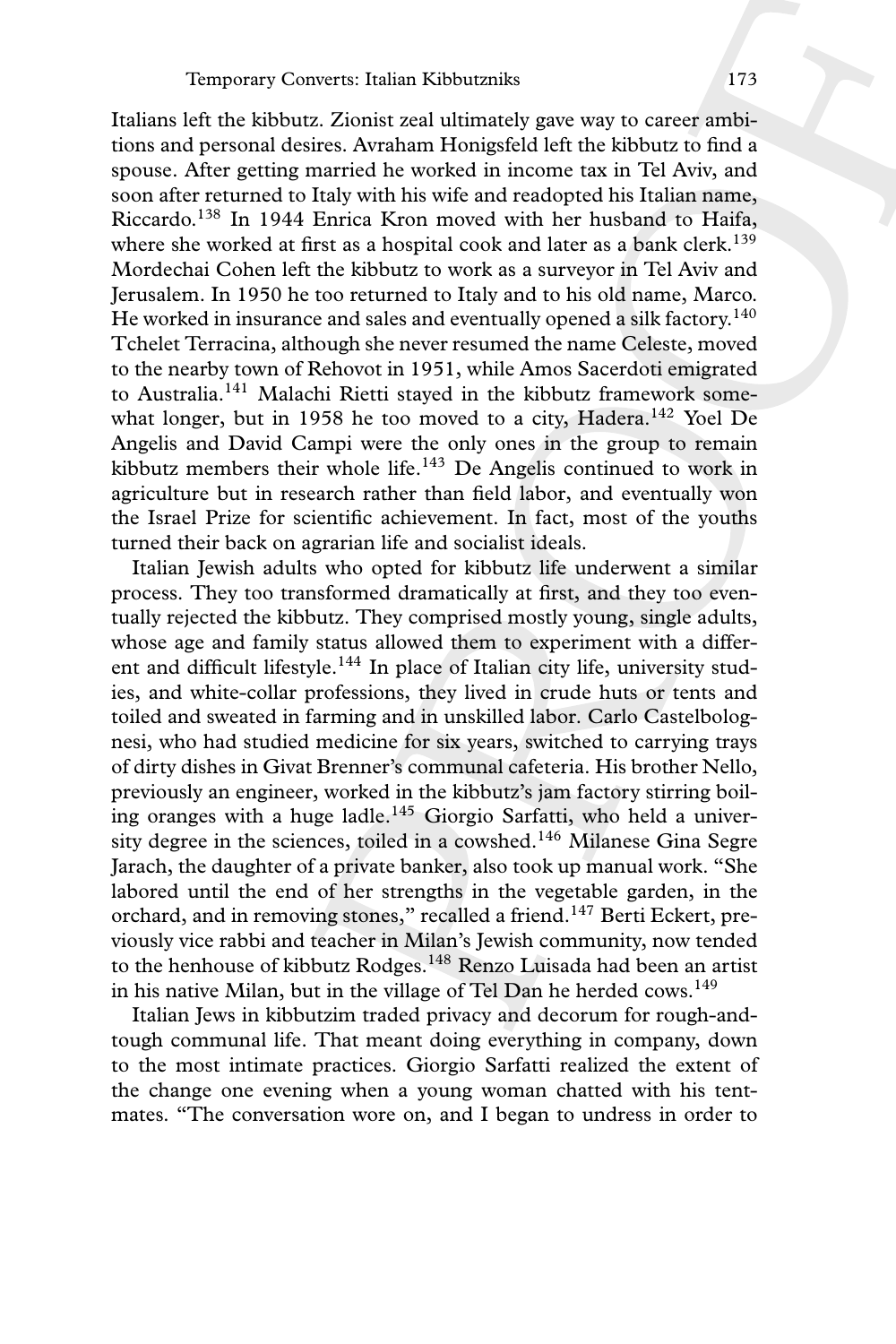get into bed," he recalled. "Suddenly I told myself, 'Are you mad? [She] is a lady, a short time ago you would have respected her by standing, offering her the sofa, opening the door for her; now you undress in her presence?'" He washed in a communal shower. "After work, and especially on Friday evenings," he remembered, "all the members met [in the shower] ..., exchanged opinions, and discussed matters of the day." He used the communal toilet, a deep hole in the ground covered by corrugated iron.150 Dan Vittorio Segre from Saluzzo joined what he later called the "social rite" of the men's shower room. He shed his sweaty work clothes, carried the soapbox, toothbrush, and dental powder supplied by the kibbutz, and slung a towel over his shoulder. "Naked as worms," he recalled, "we lingered on the humid, slippery benches to talk politics while washing our feet."<sup>151</sup>

At first the adult Italian settlers embraced this new culture, just as the Youth Aliya teenagers had done. They challenged one another to show old-timers who was the most committed. When Sereni lectured on socialist theory, noticed Dan Vittorio Segre, "the Italians competed among themselves with questions and comments to prove they knew the texts  $\dots$  and could follow him."<sup>152</sup> Some newcomers went as far as to shun Italian friends they considered insufficiently motivated. When Giorgio Voghera from Trieste expressed dissatisfaction with Givat Brenner, his Italian companions voted to expel him from the kibbutz.<sup>153</sup> Max Varadi, who settled in Sdeh Eliyahu, remembered having to show constant dedication. "There was the need to not be different, to not be separated from the rest of the *yishuv*," he recalled.<sup>154</sup> "To be a pioneer, forget the past, the academic titles."155 Nello Castelbolognesi showed his zeal by publishing scathing criticisms of city life in the kibbutz bulletin. "The [Italian] *aliya* is not of a high quality," he declared. He urged "extracting from this *aliya* the maximum proletarian and agricultural forces."<sup>156</sup>

Yet this fervor wore off eventually. With time, more and more adult Italian Jews left kibbutz life. They left to pursue jobs they liked better, or to start a family, just as the Youth Aliya teenagers did. Giorgio Sarfatti left the cowshed for Jerusalem, because the woman he loved did not like kibbutz life. In time he became a professor of linguistics at the Hebrew University.157 Renzo Luisada, his wife Paola, and their daughters Laura and Dina left Tel Dan where he had herded cows. They moved to Tel Aviv so that Renzo could resume his artistic career. He went on to found the "New Horizons" group, an influential movement in the Israeli art scene.<sup>158</sup> Evidently, the kibbutz settlers' passionate commitment yielded to personal priorities.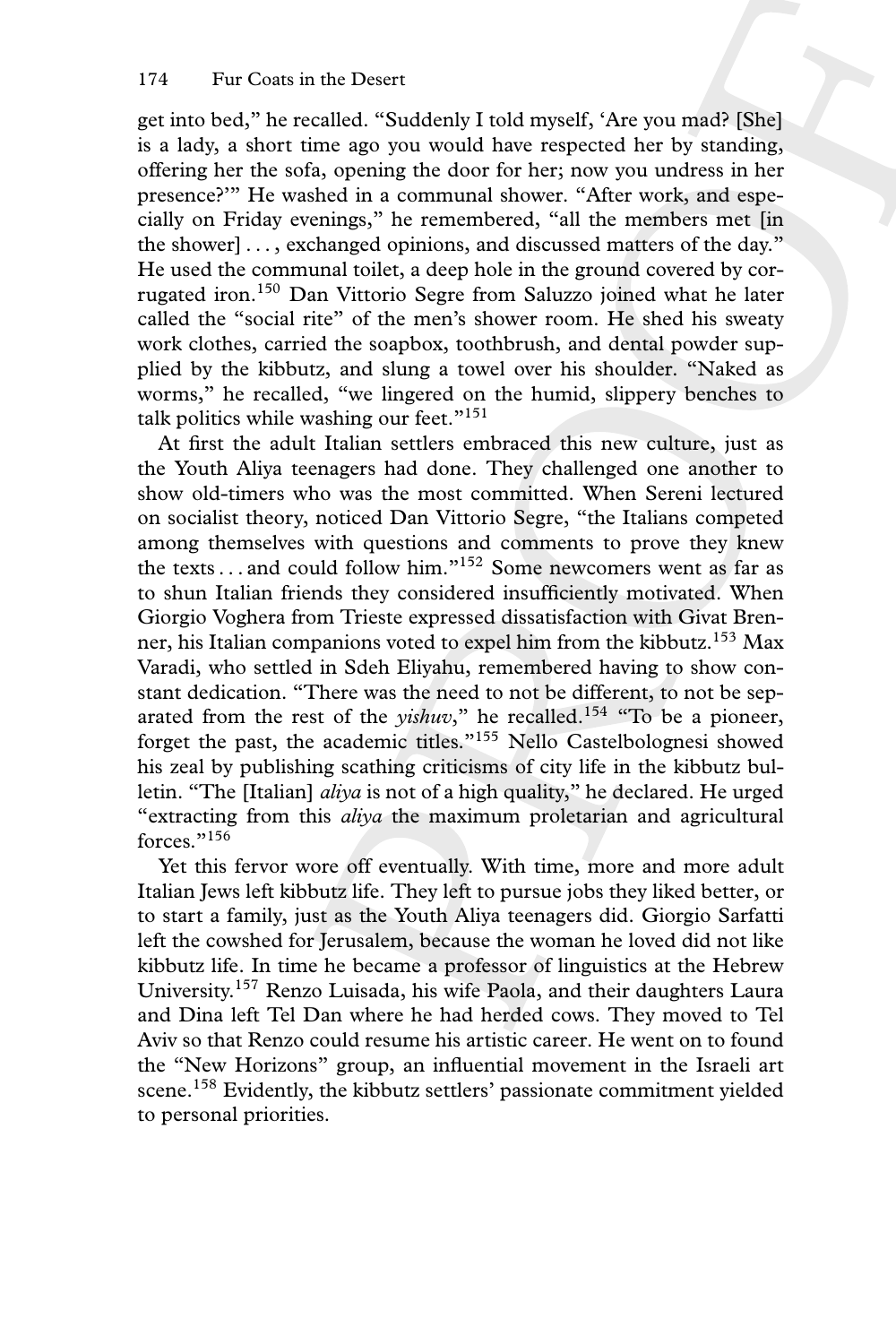Two especially tragic cases illustrate the difficulties Italian Jews faced if they stayed with kibbutz life. Giorgio Voghera had worked as an insurance official in Trieste, and arrived in Palestine in 1938 at the age of thirty. His good friend Marco Pietri, a successful businessman from Fiume, arrived a year later at the age of thirty-six. The two men shared a tent in Givat Brenner. Both suffered terribly from the manual labor. Voghera was in constant pain. "Worst of all are the hands," he confided in his diary at the end of a workday, "they're totally bruised and scratched . . . Every [shirt] button [I fasten] squeezes out a shriek of pain. [My feet] are red from a fungus that has spread even under the toenails, and causes pain and swelling up to the crotch . . . I won't even mention the sleepiness, fatigue, nausea . . . " He came to dread working hours and in the evenings fled to his bed instead of attending kibbutz activities.<sup>159</sup>

Pietri also suffered from bodily pain, but even more from the shame he felt about his physical limitations, since manual labor meant so much in the kibbutz. "The physical fatigue," reflected a friend, "caused him much anxiety and a feeling of intellectual inferiority, almost stupidity." Another observer recalled Pietri's first workday. "He worked as a porter in fruit-picking . . . The work was difficult for him, the treatment toward him humiliating . . . , and in the evening he came back crushed and broken in body and in spirit."<sup>160</sup>

Voghera couldn't get used to kibbutz life. He objected to the kibbutz's veneration of seniority and to their attitude toward newcomers. He published essays in the kibbutz bulletin denouncing old-timers as hypocrites who preached equality but had "better conditions than others . . . only because they have more seniority in the kibbutz . . . " He scoffed at the idea that deciding to stay in a kibbutz was an act of free will and that anyone could leave at any point. "Many are tied to the kibbutz out of financial necessity," he stated, perhaps hinting at his own situation.<sup>161</sup> Pietri protested the severity of kibbutz values. He resented the attempt to "do away with foreign culture and practices," a friend later recalled. "The zealous fighting for national values . . . narrowed one's horizons," he believed. He protested at the kibbutz's scorn of manners and decorum, and got into arguments defending such habits.<sup>162</sup>

Voghera sank into deep depression. "Every evening," he wrote in his diary, "when I fall asleep, I feel an involuntary desire not to wake up again, not to have to cope with the misery of the morning, the troubles of the day." He constantly felt foreign, out of place, a misfit. He had suicidal thoughts, which he managed to push away only by reminding himself that it could have been worse – he could have been in a Nazi concentration camp.163 Small wonder that Voghera returned to his native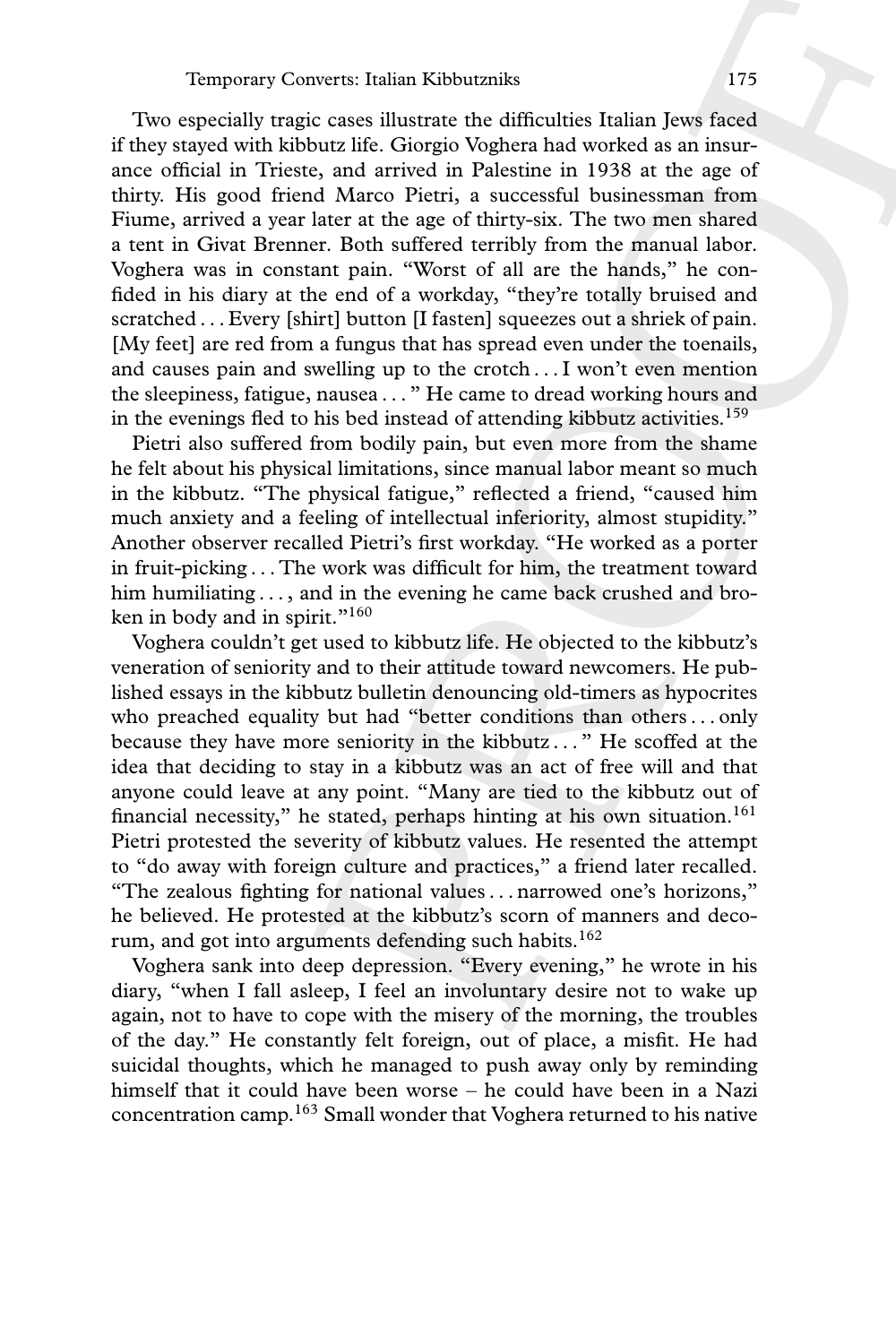Trieste after the war. He resumed his work in insurance and eventually became an author.

Pietri sank into an even deeper depression. In December 1944 he confided to a friend: "There is no way for the Jewish people outside of Zionism, but I cannot go that way."<sup>164</sup> A few days later he climbed Givat Brenner's water tower and jumped to his death.

Clearly not everyone suffered as much as Voghera and Pietri. Some liked kibbutz life and stayed there all their lives. But they were few; by the 1950s no more than fifty-five individuals remained in rural settlements, making up less than 15 percent of the Italian émigrés. The majority of Italian Jews in Palestine chose the city, even if they experimented with kibbutz life for a while. They were used to urban life in Italy, and they chose urban life in Palestine. They had enjoyed white-collar jobs in Italy, and that's what they wanted in Palestine. They were accustomed to privacy, decorum, and elegance in dress and furnishings. All these they imported into their new country.

#### **Talking the Zionist Talk**

While Italian Jews in Palestine clung to their Italian culture, rarely did they admit it. They internalized the Zionist idea that Jews should have nothing more to do with Italy – or any other country outside of Palestine. Criticism of the Jewish Diaspora grew ever louder in late 1940s Palestine. This had to do with the growing conflict between Jews and neighboring Arabs, which erupted into war in 1948. Zionist leaders wanted to increase the Jewish population and gain more soldiers, and the only way to do that was to bring in Jews from the Diaspora. Zionist authorities in Palestine, and after 1948 Israel, toiled to bring as many immigrants as possible, especially Holocaust survivors from war-torn Europe.<sup>165</sup> The only home for Jews was Palestine, they argued, not the Diaspora. *Im-*migration to Palestine – connoted by the Herew term *aliya*, ascent, meant a direct contribution to nation building. *Em-*igration from Palestine to the Diaspora – referred to as *yerida*, descent – meant, to the Zionists, betrayal of the homeland.

Italian Jews who stayed in Palestine after World War II adopted this way of thinking. They came to believe that the Diaspora never had been, and never could be, a home for Jews. Since Italy was part of the Diaspora, it too was unfit for Jewish life. Italian Jews in Palestine and Israel came to believe it was their duty to empty Italy of Jews, and get those Jews to the Land of Israel. They tried with all their might to bring Italian survivors over to Palestine. The Association of Italian Immigrants is a good example of this effort. Though it began as a mutual-aid organization to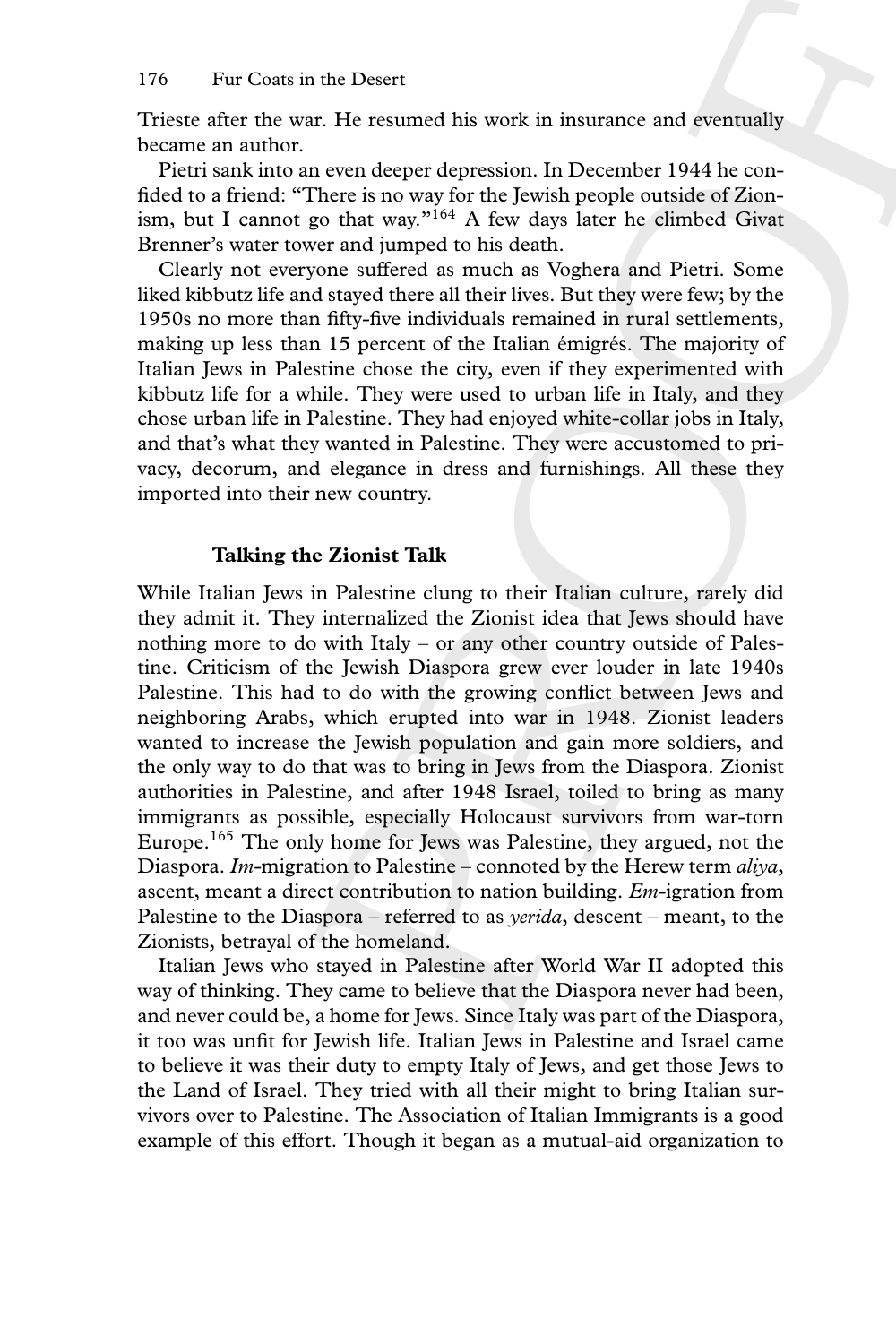help refugees, after the war it devoted its attention to bringing over Jews from the peninsula. When a number of immigrants visited postwar Italy to see their families, the Association urged them to promote immigration to Palestine.<sup>166</sup> "[Travellers] must understand and feel the importance of what they say about Eretz," stressed a 1945 circular. "They represent the *Yishuv* to their brothers in the Diaspora."167 The Association asked its members to write to their relatives in Italy, inviting them to Palestine: "[Consider] the importance that letters . . . can have on our acquaintances [in Italy], who often have an inadequate or inexact idea of life [here]."<sup>168</sup> In the late 1940s, the Association of Italian Immigrants kept careful tabs on the number of Jewish arrivals from the peninsula, rejoicing whenever a new batch came.<sup>169</sup>

Italian Jews in Palestine did all they could to bring their friends and family over from Italy. Berti Eckert in Kibbutz Rodges wrote to his friend Augusto Segre, who had survived the war and was living in Turin. "*Aliya* . . . is the only definitive [solution]," he stated flatly in late 1945. "It's the logical consequence of your entire life, the only way to live rather than just waiting to die." Eckert didn't mind speaking forcefully. "I'm resolved to tell you everything I think, to shake you and rough you up so that you'll be able to break that damned iron ring in which you're caught," he wrote. "Snap yourself out of it... Come to Eretz Israel."<sup>170</sup> Augusto Levi, who had arrived in Palestine in December 1938, felt just as upset that Jews were staying in the peninsula. "If only someone qualified ... would talk to them of Zionism," he wished.<sup>171</sup>

Following wartime agreements between the British Mandate and the Jewish Agency, thousands of young Jewish volunteers from Palestine joined the British army to fight the Germans. In 1944 and1945 they were sent to Italy. Among them was a group of Italian Jews who had immigrated to Palestine in the wake of the racial laws. These young men urged Jewish survivors to immigrate to the Jewish homeland. Piero Cividalli had gone to Palestine in 1939, returned to Italy as a soldier in 1945, and reunited with cousins he had not seen for six years. "Make *aliya* or become Christian," he told them bluntly.<sup>172</sup> Giuliano Barroccio, another 1939 émigré, also returned to Italy with the British military. He spent his off-duty hours directing a "Halutz Center" in his native Rome, promoting kibbutz-oriented immigration to Palestine. He also edited an Italianlanguage monthly for the Jewish Agency, tellingly titled "Awakening." It was time, he said, for "the return of the people to the Land, professional reeducation, agricultural colonization, and conquest of the deserts."<sup>173</sup>

Italian Jews in Palestine not only rejoiced when Jews left Italy; they fumed whenever anyone left Palestine to go back to Italy. At the end of World War II, when it became possible to return to the peninsula,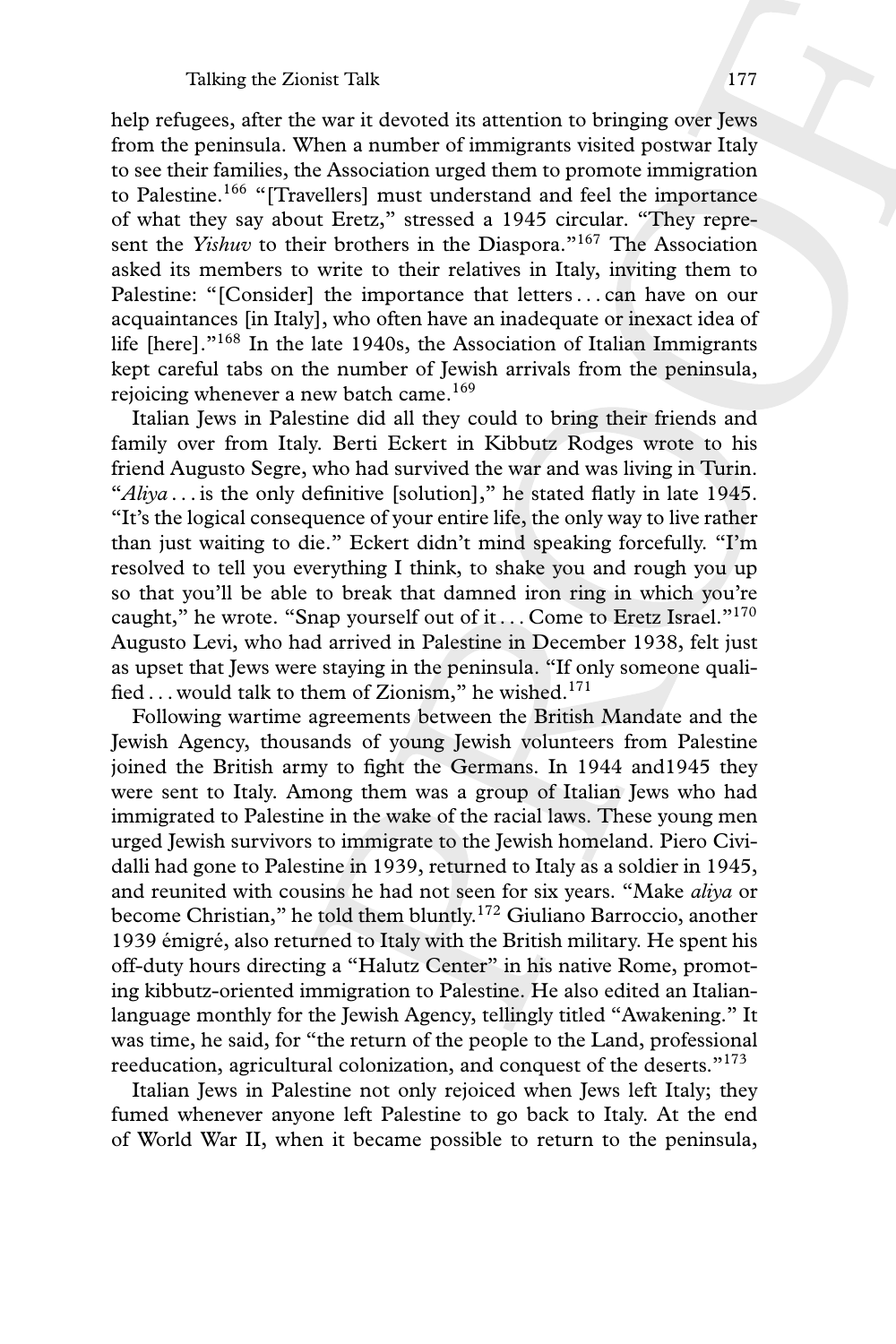fifty-nine Italian Jews, or 19 percent of the prewar refugees, chose to return.<sup>174</sup> They believed that postwar Italy, despite its war-torn condition, could offer them what Palestine could not. For some this was a job, for others a family, or even the weather. Still others, their number unknown, emigrated from Italy to Palestine after World War II, but decided to return shortly after. The 1948 war in Palestine frightened new arrivals and influenced their decision to return to Italy.

Italian Jews who stayed – 81 percent of the prewar refugees, 316 in all – were horrified at this return migration. "Admonish anyone thinking of returning to Italy," the Association urged readers in 1945.<sup>175</sup> Twentythree-year-old Paola Cividalli from Tel Aviv, who had arrived in Palestine in 1939, accused returnees of downright betrayal. "These people don't know what [harm] they have caused . . . by abandoning us," she wrote in a letter to her father. She called them "cowards."176 Umberto Nahon, who had also arrived in 1939, called the return of Jews to Italy "dishonorable and tasteless." Rabbi Elia Artom from Turin, another 1939 arrival, charged returners with "treachery, because [they are] shattering the unity and therefore the strength of the People of Israel."<sup>177</sup> His son Emanuele Artom, living in Jerusalem like his father, attacked Italian Jewish communities for accepting returnees from Palestine. Instead, he said, they should "take measures against those who don't fulfill their duty . . . like posting for public contempt a list of the culprits . . . , excluding them from professional associations, [or] boycotting their shops." Artom scoffed at "the security and calm of the Diaspora" and called anyone returning there a "deserter."<sup>178</sup>

Time and again Italian Jews in Palestine castigated those returning to Italy. "All the Italians who escaped from Jerusalem – pigs, every last one of them," wrote Bruno Ascoli, who had immigrated to Tel Aviv in October 1938.179 When Leone Pavoncello returned to Italy after his son was killed in combat in the 1948 war, the Association cut all ties with him on the grounds that he had left Israel "for an utterly unjustifiable reason."<sup>180</sup>

The irony is that Italian Jewish refugees who decided to stay in Palestine were not so very different from the returnees. True, returnees put their careers, safety, and families before the Jewish homeland, while those who stayed supposedly did so to help their nation. In fact, however, the immigrants who stayed did so for the very same reason as those who left: each one chose the best place for their careers and their families. Palestine's economy had improved wondrously during the war years;<sup>181</sup> mobilization to the British armed forces, civilian employment by military authorities, a reduction of imports, and an expansion of local industries,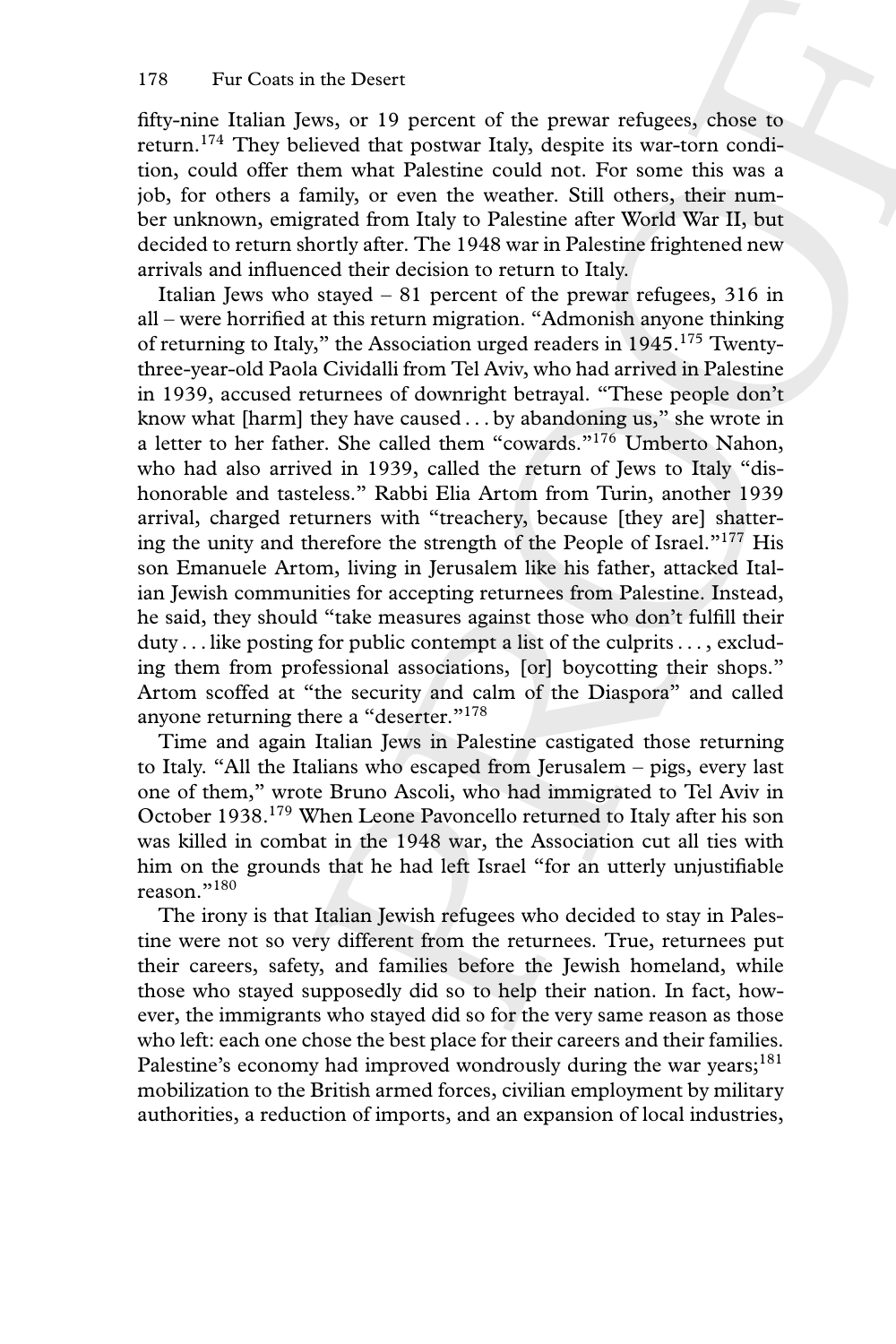all led to almost full employment by  $1945$ .<sup>182</sup> This made immigrants more likely to find work, and less likely to leave Palestine.

The younger the immigrants were upon arrival, the more they were likely to learn the language and integrate into the economy, which made it easier for them to remain in Palestine after the war. Only 10 percent of immigrants who arrived under the age of fifteen returned to Italy at the end of the war, compared to 13.5 percent of immigrants aged fifteen to forty, 24 percent of those aged forty to sixty, and as much as 41 percent of immigrants above the age of sixty.183 Young immigrants' marriage to non-Italians also made them less inclined to return to the peninsula. In 1942, the Association of Italian Immigrants estimated that out of thirtyfour marriages of Italian Jewish immigrants, nineteen had taken place with non-Italians.<sup>184</sup> Young Italian women especially enjoyed a broader range of work opportunities in Palestine than they would have had in Italy, for jobs deemed "below" middle-class Italian women were standard, even honorable, for women in Palestine. In Italy, only men could serve in the military. In Palestine, Paola Cividalli joined the British Allied forces in 1944, and in 1948 Bebba Ascoli became a lieutenant in the Israeli army, an achievement her sister Anna reminded her was "quite something."<sup>185</sup> Anna herself trained as a nurse in the late 1940s, ignoring her father's admonition that "nurses in Italy were of a low class."186

Italian Jews stayed in Palestine for reasons far removed from ideology. Consider the case of Riccardo and Roberto Bachi, father and son. Riccardo arrived in Palestine in 1939 at the age of sixty-four, cutting short an established career as professor of economics at the University of Rome. Roberto arrived at the age of twenty-nine, after several years of work as a statistician at the University of Genoa. After World War II, the Italian Foreign Ministry invited both father and son to resume their posts. The elderly Riccardo accepted immediately. He had found only temporary work teaching economics in Tel Aviv and had difficulty speaking Hebrew.187 But young Roberto declined. He had carved out a successful career in Palestine; in 1939 he had joined the statistical department of one of the country's largest hospitals, the Hadassah Medical Center, and two years later he founded a bureau of medical statistics there. By 1945, he had become Associate Professor of Statistics at the Hebrew University in Jerusalem. Both men opted for the better professional choice, each according to his age and the possibilities available.<sup>188</sup>

Just as staying in Palestine had little to do with Zionism, going back to Italy did not mean rejecting Zionism. Dante Lattes had been one of Italy's leading Zionists in the prewar decades. He had directed the Zionist newspaper *Israel*, and had worked as a writer, journalist, teacher,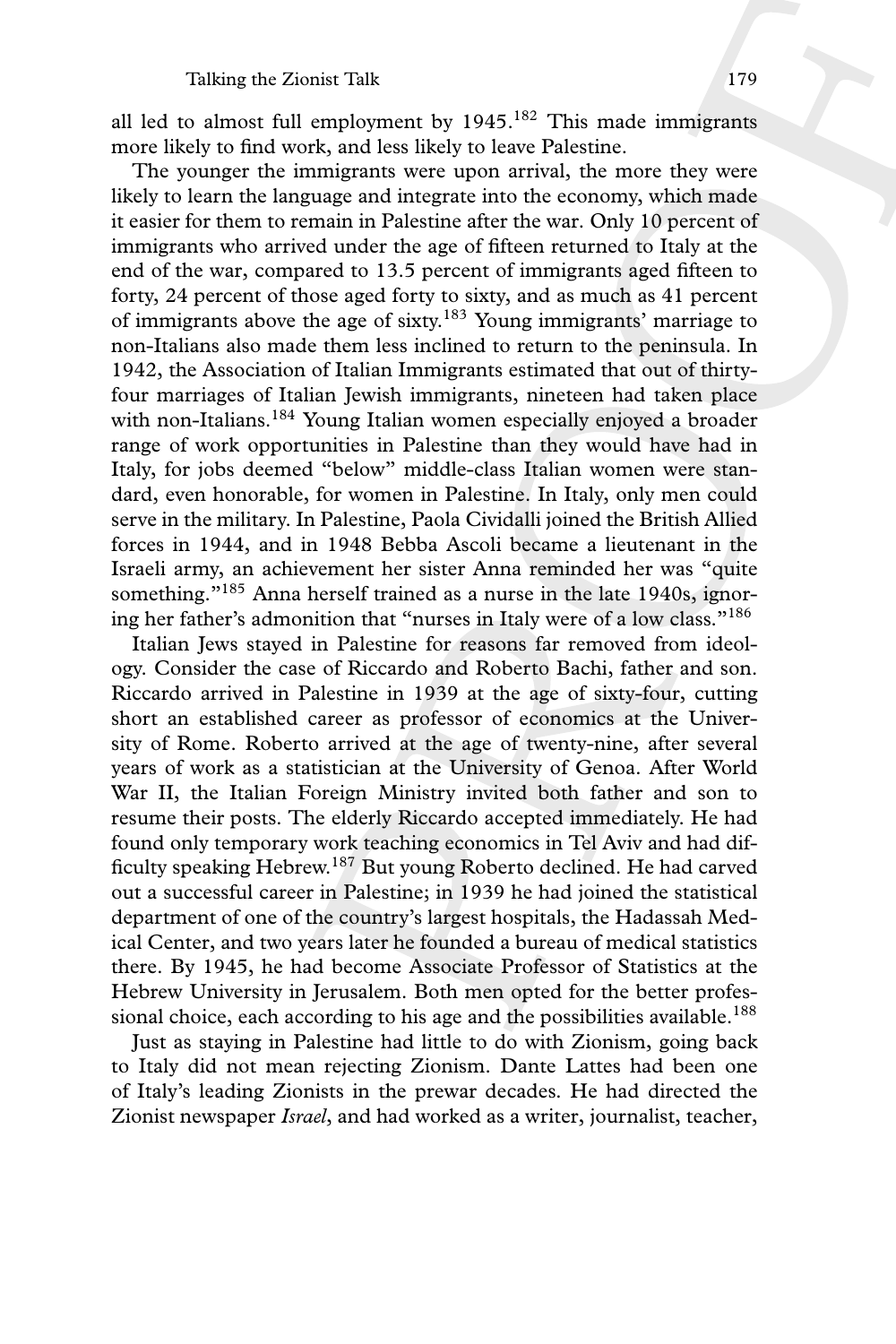and the director of the Rabbinical College in Rome. The 1938 racial laws spurred him to move to Palestine, but things did not go well for him there. He arrived there at the ripe age of sixty-three, and could not find a job. He eked out a living by giving Hebrew lessons to Italians and translating children's stories from Italian to Hebrew. Unsurprisingly, in 1946, when the Union of Italian Jewish Communities invited him to Rome to direct their cultural department and resume his previous role as journal editor, he pounced on the offer.<sup>189</sup> Clearly he, who had dedicated his life to Zionism, did not see himself as a betrayer of that movement.

So convinced were the prewar Italian Jewish immigrants by Zionist rhetoric, that they failed to notice how much they had in common with the returnees they criticized. They talked the talk, so to speak, but they didn't walk the walk. They had left the Diaspora for Palestine in the late 1930s to work, be near loved ones, and find safety. They had not gone out of Zionist convictions. Nor did their choice to remain in Palestine after 1945 stem solely from Zionist zeal. Staying in Palestine benefited them and their families from a professional, financial, and social point of view. Similarly, returnees who left Palestine for Italy did so to find better jobs, or because they feared war with the Arabs. But the refugeesturned-immigrants, after years of absorbing and internalizing the values of their host society, failed to see these similarities.

Italian Jews in Palestine differed from those in the United States in their attitude toward Italy. In the United States, refugees had spent the war years cultivating a rosy view of Italy, echoed by non-Jewish Italian Americans and eventually by the American public at large. Jews in Palestine and later Israel, in contrast, rejected the idea that Jewish life in the Diaspora could be possible. American society did not care about people leaving its shores, whereas Jewish society in Palestine considered every emigrant an injury to the national enterprise. Italian Jews could return to Italy if they wished, without generating any criticism in the United States. The very lack of statistics on how many Italian Jews returned from the United States, reflects the ease with which these migrants made their way back to Italy. In Palestine, on the other hand, the Association of Italian Immigrants and later the Israeli government kept a nervous count of emigrants.<sup>190</sup>

Still, though Italian Jews in Palestine lambasted those who returned to Italy, most of them had imported Italy into Palestine. They opted for urban residence, just as they had done in Italy. They tried to find white-collar jobs, just like the ones they had enjoyed in Italy. They continued to speak Italian, just like they had done in Italy. They held on to their Italian dress, furniture, and food. Only a minority of Italian Jews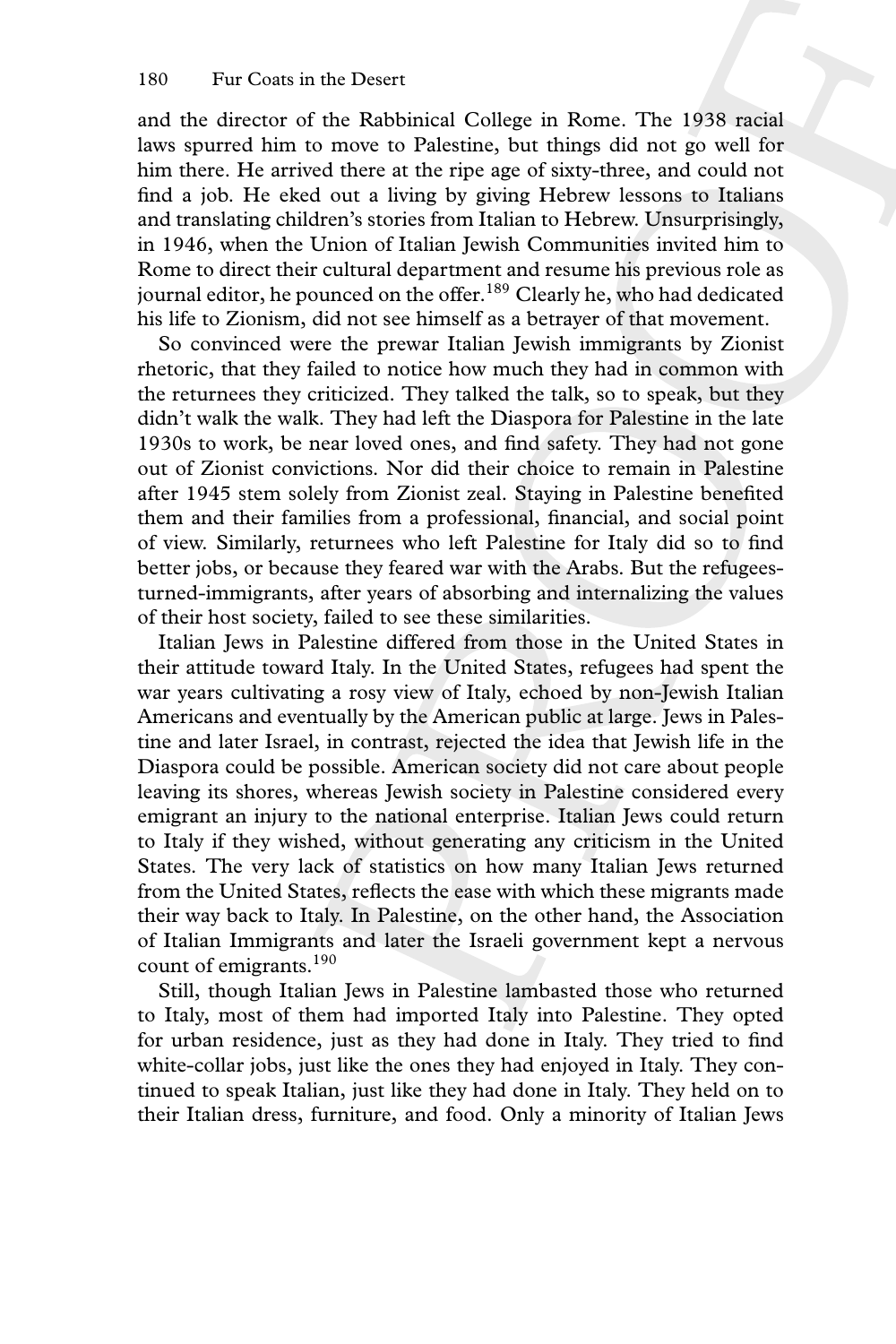attempted to live their lives according to the Zionist mindset by joining kibbutz frameworks and turning their backs on their Italian past, and even this group shrank with time. By the end of World War II, the émigrés had carved out a way of living as Italians in a Zionist environment. Meanwhile, their brethren across the Mediterranean were busy finding their own path, grappling with what it meant to be Jewish survivors in postwar Italy.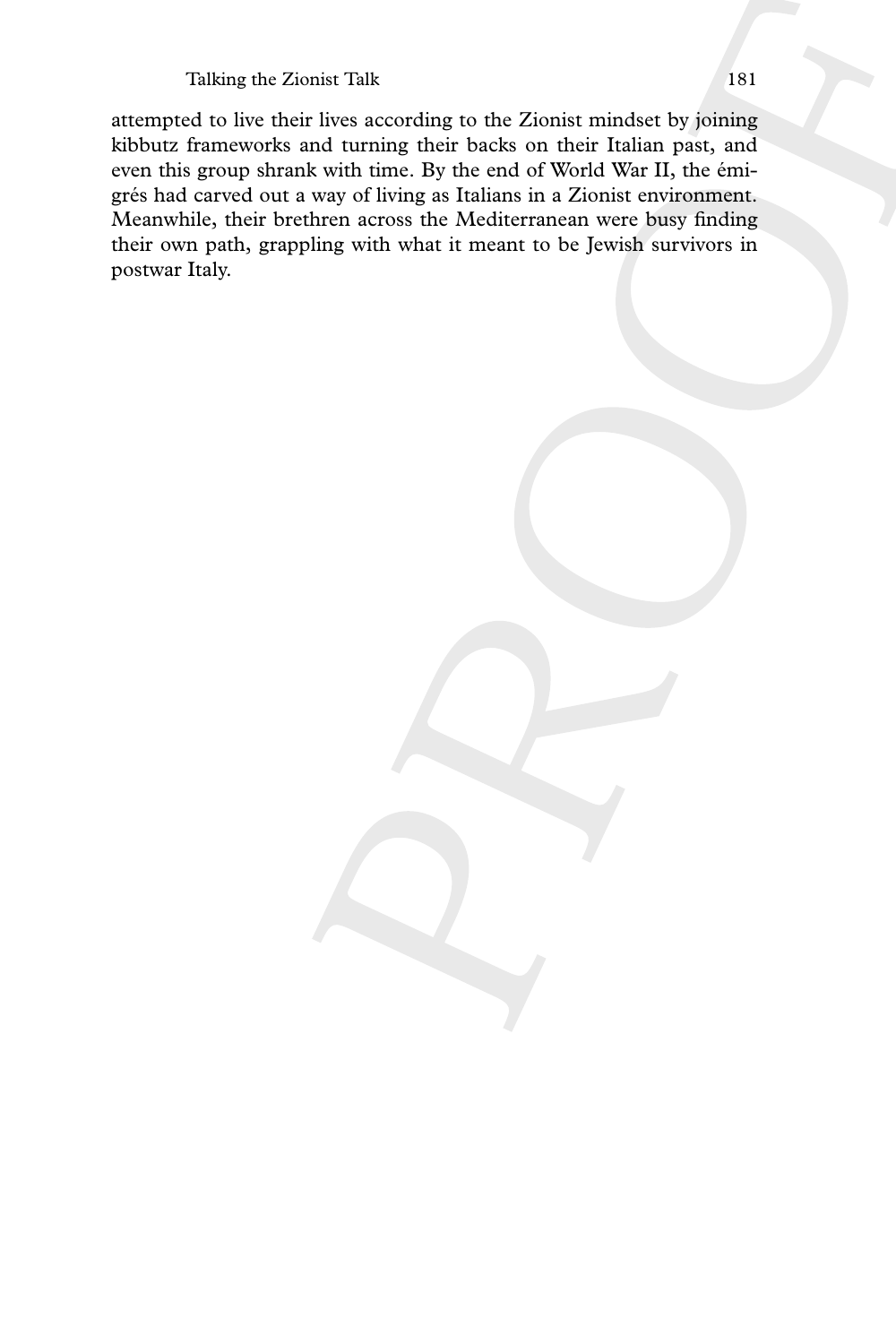- 156 "Italian Relief Workshop," *Nazioni Unite*, April 15, 1944, 2.
- 157 "Relazione sul Relief," NYPL, Nazioni Unite, September 30, 1945, Italian version, 4.
- 158 Mrs. James A. Walsh to Hon. Juvenal Marchisio, February 11, 1947, CMS, IWL, RG 003, b. 59, f. General correspondence, 1947. Italian Jewish names include Gustavo Ajò, Giorgio Coen, Mario Foa, Mr. and Mrs. Alberto Feidenberg, Ettore Luzzatto, Mr. and Mrs. George Nunes, and so forth.
- 159 *Handicraft Development Inc. Newletter* no. 4, June 1946, in *HDI Newsletter* no. 5, January 27, 1947, and HDI report, November 30, 1949, all in RAC, Rockefeller Family, RG 4 Nelson A. Rockefeller Personal, Series L Projects, box 78, folder 755, "Handicraft Development Inc. House of Italian Handicrafts." "Sees Italy Making Steady Comeback," *New York Times*, December 24, 1946, 25.
- 160 See, e.g., "A Letter from Rome," *New York Times*, October 12, 1947, BR10; "A Literary Letter about Italy," ibid., January 21, 1951, 170. "On Television: Daytime Shows," ibid., October 17, 1953, 21. "On Television," ibid., November 14, 1953, 24. Paul Milano, *The Portable Dante* (New York: Viking Press, 1947). Paul Milano, *The Selected Works of Dante* (London: Chatto and Windus, 1972).
- 161 Carla Pekelis, *A Dictionary of Colorful Italian Idioms* (New York: G. Braziller, 1965).
- 162 "Draft of Address to Be Given at the Chicago Chapter Annual Meeting," June 1, 1955, UCHIC, Laura Fermi Papers, b. 6, f. 1.
- 163 Author's interview with Clara Rothman, Lakewood, CA, December 1, 2013, Chapman University, Frank Mt. Pleasant Special Collections, Italian Jewish Lives collection.

#### 6 FUR COATS IN THE DESERT: ITALIAN JEWISH REFUGEES IN PALESTIN E

- 1 Segre, *Memoirs of a Fortunate Jew*, 110–112, 119.
- 2 Hizky Shoham, *Carnival in Tel Aviv: Purim and the Celebration of Urban Zionism* (Boston: Academic Studies Press, 2014), Introduction.
- 3 For a short history of Zionism, see David Engel, *Zionism* (New York: Pearson/Longman, 2009). For the Zionist attitude toward homeland and diaspora, see the writings of Ben-Zion Dinur, perhaps the most avid and effective promoter of this approach. Ben-Zion Dinur, *Israel and the Diaspora* (1936; repr., Philadelphia: Jewish Publication Society of America, 1969). First published in 1936 as Yisrael ba-Golah. For a critique of this approach, see Amnon Raz-Krakotzkin, "Galut Betoch Ribonut," *Teoryah u-vikoret* 4(1993): 23–27.
- 4 Anat Helman, "'Even the Dogs in the Street Bark in Hebrew': National Ideology and Everyday Culture in Tel-Aviv," *Jewish Quarterly Review* 92, no. 3–4 (2002). Liora Halperin, *Babel in Zion: Jews, Nationalism, and Language Diversity in Palestine, 1920–1948* (New Haven, CT: Yale University Press, 2015), Introduction, especially 5–9.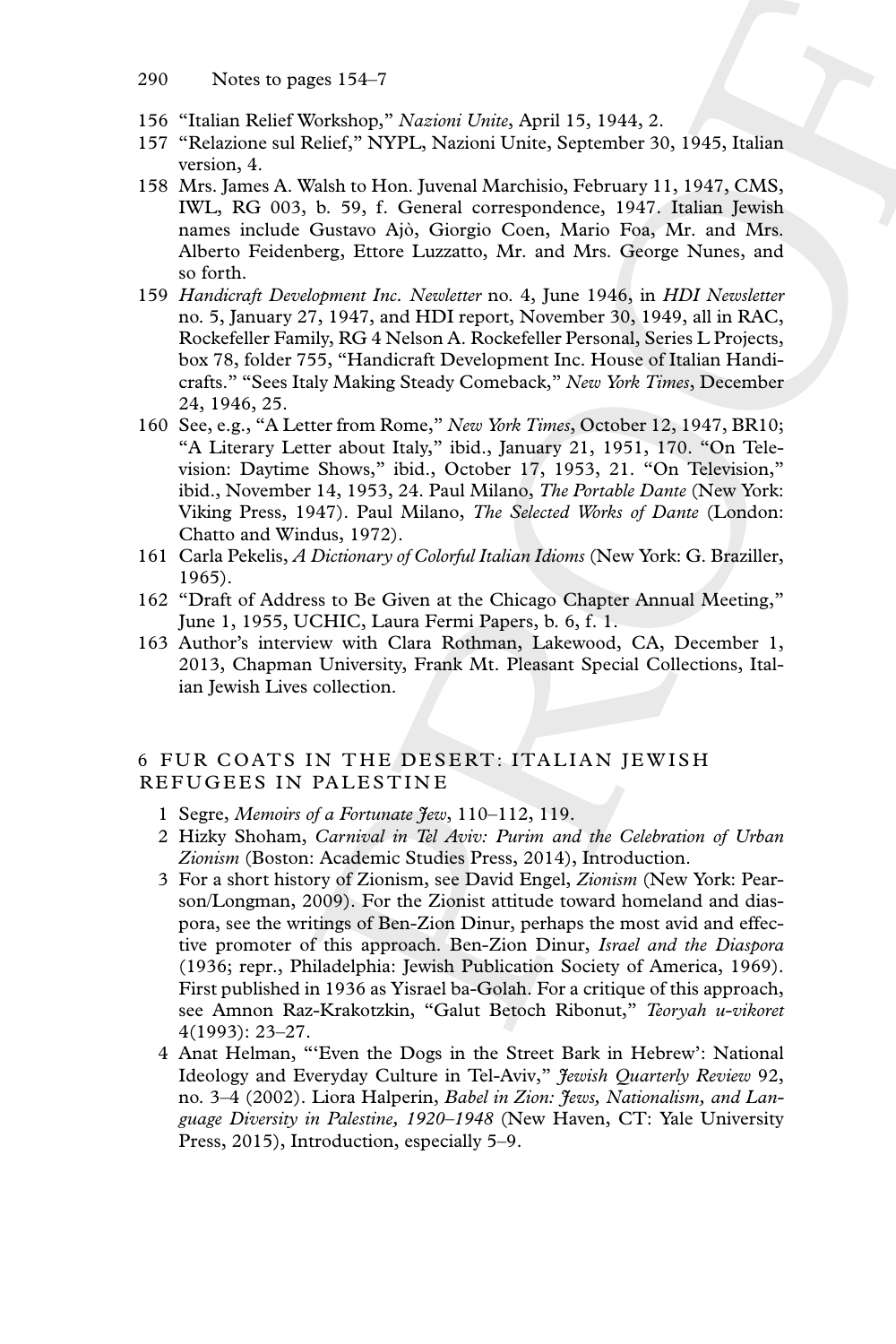- 5 Undated [1934] memorandum by Leone Carpi for the Unione dei Sionisti Revisionisti, CZA, RG A433, Alfredo Sarano collection, b. 3. Segre, "Sionismo e Sionisti in Italia (1933–1943)." On touring Palestine in the 1930s, see Marzano, *Una Terra per Rinascere*, 63–67.
- 6 Interview with Meir (Max) Varadi, June 15, 1987, YTA, RG 2–12, b. 54, f. 6.
- 7 Mispahat Ascoli (family-produced booklet), 15–17, Ascoli family archive. Author's interview with Anna Ascoli Servadio, Tel Aviv, July 12, 2009, Chapman University, Frank Mt. Pleasant Special Collections, Italian Jewish Lives collection.
- 8 Sergio Della Pergola et al., *Gli Italiani in Israele* (Roma: Federazione Sionistica Italiana, 1978), 109.
- 9 This survey, carried out in 1977, does not specify the number of prewar immigrants surveyed. Della Pergola et al., *Gli Italiani in Israele*, 91.
- 10 Author's interview with Diana Passigli, Ramat Gan, July 30, 2010, Chapman University, Frank Mt. Pleasant Special Collections, Italian Jewish Lives collection. Author's interview with Enzo Genazzani (Nitzani), Savion, July 23, 2009, Chapman University, Frank Mt. Pleasant Special Collections, Italian Jewish Lives collection.
- 11 Damiano Cannalire, *Salvare la Memoria: Come Studiare la Storia di Ieri per Non Essere Indifferenti Oggi* (Milano: Anabasi, 1995), 159.
- 12 Sion Segre Amar, *Il Mio Ghetto* (Milano: Garzanti, 1987), 79.
- 13 Ettore Bassan to [his sister-in-law], 1943, Passigli family archive.
- 14 The 1977 survey of prewar Italian immigrants found that 42 percent reported being able to speak some Hebrew before immigrating, but only 3 percent reported the ability to speak it well. Della Pergola et al., *Gli Italiani in Israele*, 67.
- 15 Interview with Shaul (Livio) Campi by Hana Strauss, September 13, 1994, GBA, Livio Campi folder.
- 16 On the "conquest of labor," see Zachary Lockman, *Comrades and Enemies: Arab and Jewish Workers in Palestine, 1906–1948* (Berkeley: University of California Press, 1996), 47–57.
- 17 For the main ideas of socialist Zionism, see Eliezer Don-Yehiya et al., "The Symbol System of Zionist-Socialism: An Aspect of Israeli Civil Religion," *Modern Judaism* 1, no. 2 (1981): 121–129.
- 18 Jacob Metzer, "Economic Structure and National Goals the Jewish National Home in Interwar Palestine," *The Journal of Economic History* 38, no. 1 (1978): 106. Erik Cohen, *The City in the Zionist Ideology* (Jerusalem: Hebrew University Press, 1970), 5, 8. Amitai Etzioni, "Agrarianism in Israel's Party System," *The Canadian Journal of Economics and Political Science* 23, no. 3 (1957): 363–365.
- 19 Marzano, *Una Terra per Rinascere*, 361–379.
- 20 IOI circular, April 12, 1940, CAHJP, P 192, f. 3.
- 21 Joel De Malach, *Mi-Giv'ot Toskanah le-Merhave ha-Negev* (Jerusalem: Ariel, 2007), 19–21. Di Cori, *Ve-Esa Etchem*, 26, 33.
- 22 Segre, *Memoirs of a Fortunate Jew*, Chapter 3 and 130.
- 23 Giorgio Voghera, *Quaderno d'Israele* (Milano: Mondadori, 1980), 77.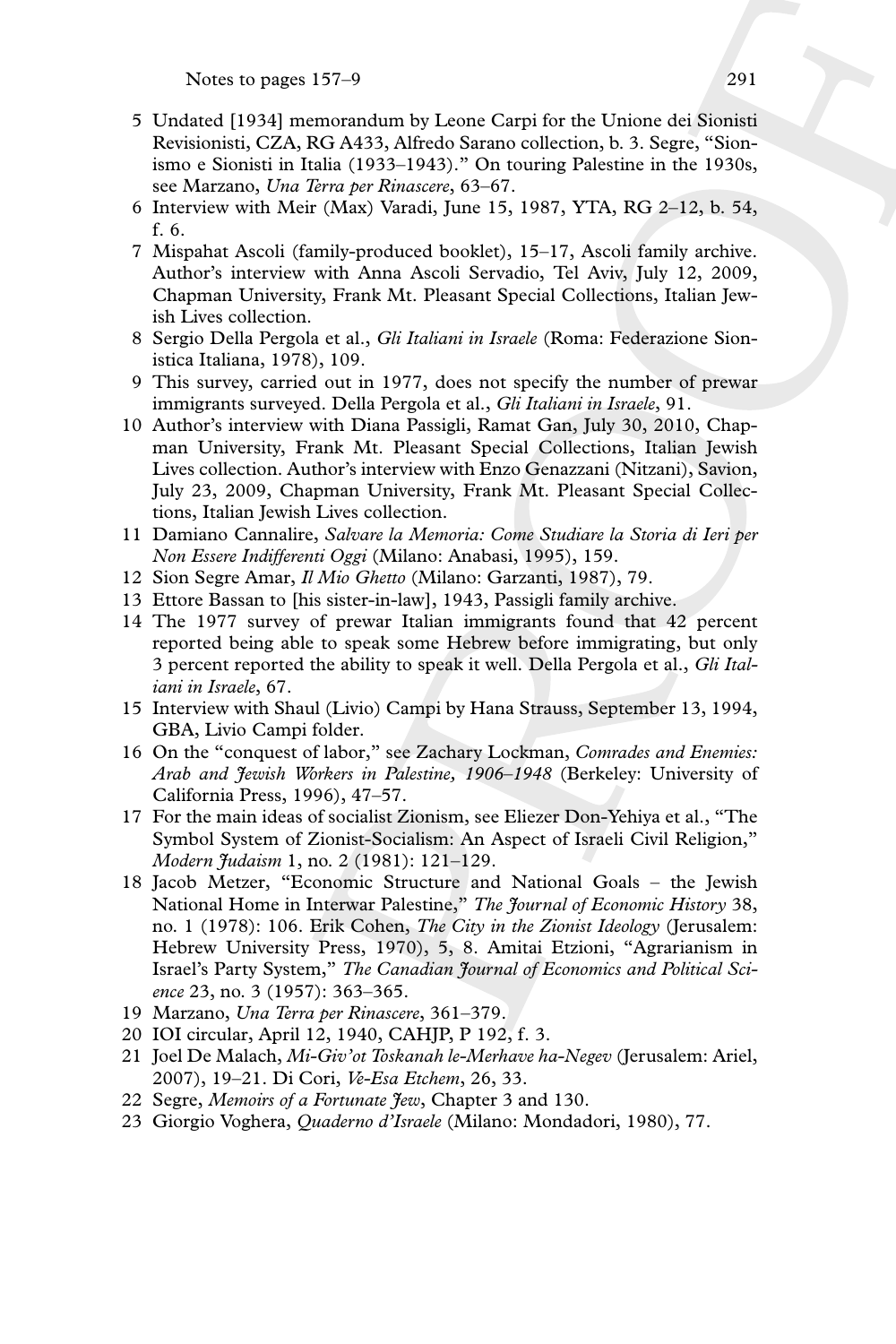- 24 Pugliese, *Carlo Rosselli*, 176.
- 25 *A Survey of Palestine Prepared in December 1945 and January 1946 for the Information of the Anglo-American Committee of Inquiry* (Jerusalem: Palestine Government Printer, 1946), 2:697.
- 26 These numbers pertain to 1946. *A Survey of Palestine*, Supplement volume, 12–13. For partial data on 1939, see Year 1939 of *Statistical Abstract of Palestine* (Jerusalem: Office of Statistics), 13.
- 27 Lockman, *Comrades and Enemies*, 172–173. Tensions between the communities also led fewer Arabs to seek treatment by Jewish doctors and fewer Jewish doctors to set up practice in Arab areas. *A Survey of Palestine*, 2:614.
- 28 In 1944, 104,618 non-Jewish children (Muslim and Christian) attended Arabic-speaking schools, and 97,991 Jewish children attended Hebrewspeaking schools. Only 1,504 Jewish pupils attended Arab schools, and no Arabs, according to the available data, attended Hebrew-speaking schools. *A Survey of Palestine*, 2:363–367.
- 29 *A Survey of Palestine*, 2:757–767. Lockman, *Comrades and Enemies*, 47–57.
- 30 For the separateness of Arab and Jewish life, see the same publication, especially Chapter 16, Section 1 on social services, Section 2 on education systems, and Section 4 on social welfare; Chapter 17 on labor and wages; and Chapter 6, Section B on the geographical distribution of the population. For mentions of Arab neighbors and clients, see Di Cori, *Ve-Esa Etchem*, 23. Author's interview with Diana Passigli, Ramat Gan, July 30, 2010, Chapman University, Frank Mt. Pleasant Special Collections, Italian Jewish Lives collection.
- 31 Voghera, *Quaderno d'Israele*, Chapter 3.
- 32 *A Survey of Palestine*, 2:962.
- 33 Dan A. Porat, "Between Nation and Land in Zionist Teaching of Jewish History, 1920–1954," *Journal of Israeli History* 27, no. 2 (2008): 261.
- 34 Di Cori, *Ve-Esa Etchem*, 20.
- 35 See, e.g., "Hebrew Language Committee," *Palestine Post*, October 17, 1939, 2. In the same newspaper, see Faba Turovlin, "Roundabout" [review of *Textbook of Hebrew Literature*], January 11, 1939, 6; "25th Anniversary of Balfour Declaration," November 3, 1942, 3; "Chief Rabbi's Message," March 20, 1939, 2; "Eternal the Will Not Be Cut," August 17, 1939, 3. Letter from David Porter, *Palestine Post*, January 18, 1939, 6.
- 36 See, e.g., the following articles in the *Palestine Post*: "Pioneer of the Land," October 21, 1941, 3; Dorothy Kahn Bar-Adon, "Sixty Years of Bilu: Anniversary of Jewish Pioneer Youth," July 3, 1942, 4; "Pioneers at Rishon's Celebration," July 30, 1942, 3; "Reflections," October 12, 1943, 4. For book reviews, see H. S., "Anthology of Immigration" [reviews of *Sefer Hechalutz* (1940) and *Maapilim* (1940)], March 3, 1940, 8.
- 37 For a list of all the newspapers available in Palestine and their respective platforms, see *A Survey of Palestine*, 3:1346–1356. In the 1940s, Palestine had nine daily, eighteen weekly, and forty-five monthly Hebrew-language newspapers. *A Survey of Palestine*, 2:875.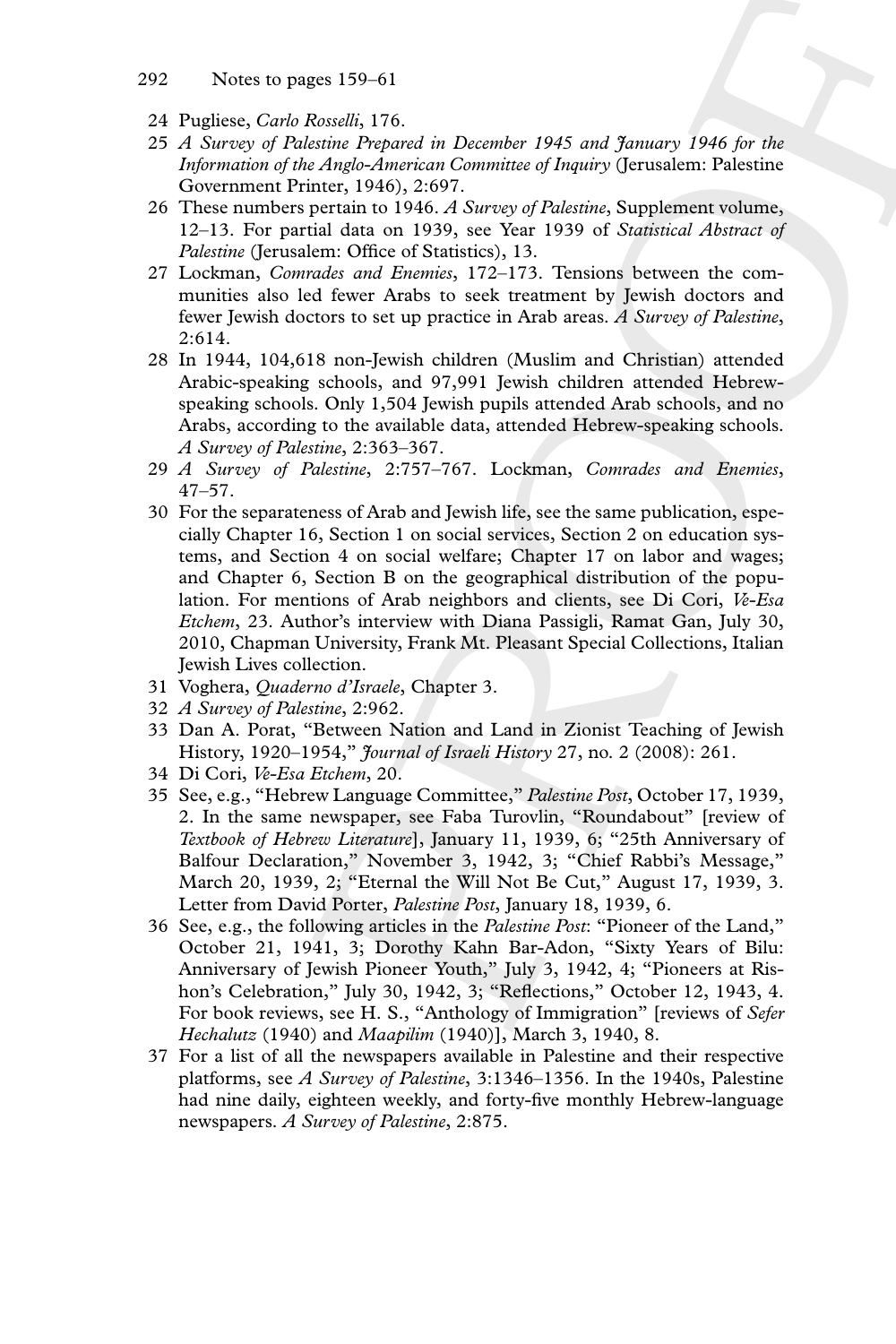- 38 "A Feast of Lights Allegory," *Palestine Post*, December 8, 1939, 5.
- 39 Yoram Bar-Gal, "Hasmala Politit ba-Merchav ha-Ironi: Shemot Rehovot be-Yisrael," *Ofakim be-Geografia* 33–34(1992): 126–128. Helman, "'Even the Dogs in the Street Bark in Hebrew,'" 370.
- 40 "A Feast of Lights Allegory," *Palestine Post*, December 8, 1939, 5.
- 41 Advertisement for Café Pioneer, *Palestine Post*, September 15, 1944, 7. "Looking Backwards," *Palestine Post*, May 31, 1940, 7. Dorothy Kahn Bar-Adon, "Pioneers See Themselves: 'The Earth' Goes to the Country," *Palestine Post*, October 30, 1942, 4.
- 42 See, e.g., posters archived by the World Zionist Organization, such as "Geula Titnu La'Aretz" from the 1930s, by Keren Kayemet, viewable as Poster 12 in the WZO's poster guide *Etmol: Hashra'at Hamachar*, www.wzo .org.il/files/vice\_chairman/posters/GuideHeb.pdf. See also the greeting card from late 1930s Jerusalem in Rachel Arbel, *Blue and White in Color: Visual Images of Zionism, 1897–1947* (Tel Aviv: Beth Hatefutsoth, 1997), Figure 21.
- 43 Segre, *Memoirs of a Fortunate Jew*, 114–117.
- 44 Yoav Gelber, "The Historical Role of the Central European Immigration to Israel," *Leo Baeck Institute Year Book* 38(1993): 329–333. Anat Helman, "East or West? Tel-Aviv in the 1920s and 1930s," *Studies in Contemporary Jewry* 15 (1999): 70.
- 45 Voghera, *Quaderno d'Israele*, 83–85, 117–119.
- 46 Di Cori, *Ve-Esa Etchem*, 15, 20, appendix to 15.
- 47 Text by Ori [Uri?], January 2, 1942, YTA, RG 2–12, b. 52, f. 7. For criticism of the youths' Fascism, see Report by Marcello Savaldi for Vaad ha-Irgun shel Hamadrichim le-Aliyat Hanoar, April 1940, YTA, RG 2–12, b. 52, f. 7. For the German youths' difficulty with Hebrew, see Marcello Savaldi to Giulio De Angelis's father, May 9, 1940, YTA, RG 2–12, b. 52, f. 7; and Marcello Savaldi, "Five years of Italian Aliya," *Davar*, January 19, 1944, accessed in YTA, RG 2–12, b. 52, f. 6. See also De Malach, *Mi-Giv'ot Toskanah*, 46.
- 48 About one hundred Italian Jews had arrived in Palestine over the 1920s and 1930s, but most did not settle in a kibbutz. See Marzano's immigrant list, Marzano, *Una Terra per Rinascere*, 361–379.
- 49 Segre, *Memoirs of a Fortunate Jew*, 127.
- 50 Enzo Sereni to Guido Lopez, January 29, 1940, ACDEC, Fondo Vicissitudini dei Singoli, B.22, F. 729, Sereni Enzo.
- 51 Di Cori, *Ve-Esa Etchem*, 22.
- 52 Testimony of Beppe Artom and Testimony of Dina Wardi in Pezzana, *Quest'Anno a Gerusalemme*, 73, 102.
- 53 Segre Amar, *Il Mio Ghetto*, 163–164.
- 54 Marcello Savaldi to Franca Muggia, March 26, 1940, YTA, RG 2–12, b. 49, f. 2. Franca Muggia to Marcello Savaldi, April 4, 1940, YTA, RG 2– 12, b. 49, f. 2. Marcello Savaldi to Franca Muggia, May 8, 1940, quoted in Marzano, *Una Terra per Rinascere*, 357–360. Report by Marcello Savaldi for Vaad ha-Irgun shel Hamadrichim le-Aliyat Hanoar, April 1940, YTA, RG 2–12, b. 52, f. 7.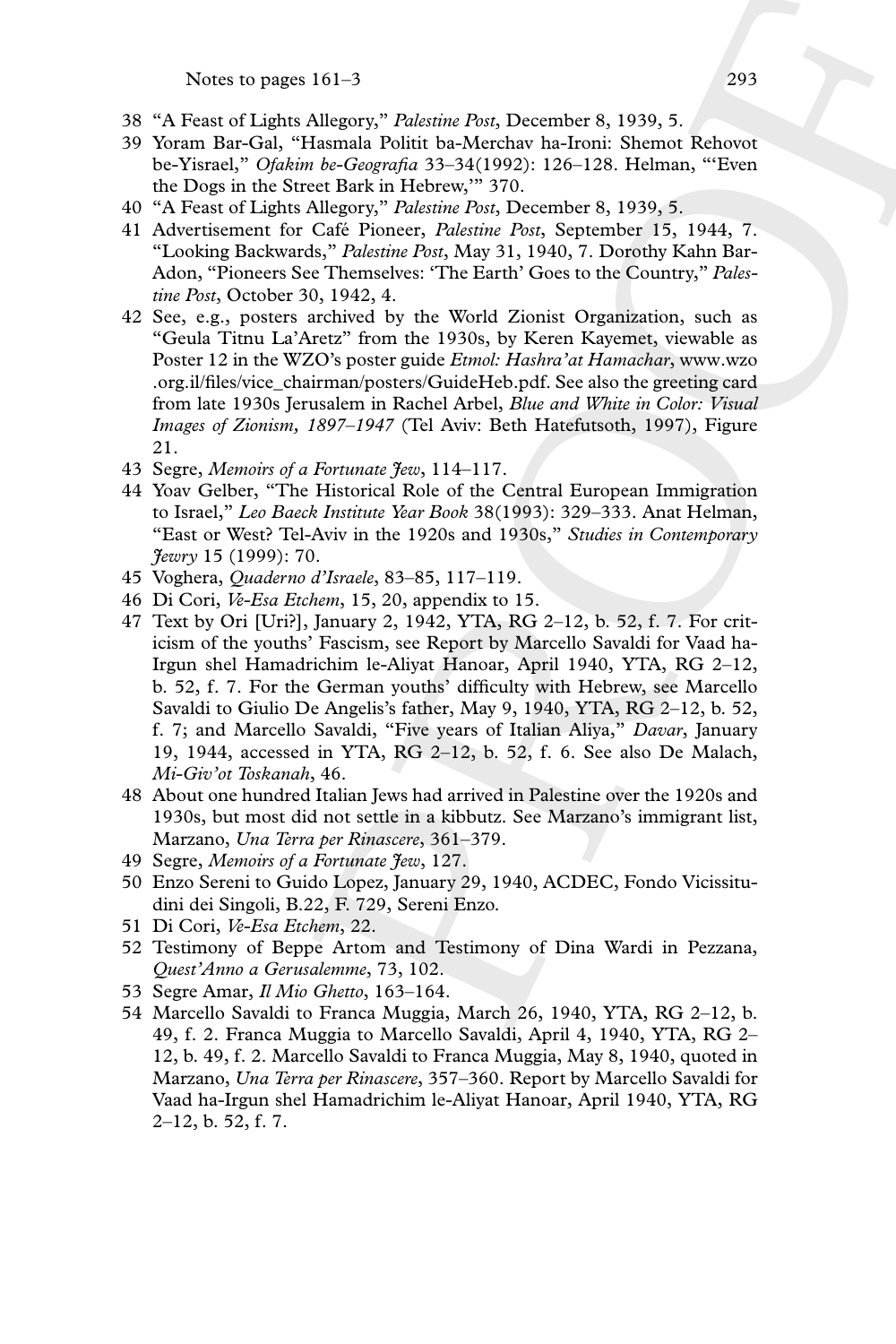- 55 Elvira Eckert to Marcello Savaldi, November 5, 1938, quoted in Marzano, *Una Terra per Rinascere*, 159. See also Testimony of Berti Eckert in Pezzana, *Quest'Anno a Gerusalemme*, 66.
- 56 Segre, *Memoirs of a Fortunate Jew*, 142.
- 57 For the immigration of the late nineteenth and early twentieth centuries, see Gur Alroey, *Imigrantim: Ha-Hagirah ha-Yehudit le-Erets-Yisrael be-Reshit ha-Meah ha-'Esrim* (Jerusalem: Yad Yitshak Ben-Tsvi, 2004), 38–58. For the period following World War I, see Baruch Ben-Avram et al., *Iyunim ba-Aliyah has-Shelishit: Dimui u-Metsiut* (Jerusalem: Yad Yitshak Ben-Tsvi, 1995), Chapter 1. For the 1920s and 1930s, see Magdalena Wrobel-Bloom, "From Prejudice to Inclusion: The Difficult Encounter between Polish Jews and Local Jews in Palestine, 1924–1935," paper presented at the American Historical Association, Chicago, 2012.
- 58 Yael Chaver, *What Must Be Forgotten: The Survival of Yiddish in Zionist Palestine* (Syracuse, NY: Syracuse University Press, 2004), 29, 32, 34–36. Helman, "Even the Dogs in the Street Bark in Hebrew," 362–363. Halperin, *Babel in Zion*, Chapter 1.
- 59 Cohen, *The City in the Zionist Ideology*, 62. Ben-Avram et al., *Iyunim ba-Aliyah ha-Shelishit: Dimui u-Metsiut*, Chapter 2 and 190.
- 60 *A Survey of Palestine*, 2:732. These data pertain to the year 1945. For earlier years, see Ben-Avram et al., *Iyunim ba-Aliyah ha-Shelishit: Dimui u-Metsiut*, 61–62. In 1939, kibbutz dwellers made up about 7.5 percent of the Jewish population in Palestine. Henry Near, "Paths to Utopia," in *Communal Life: An International Perspective*, ed. Yosef Oved Gorni and Iaácov Paz Idit (Efal, Israel: Yad Tabenkin, 1987), 56. According to Erik Cohen, the percentage of urban Jews during the Mandate period ranged between 82 and 71 percent. Cohen, *The City in the Zionist Ideology*, 62. Alroey, *Imigrantim*, 168–178.
- 61 On kibbutz fashion in the 1930s, see Ayala Raz et al., *Halifot ha-Itim: Meah Shenot Ofnah be-Erets-Yisrael* (Tel Aviv: Yediot Aharonot, 1996), 85– 87.
- 62 Anat Helman, "Taking the Bus in 1920s and 1930s Tel Aviv," *Middle Eastern Studies* 42, no. 4 (2006): 631, 633. Anat Helman, "European Jews in the Levant Heat: Climate and Culture in 1920s and 1930s Tel Aviv," *Journal of Israeli History* 22, no. 1 (2003): 76–78.
- 63 Raz et al., *Halifot ha-Itim: Meah Shenot Ofnah be-Erets-Yisrael*, 72–76, 80– 83.
- 64 Ramat Gan was a less developed area than Tel Aviv but by no means an agricultural colony. A satellite town of Tel Aviv, in the 1940s it transformed from an agricultural economy to one based on commerce and industry. For a list of the immigrants who settled in Ramat Gan, see Marzano's immigrant list, Marzano, *Una Terra per Rinascere*, 361–379.
- 65 On urban Italians' distaste for rural life, see David Horn, "Constructing the Sterile City: Pronatalism and Social Sciences in Interwar Italy," *American Ethnologist* 18, no. 3 (1991): 590.
- 66 Ilan Troen, "Ha-Mifneh be-Tikhnun ha-Mediniyut ha-Ziyonit me-Hityashvut Kafrit le-Maarechet Ironit," *Yahadut Zmanenu* 5(1989): 221.
- 67 Helman, "European Jews in the Levant Heat," 76–78.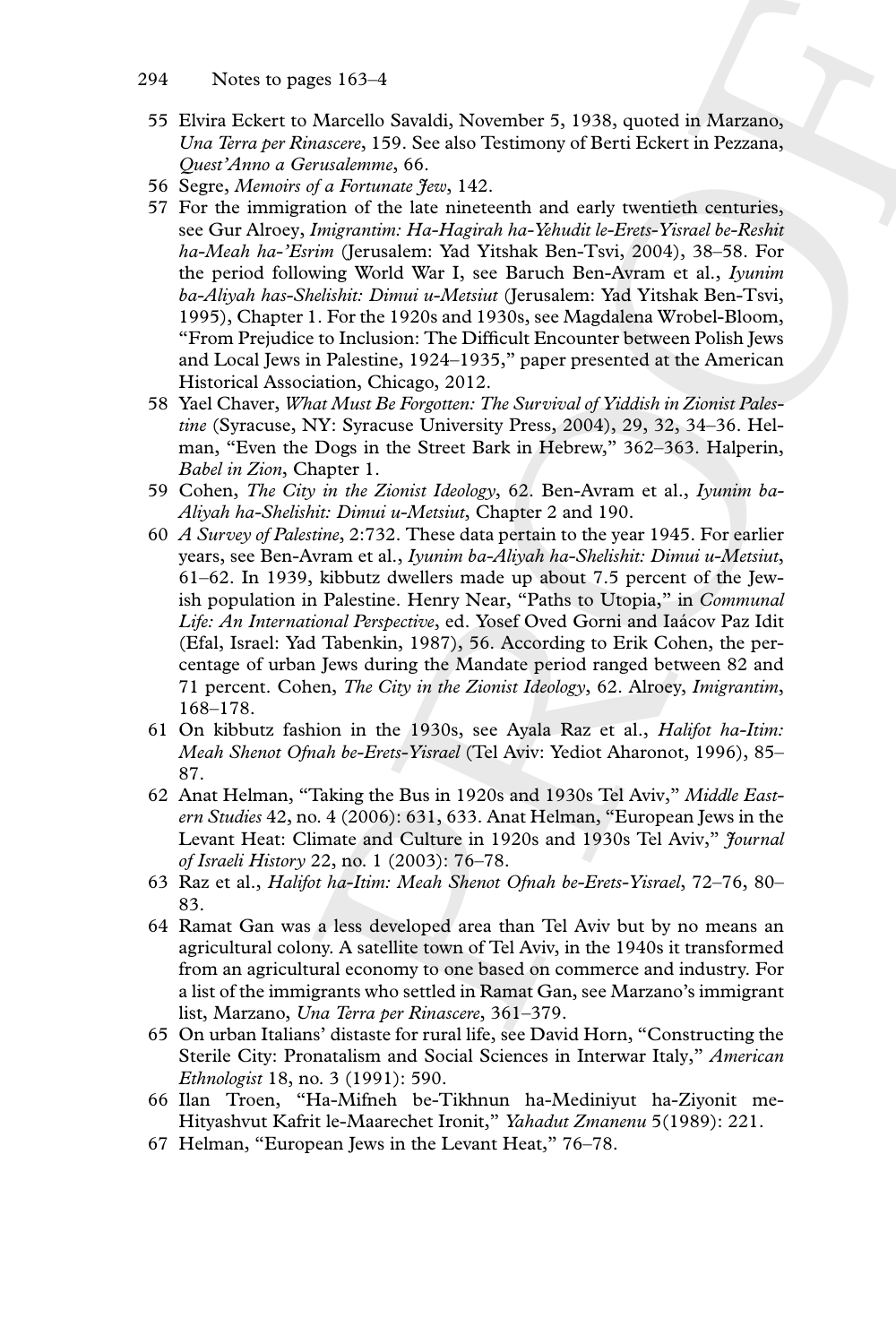- 68 Ibid., 84, 86.
- 69 Anat Helman, "Cleanliness and Squalor in Inter-War Tel-Aviv," *Urban History* 31, no. 1 (2004): 81, 91.
- 70 Ibid., 83.
- 71 Forty-five percent of the refugees were female. Almost one-quarter of the newcomers (24 percent) were children under the age of fifteen, just over half (55 percent) were aged fifteen to forty, and over one-fifth (21 percent) were adults above the age of forty. Klein, "A Persistent Past," Appendix C, Tables 1 and 2.
- 72 Di Cori, *Ve-Esa Etchem*, 19.
- 73 Segre Amar, *Il Mio Ghetto*, 163–164.
- 74 Tina Genazzani to her sister-in-law Piera Genazzani, December 6, 1939, Genazzani family archive. Author's interview with Enzo Genazzani (Nitzani), Savion, July 23, 2009, Chapman University, Frank Mt. Pleasant Special Collections, Italian Jewish Lives collection.
- 75 Tina Genazzani to her sister-in-law Piera Genazzani, December 6, 1939, Genazzani family archive. Tina Genazzani to her grandmother Matilde, June 9, 1940, Enzo Genazzani private archive. Author's interview with Enzo Genazzani (Nitzani), Savion, July 23, 2009, Chapman University, Frank Mt. Pleasant Special Collections, Italian Jewish Lives collection.
- 76 Entries from September 18, 1939, and September 4, 1940, "Diario 1938– 1946" by Gualtiero Cividalli, 5–7, 12–13, Cividalli family archive.
- 77 IOI circular, April 12, 1940, CAHJP, P 192, f. 3. Since refugee kibbutz settlers often left for town during the 1940s, the number engaged in agriculture decreased with time.
- 78 Testimony of Eliyahu Ben Zimra in Pezzana, *Quest'Anno a Gerusalemme*, 95–96.
- 79 Artom and other Italian Jews founded the pharmaceutical factory ABIC in 1939. "Dr Yoel Ben-Tovim (Bonfiglioli)," in *Entsiklopedyah le-halutse hayishuv u-vonav* (1971), vol. 19, 5690. Testimony of Beppe Artom in Pezzana, *Quest'Anno a Gerusalemme*, 75.
- 80 Gualtiero Cividalli, *Dal Sogno alla Realtà: Lettere ai Figli Combattenti. Israele, 1947–1948* (Firenze: La Giuntina, 2005), 340. Author's interview with Anna Ascoli Servadio, Tel Aviv, July 12, 2009, Chapman University, Frank Mt. Pleasant Special Collections, Italian Jewish Lives collection.
- 81 IOI circular from September 27, 1939, CAHJP, P 192, f. 3.
- 82 Di Cori, *Ve-Esa Etchem*, 21, 55–56, 59.
- 83 N. A., *Report of the Palestine Royal Commission*, 301.
- 84 *A Survey of Palestine*, 2:614.
- 85 IOI circular, April 12, 1940, CAHJP, 192, f. 3.
- 86 Interview with Renzo Toaff by Marcello Savaldi, March 29, 1987, YTA, RG 2–12, b. 54, f. 6.
- 87 Entry from September 18, 1939, "Diario 1938–1946" by Gualtiero Cividalli, 5–7, Cividalli family archive.
- 88 Umberto Genazzani's appeals to Mandate authorities, Genazzani family archive. Author's interview with Enzo Genazzani (Nitzani), Savion, July 23, 2009, Chapman University, Frank Mt. Pleasant Special Collections, Italian Jewish Lives collection.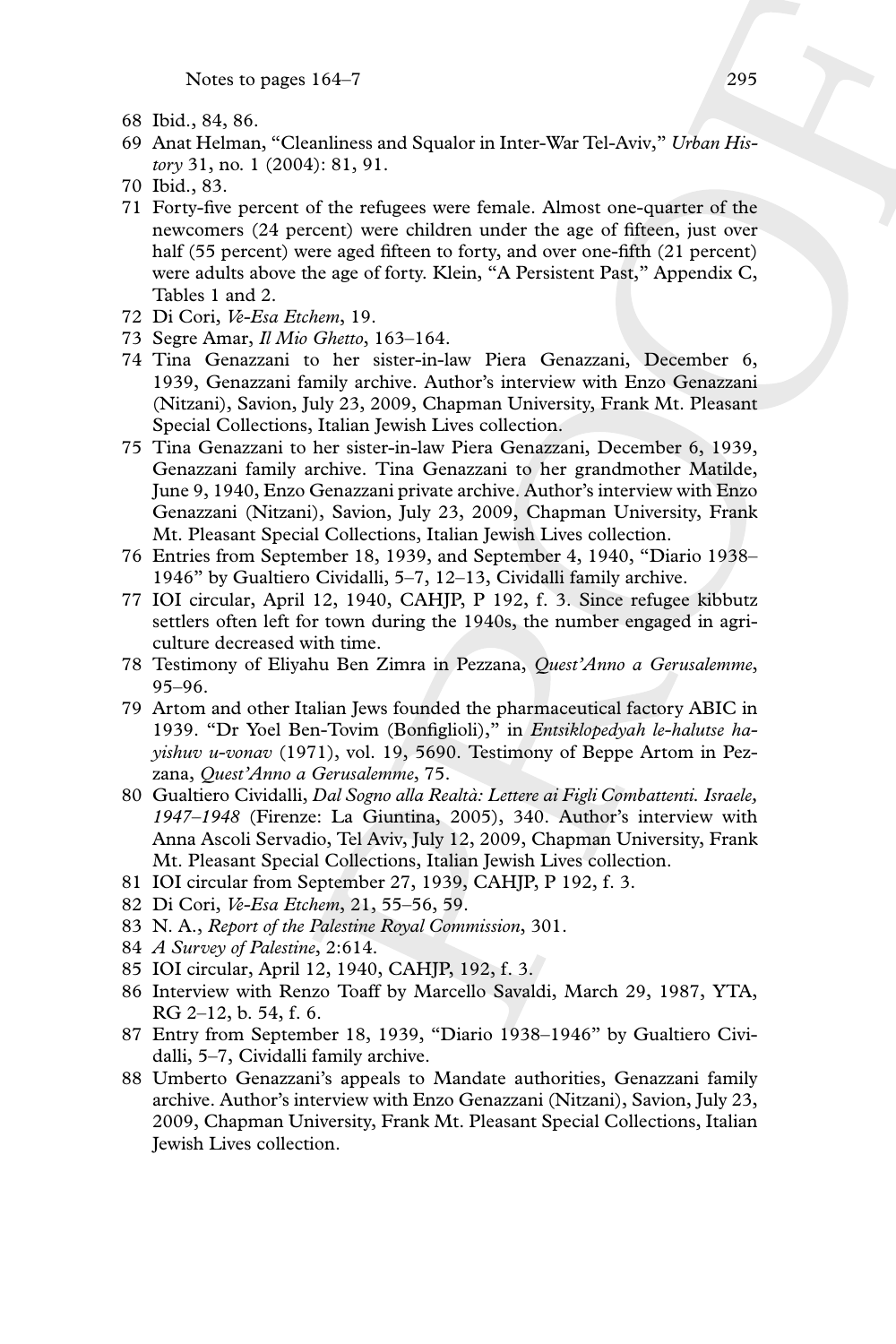- 89 Author's interview with Diana Passigli, Ramat Gan, July 30, 2010, Chapman University, Frank Mt. Pleasant Special Collections, Italian Jewish Lives collection.
- 90 Hanna Amit, "Bli Prahim," *Amudim* 43(1984).
- 91 Segre, *Memoirs of a Fortunate Jew*, 140.
- 92 "30 Days to Death of Marco Pietri," January 10, 1945, obituaries by various authors, *Yoman Givat Brenner* (hereon *YGB*), GBA. Di Cori, *Ve-Esa Etchem*, 24.
- 93 Adelina Della Pergola, "Ricordi di una Vita," *Il Portavoce* 1 (1), 1999, 11.
- 94 Di Cori, *Ve-Esa Etchem*, 54.
- 95 Ibid., 22–23. Author's interview with Enzo Genazzani (Nitzani), Savion, July 23, 2009, Chapman University, Frank Mt. Pleasant Special Collections, Italian Jewish Lives collection.
- 96 Segre, *Memoirs of a Fortunate Jew*, 145.
- 97 Gualtierro Cividalli to Moses Benaim, May 11, 1939, Cividalli family archive.
- 98 Author's interview with Anna Ascoli Servadio, Tel Aviv, July 12, 2009, Chapman University, Frank Mt. Pleasant Special Collections, Italian Jewish Lives collection.
- 99 Arturo Marzano, "The Italian Jewish Migration to Eretz Israel and the Birth of Italian Chalutz Movement (1938–1948)," *Mediterranean Review* 3, no. 1 (2010): 20, note xxxv. Author's interview with Gabriella Frangin, Milan, May 21, 2010, Chapman University, Frank Mt. Pleasant Special Collections, Italian Jewish Lives collection. Zevi et al., *Ti Racconto la Mia Storia*, 69.
- 100 Segre, *Memoirs of a Fortunate Jew*, 145–146.
- 101 Della Pergola et al., *Gli Italiani in Israele*, 68.
- 102 Author's interview with Anna Ascoli Servadio, Tel Aviv, July 12, 2009, Chapman University, Frank Mt. Pleasant Special Collections, Italian Jewish Lives collection.
- 103 On Italian Jewish immigration to Palestine and Israel in the post–World War II period, see Chapter 7.
- 104 See the correspondence in ISA, RG G, 4712/40, f. Conigliano Synagogue.
- 105 See, e.g., the conference held with President Yitzhak Ben-Zvi in 1955, ISA, RG PRES, 5/13, Ben-Zvi Kenes Oley Italia, and the one held in 1958, also with Ben-Zvi, in ISA, RG PRES, 5/14, f. Kenes Oley Italia.
- 106 Calculated using Marzano's immigrant list and the footnotes accompanying it, Marzano, *Una Terra per Rinascere*, 361–379.
- 107 Some two dozen Italian Jewish teenagers arrived as part of the "Youth Immigration" program and went to Givat Brenner, the Ahava school, or the Mikveh Israel school. The ten who went to Givat Brenner have left behind enough archival documentation to trace their experience.
- 108 Interview with Shaul Campi by Hana Strauss, September 13, 1994, GBA, Livio Campi folder.
- 109 Marcello Savaldi to Renato [Levi?], May 7, 1940, YTA, RG 2–12, b. 49, f. 2.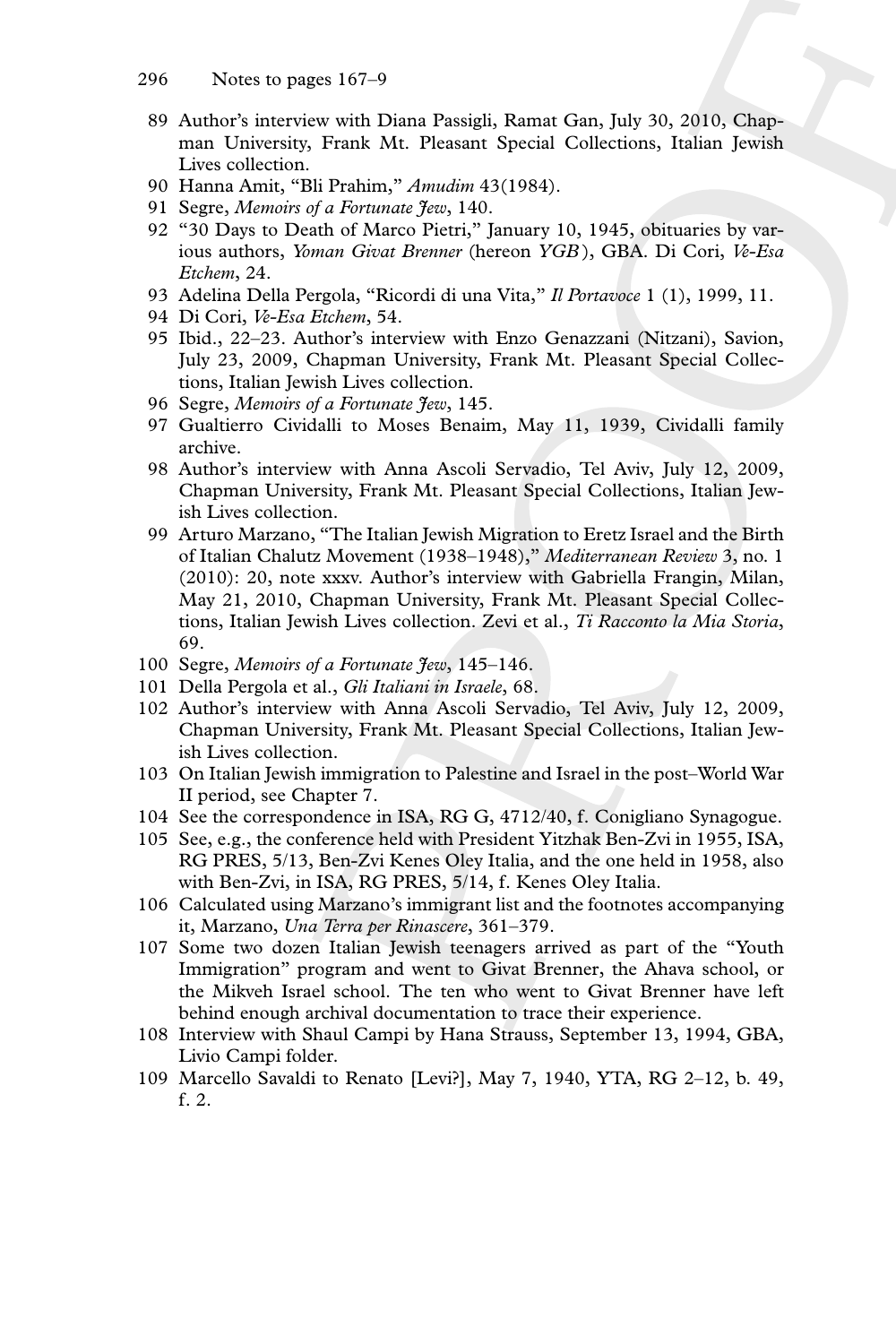Notes to pages 169–73 297

- 110 Report by Marcello Savaldi for Vaad ha-Irgun shel ha-Madrichim le-Aliyat Hanoar, April 1940, YTA, RG 2–12, b. 52, f. 7.
- 111 On the question of airmail letters, and on the need to swap their Italian clothing for work clothes, see De Malach, *Mi-Giv'ot Toskanah*, 41.
- 112 Of the eleven youths who arrived in Givat Brenner, four came from Trieste, one from Fiume, one from Milan, one from Livorno, three from Rome, and one from Naples. Report by Marcello Savaldi for Vaad ha-Irgun shel ha-Madrichim le-Aliyat Hanoar, April 1940, YTA, RG 2–12, b. 52, f. 7.
- 113 Undated (1941) text by Reuven, YTA, RG 2–12, b. 52, f. 7.
- 114 Marcello Savaldi to Mr. Rietti, April 21, 1940, YTA, RG 2–12, b. 52, f. 7. De Malach, *Mi-Giv'ot Toskanah*, 39. Text by Marco (Mordechai) Cohen, 1989 booklet, GBA, b. 79, f. "Noar Gimel."
- 115 Undated (1941) text by David Campi, YTA, RG 2–12, b. 52, f. 7.
- 116 Unauthored article, *YGB* issue 1481, YTA, RG 2–12, b. 52, f. 7.
- 117 Report by Marcello Savaldi for Vaad ha-Irgun shel ha-Madrichim le-Aliyat Hanoar, April 1940, YTA, RG 2–12, b. 52, f. 7.
- 118 Undated (1941) text by Yoel, YTA, RG 2–12, b. 52, f. 7.
- 119 Undated (1941) text by Amos, YTA, RG 2–12, b. 52, f. 7.
- 120 Unauthored article, *YGB* issue 1481, YTA, RG 2–12, b. 52, f. 7.
- 121 Undated (1941) text by Reuven, YTA, RG 2–12, b. 52, f. 7.
- 122 De Malach, *Mi-Giv'ot Toskanah*, photograph of the hora dance on 86.
- 123 *Eretz-Israelizatzia*. Undated (1941) text by Yoel, YTA, RG 2–12, b. 52, f. 7.
- 124 Undated (1941) text by Enrica, YTA, RG 2–12, b. 52, f. 7.
- 125 "Divrei Sium" by Malachi Rietti, October 10, 1941, *YGB*, GBA.
- 126 Undated (1941) text by Avraham, YTA, RG 2–12, b. 52, f. 7.
- 127 Undated (1941) text by Reuven, YTA, RG 2–12, b. 52, f. 7.
- 128 Undated (1941) text by David, YTA, RG 2–12, b. 52, f. 7.
- 129 Ibid.
- 130 Undated (1941) text by Mordechai, YTA, RG 2–12, b. 52, f. 7.
- 131 Undated (1941) text by Enrica, YTA, RG 2–12, b. 52, f. 7.
- 132 Undated (1941) text by Avraham, YTA, RG 2–12, b. 52, f. 7.
- 133 Undated (1941) text by Avraham, YTA, RG 2–12, b. 52, f. 7.
- 134 Undated (1941) text by Nurit Ravenna, YTA, RG 2–12, b. 52, f. 7.
- 135 Malachi to Malkiel (Marcello Savaldi), March 13, 1940, YTA, RG 2–12, b. 52, f. 7.
- 136 Text by Erica Tzukerman (Enrica Kron), 1989 booklet, GBA, b. 79, f. "Noar Gimel."
- 137 Unauthored (Giulio De Angelis from context), May 1940, YTA, RG 2–12, b. 52, f. 7. 5–23–40 Giulio De Angelis to Franca Muggia, YTA, RG 2–12, b. 52, f. 7.
- 138 Text by Avraham (Butzi) Niri (Riccardo Hoenigsfeld), 1989 booklet, GBA, b. 79, f. "Noar Gimel."
- 139 Text by Erica Tzukerman (Enrica Kron), 1989 booklet, GBA, b. 79, f. "Noar Gimel."
- 140 Text by Marco (Mordechai) Cohen, 1989 booklet, GBA, b. 79, f. "Noar Gimel."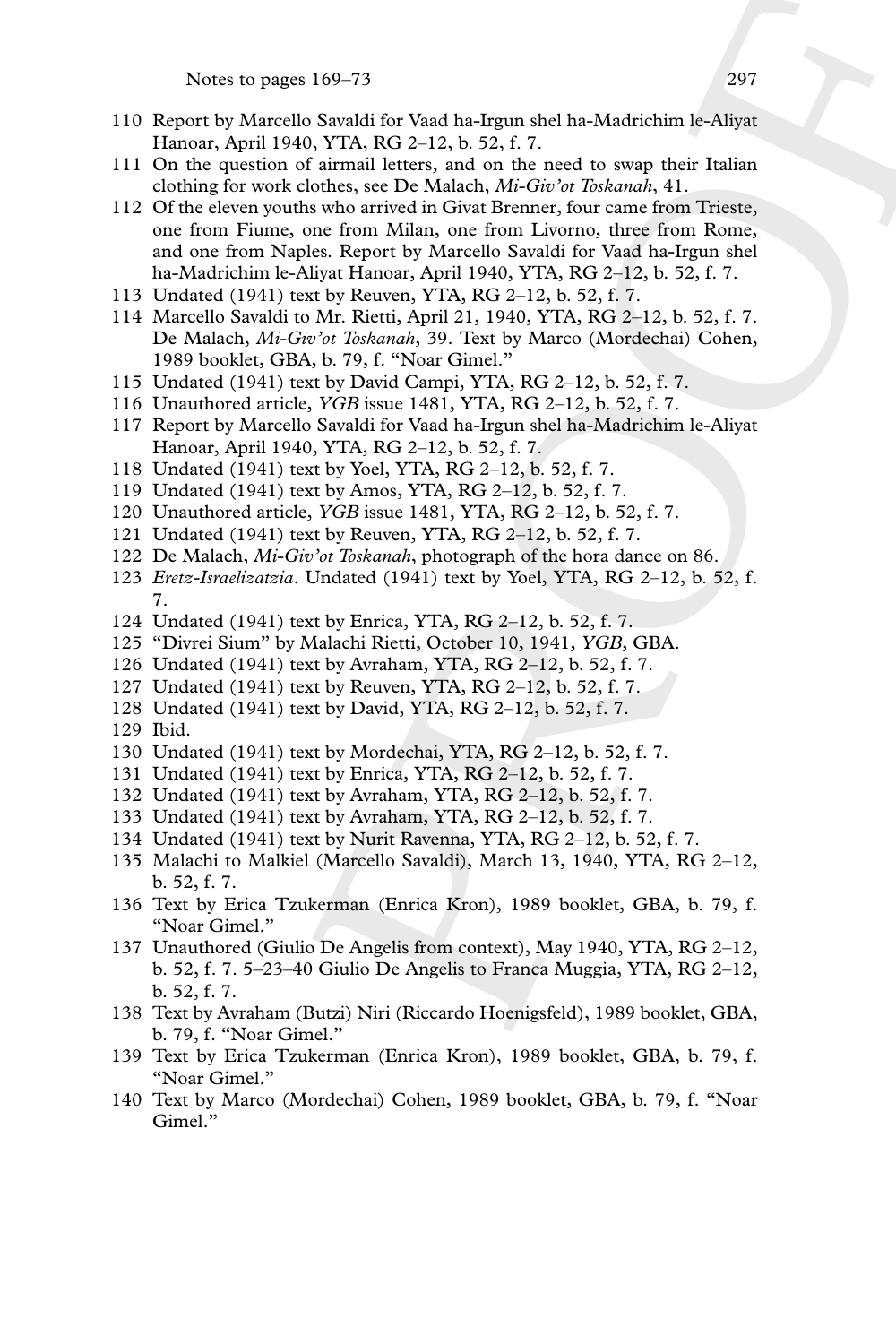- 141 Text by Tchelet Terracina's daughter, 1989 booklet, GBA, b. 79, f. "Noar Gimel."
- 142 He moved from Givat Brenner to Revivim, and from there to Alonim, where he lived until 1958. Author's phone interview with Malachi Rietti, Hedera, January 3, 2011, Chapman University, Frank Mt. Pleasant Special Collections, Italian Jewish Lives collection.
- 143 Shaul (Claudio) Campi and Reuven (Renato) Volterra were killed in the 1948 war.
- 144 Klein, "A Persistent Past," Appendix C, Table 6. See Marzano's immigrant list, Marzano, *Una Terra per Rinascere*, 361–379.
- 145 Gadi Castel et al., *Shlosha Achim* (Netzer Sereni, 1999), 36–37. De Malach, *Mi-Giv'ot Toskanah*, 37.
- 146 De Malach, *Mi-Giv'ot Toskanah*, 37.
- 147 Amit, "Bli Prahim."
- 148 Testimony of Berti Eckert in Pezzana, *Quest'Anno a Gerusalemme*, 65, 68.
- 149 Testimony of Dina Wardi ibid., 101–102.
- 150 Sarfatti, *Mi-Firenze le-Yerushalaim*, 83, 86.
- 151 Segre, *Memoirs of a Fortunate Jew*, 124–125.
- 152 Ibid., 133.
- 153 Article from 1944 by Naftali Stahl, in "Naftali," booklet in memory of Naftali Stahl, GBA.
- 154 Interview with Meir (Max) Varadi, June 15, 1987, YTA, RG 2–12, b. 54, f. 6.
- 155 Testimony of Max Varadi and Matilde Cassin in Pezzana, *Quest'Anno a Gerusalemme*, 93.
- 156 "The Aliya From Italy," February 23, 1940, article by Gur Arieh Castelbolognesi in *YGB*, YTA, RG 2–12, b. 52, f. 6.
- 157 Sarfatti, *Mi-Firenze le-Yerushalaim*, 100–101.
- 158 Dov J. Luisada Avigdor Renzo Stier, *Avigdor Renzo Luisada: The Artist and His Work* (Tel Aviv: ISART, 1982), 7; Testimony of Dina Wardi in Pezzana, *Quest'Anno a Gerusalemme*, 102.
- 159 Giorgio Voghera, "Mahbarot Israel (Quaderno d'Israel) Hebrew Translation" [Quaderno d'Israele]. *Shadmot* 95(1985): 95–96. Sarfatti, *Mi-Firenze le-Yerushalaim*, 82.
- 160 "30 Days to Death of Marco Pietri," Janury 10, 1945, obituaries by various authors, *YGB*, GBA.
- 161 "Seniority and Equality," July 17, 1942 through July 23, 1942, by Giorgio Voghera, *YGB*, GBA.
- 162 "30 Days to Death of Marco Pietri," January 10, 1945, obituaries by various authors, *YGB*, GBA.
- 163 Voghera, "Mahbarot Israel (Quaderno d'Israel) Hebrew Translation," 94–95.
- 164 "30 Days to Death of Marco Pietri," obituaries by various authors, January 10, 1945, *YGB*, GBA.
- 165 Arieh J. Kochavi, *Post-Holocaust Politics: Britain, the United States and Jewish Refugees, 1945–1948* (Chapel Hill: University of North Carolina Press, 2001), Part I. Ori Yehudai, "Permanent Homeland or Temporary Shelter? Jewish Return from Palestine to Europe after WWII," paper presented at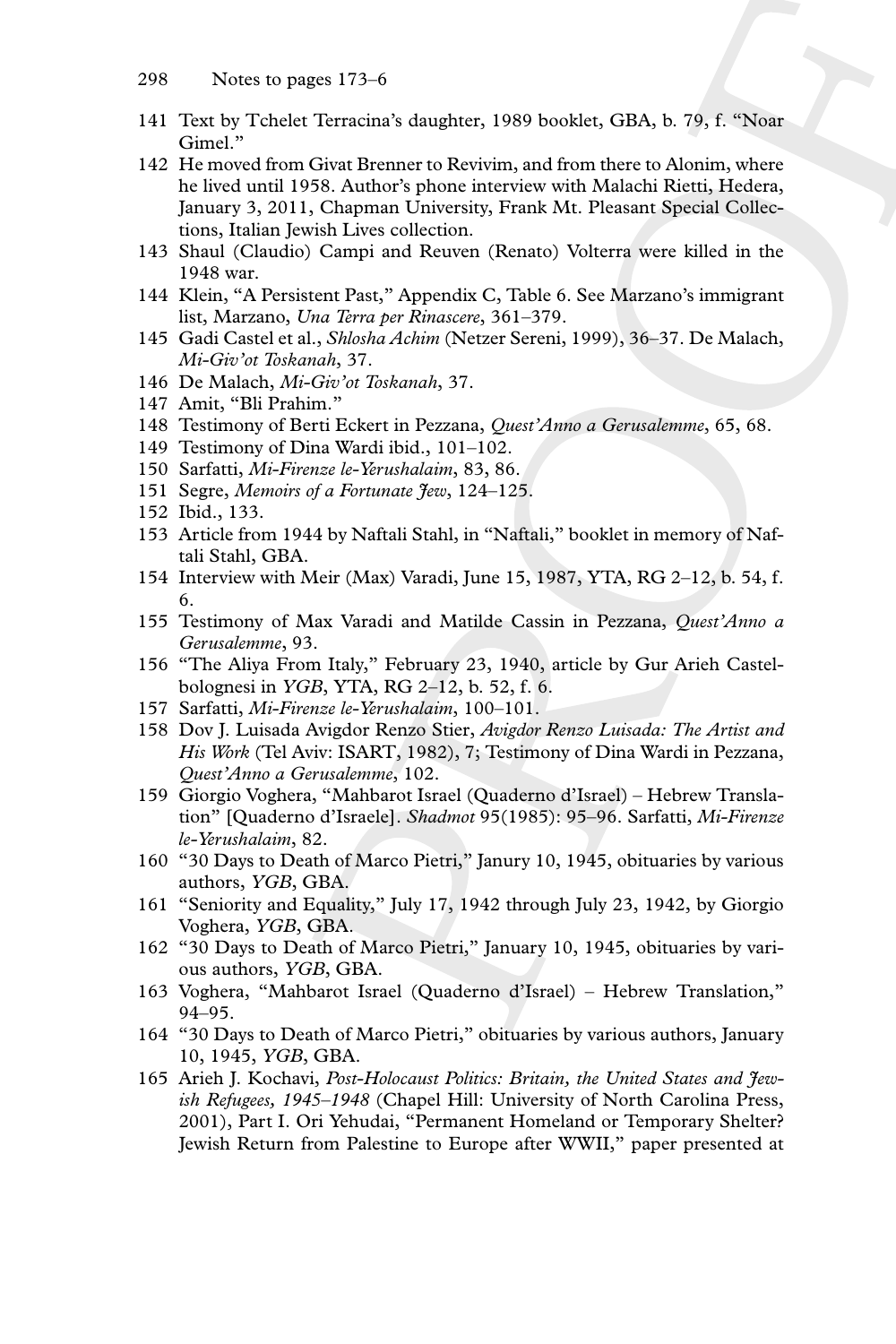the Association of Israel Studies, Brandeis, MA, 2011. Anita Shapira, *Land and Power* (Oxford: Oxford University Press, 1992), 343.

- 166 The ISA holds some two dozen requests submitted by Italian Jews to the British Mandate authorities, asking for permission to visit Italy. See, e.g., Silvia Artom to Chief Secretary, August 20, 1945, f. "Silvia Artom Nee Malvano," ISA, RG M, 38/235.
- 167 Undated [1945] IOI circular to members, CAHJP, P 192, f. 9.
- 168 IOI circular to members, June 10, 1947, CAHJP, P 192, f. 10, subfolder 1946–1947.
- 169 See the list of "olim" (immigrants) in CAHJP, P 192, f. 15, sf. 5, 6, 7, 8.
- 170 Segre, *Memories of Jewish Life*, 361–362.
- 171 Augusto Levi to JA Aliya Department in Jerusalem, May 22, 1944, CZA, RG S25, f. 5749, Irgun Oley Italia.
- 172 E-mail from Piero Cividalli to Shira Klein, November 5, 2010.
- 173 Anita Tagliacozzo, ed., *Sulle Orme della Rinascita: Cronaca e Memorie del Movimento "Hechaluz" Italiano dal '44 al '58* (2004). Issues of the journal *Risveglio*, CAHJP, J/IT-44.
- 174 Klein, "A Persistent Past," Appendix C, Table 8.
- 175 1945 IOI memoranda, CAHJP, P 192, f. 9.
- 176 Paola Cividalli's letter to her father, July 14, 1948, in Cividalli, *Dal Sogno alla Realtà*, 246–247.
- 177 Letter from Elia S. Artom, distributed through IOI circular of May 24, 1948, CAHJP, P 192, f. 10, subfolder 1947–1948.
- 178 Article by Menachem Emanuele Artom in "Israel," March 11, 1948, vol. 33, no. 27, distributed through IOI circular of May 24, 1948, CAHJP, P 192, f. 10, subfolder 1947–1948.
- 179 Bruno Ascoli to his daughter, 1948, Ascoli family archive.
- 180 See the list of "olim" (immigrants) and "yordim" (emigrants) in CAHJP, P 192, f. 15, sf. 5, 6, 7, 8. Concerning Leone Pavoncello, see August 25, 1953, Ha-Machlaka le-Hantsachat ha-Chayal to Irgun Olei Italia, and the Irgun's undated reply, in CAHJP, P 192, f. 15, sf. 1.
- 181 Klein, "A Persistent Past," Appendix C, Table 8.
- 182 *A Survey of Palestine*, 2:733.
- 183 Klein, "A Persistent Past," Appendix C, Table 8. See Marzano's immigrant list, Marzano, *Una Terra Per Rinascere*, 361–371.
- 184 IOI circular to Italian Jews abroad, December 1942, CZA, RG S26, f. 1607, Alonim.
- 185 Entry from July 25, 1944, "Diario 1938–1946" by Gualtiero Cividalli, 89, Cividalli family archive. Undated [1948?] Anna Servadio to her sister "Bebba," Ascoli private archive.
- 186 Undated [1948] letter from Bruno Ascoli to daughter Anna, Ascoli private archive.
- 187 The School of Law and Economics later became one of Tel Aviv University's first departments.
- 188 See the correspondence of both Riccardo and Roberto Bachi in ISA, RG2.9, 232/61, f. Italian Professors. Anna Maria Ratti, *Vita e Opere di Riccardo Bachi* (Milano: A. Giuffrè, 1961), 51–62.